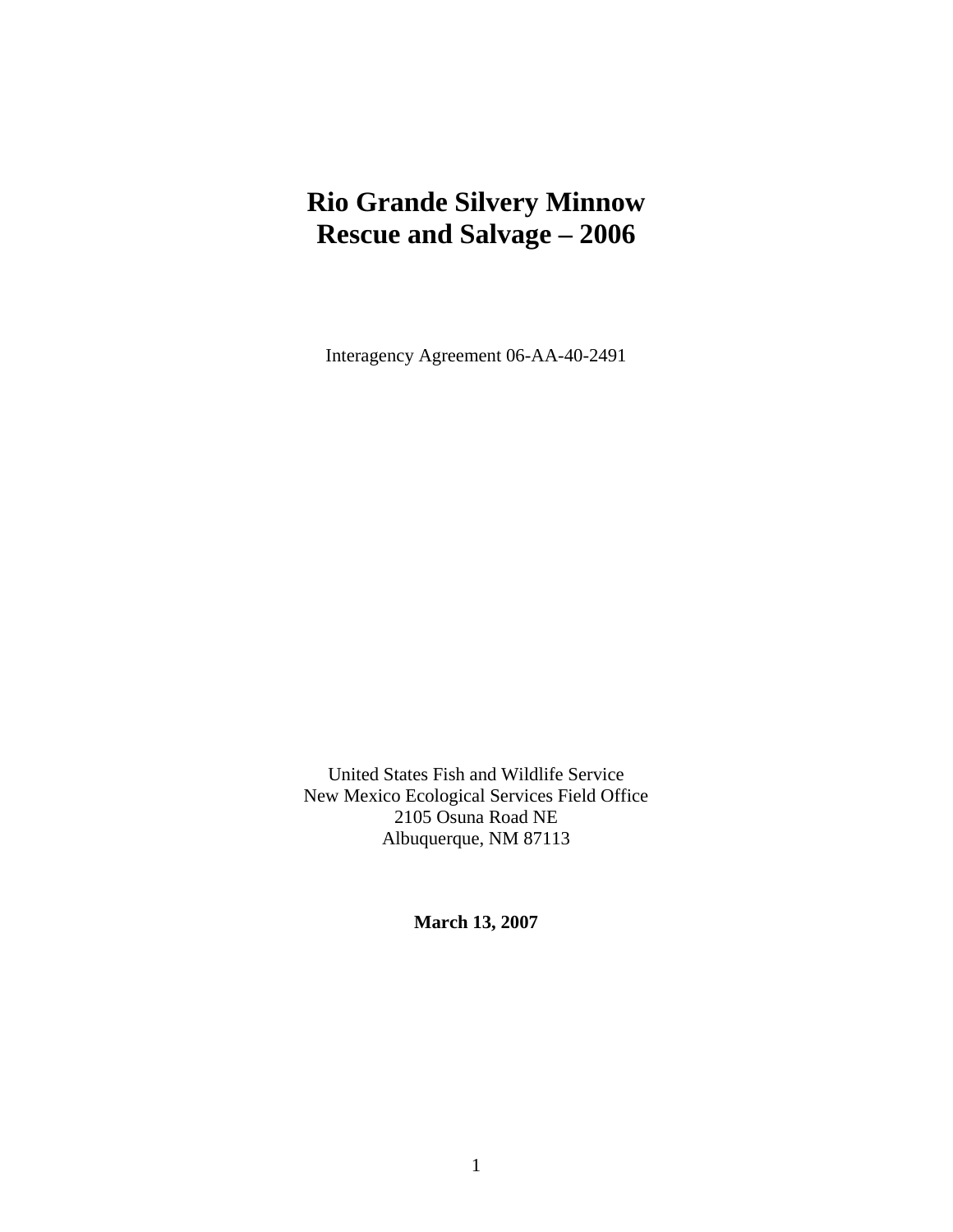| Tabular Presentations of Results from Rio Grande Silvery Minnow Rescue Operations - 200615 |  |
|--------------------------------------------------------------------------------------------|--|
| Table 1. Summary of Rio Grande Silvery Minnow Rescue Operations - 2006 (perspective        |  |
|                                                                                            |  |
| Table 2. Summary of Rio Grande Silvery Minnow Rescue Operations - 2006 (perspective        |  |
|                                                                                            |  |
|                                                                                            |  |
| Graphic Depictions of Results from Rio Grande Silvery Minnow Rescue Operations - 200635    |  |
| Figure 1. Date and lateral distribution of the estimated number of Rio Grande silvery      |  |
|                                                                                            |  |
| Figure 2. Longitudinal and lateral distribution of the estimated number of Rio Grande      |  |
|                                                                                            |  |
| Figure 3. Longitudinal distribution of Rio Grande silvery minnow incidental take during    |  |
|                                                                                            |  |
| Figure 4. Chronology of observations of Rio Grande silvery minnow incidental take during   |  |
|                                                                                            |  |
|                                                                                            |  |
|                                                                                            |  |

### **Table of Contents**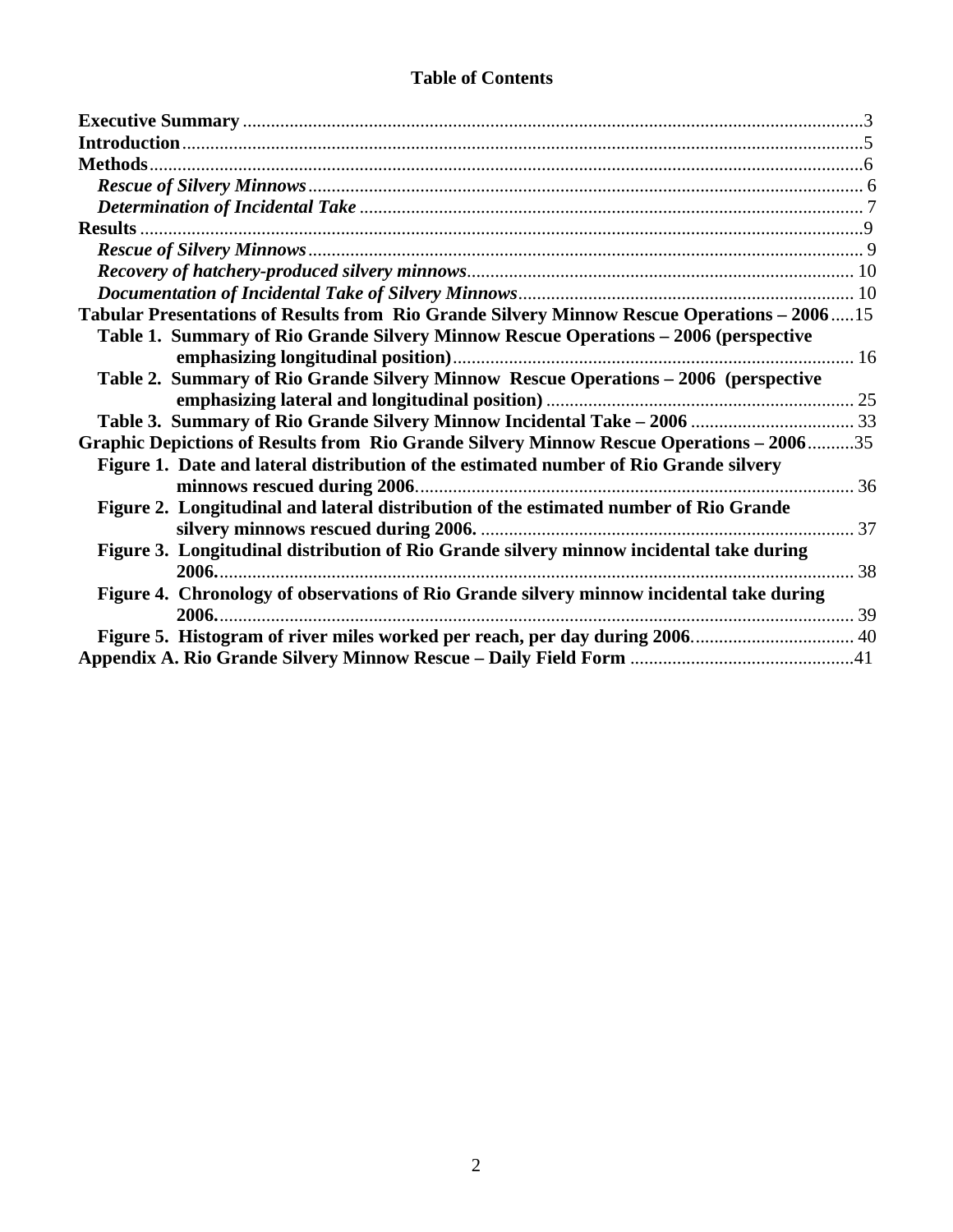## <span id="page-2-0"></span>**Executive Summary**

This report documents efforts during 2006 to reduce the mortality of post-larval Rio Grande silvery minnows (*Hybognathus amarus*, silvery minnow) when flow in the Middle Rio Grande became intermittent and it discusses the effectiveness of those efforts using the limit of incidental take as the standard of performance. The limit of incidental take was defined in the March 17, 2003 Biological Opinion (U. S. Fish and Wildlife Service, 2003; March 17, 2003 BO) and modified on August 15, 2005 (U. S. Fish and Wildlife Service, 2005a) and June 15, 2006 (U. S. Fish and Wildlife Service, 2006a). As amended, the incidental take is now estimated annually for the period April 1 through March 30 using a formula that incorporates monitoring data from October of the previous year, habitat conditions during the spawn (spring runoff), and augmentation. Estimates of incidental take are derived from surveys in which observed mortality is multiplied by 50, based on the assumption that the probability of observing a single mortality is 0.02. The June 15, 2006 amendment also specifies that the incidental take statement applies to silvery minnows larger than 30 mm standard length or approximately 35 mm total length. The amended incidental take limit that applied to 2006 was 13,296,774 and is equivalent to 265,935 silvery minnows observed dead, restricting observations to silvery minnows larger than 30 mm standard length or approximately 35 mm total length.

Silvery minnow rescue operations generally progressed in synchrony with river recession over the course of the 2006 irrigation season, involving both floodplain and main channel habitats. Rescue operations in main channel habitats were given priority over rescue operations in floodplain habitats. Ultimately, 26.0 miles of the main channel of the Middle Rio Grande were dried. Flow became discontinuous in a 16.5 mile main channel segment of the Socorro Reach of the Middle Rio Grande, located between Neil Cupp (approximately 4.0 miles upstream of U. S. 380) and the south boundary of Bosque del Apache Wildlife Refuge, during the 2006 irrigation season. Flow became discontinuous in a 9.5 mile segment of the main channel of the Isleta Reach of the Middle Rio Grande, located between points approximately 0.5 miles upstream of N. M. Highway 49 (at Los Lunas) and the Peralta Wasteway (approximately 3.0 miles upstream of N. M. Highway 6 (at Belen).

Rescue operations were conducted in 104 miles of the Middle Rio Grande over the course of 52 days during the 2006 irrigation season. Rescue operations were restricted to lateral main channel pools during the period of March 29, 2006 to May 8, 2006. Rescue operations associated with main channel drying began on May 21, 2006 and continued through May 23, 2006 when a 4.7 mile reach of the Rio Grande went dry upstream of the south boundary of Bosque del Apache Wildlife Refuge. Rescue operations associated with main channel drying resumed on June 15, 2006 and continued intermittently through July 26, 2006. There was a hiatus in rescue operations from July 27, 2006 through September 19, 2006 when flow in the Middle Rio Grande became continuous due to heavy runoff associated with monsoonal rains. Rescue operations associated with main channel drying began again on September 20 and continued nearly continuously through October 7, 2006. Rescue operations continued in floodplain habitats over the course of a few days beyond October 7, 2006 (ending on October 30, 2006). An estimated total of 69,889 silvery minnows, mostly Age I fish, was captured in the isolated pools of the Middle Rio Grande; 69,226 (99.05%) came from active main channel habitats and 663 (0.95%) came from flood plain habitats. Of these, 99.98 percent were transported alive to perennial flowing sections of the Rio Grande, in the Albuquerque, Isleta and San Acacia reaches, where they were released.

The death of 2,400 silvery minnows was attributed to water operations in the Middle Rio Grande during the 2006 irrigation season. This level of incidental take was within legal limitations established under the March 17, 2003 BO (U. S. Fish and Wildlife Service, 2003), as modified on August 15, 2005 (U. S. Fish and Wildlife Service, 2005a) and June 15, 2006 (U. S. Fish and Wildlife Service, 2006a). Silvery minnow mortality that occurred in portions of river that were rewetted due to forces outside of the operations of the Action Agencies was not considered to be incidental take under the March 17, 2003 BO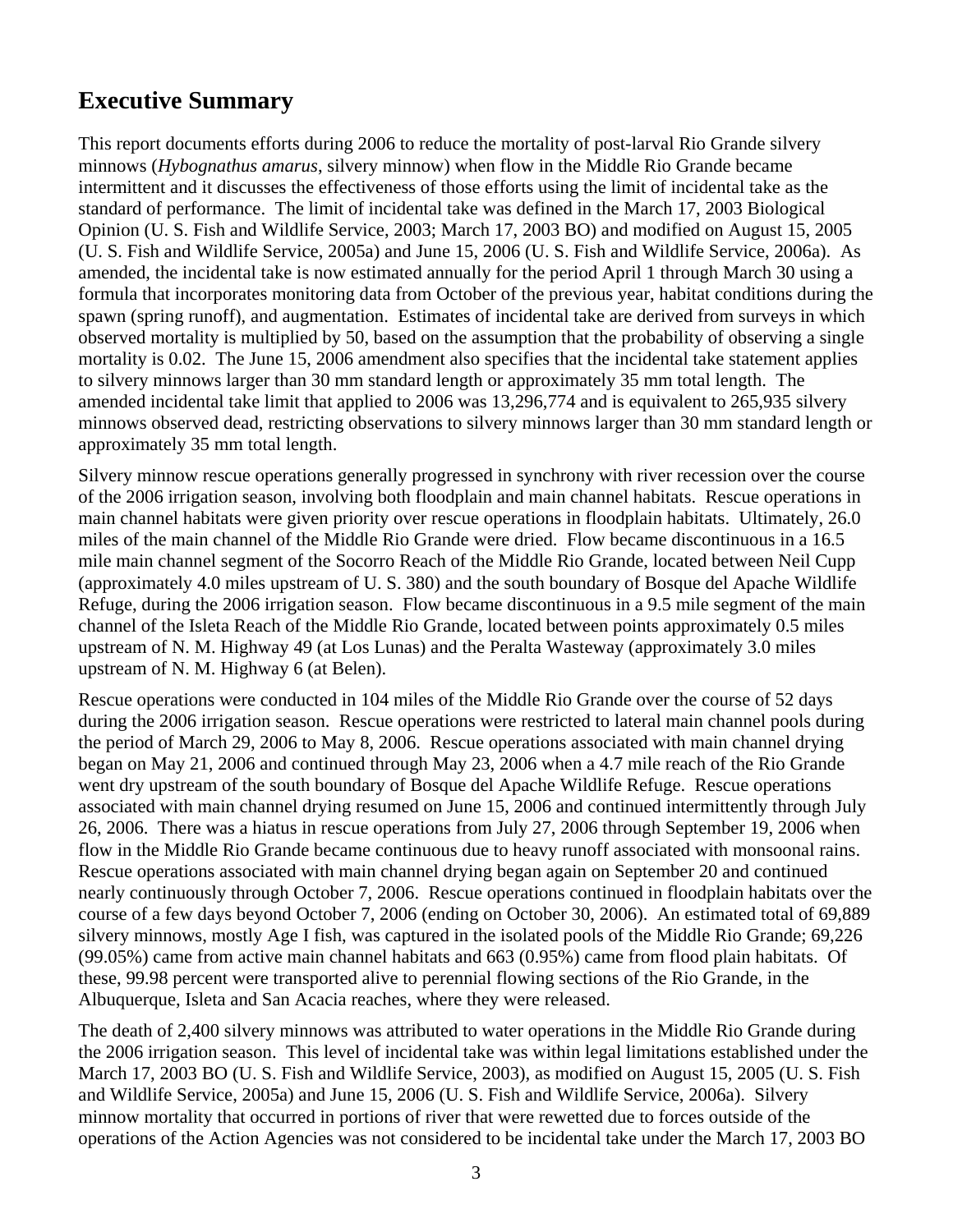(U. S. Fish and Wildlife Service, 2003). Silvery minnow mortality that exhibited advanced clinical signs of poor health (e.g., advanced hemorrhagic lesions) was not considered to be incidental take. Likewise, silvery minnow mortality that occurred outside of the main river channel was not considered to be incidental take under the March 17, 2003 BO (U. S. Fish and Wildlife Service, 2003).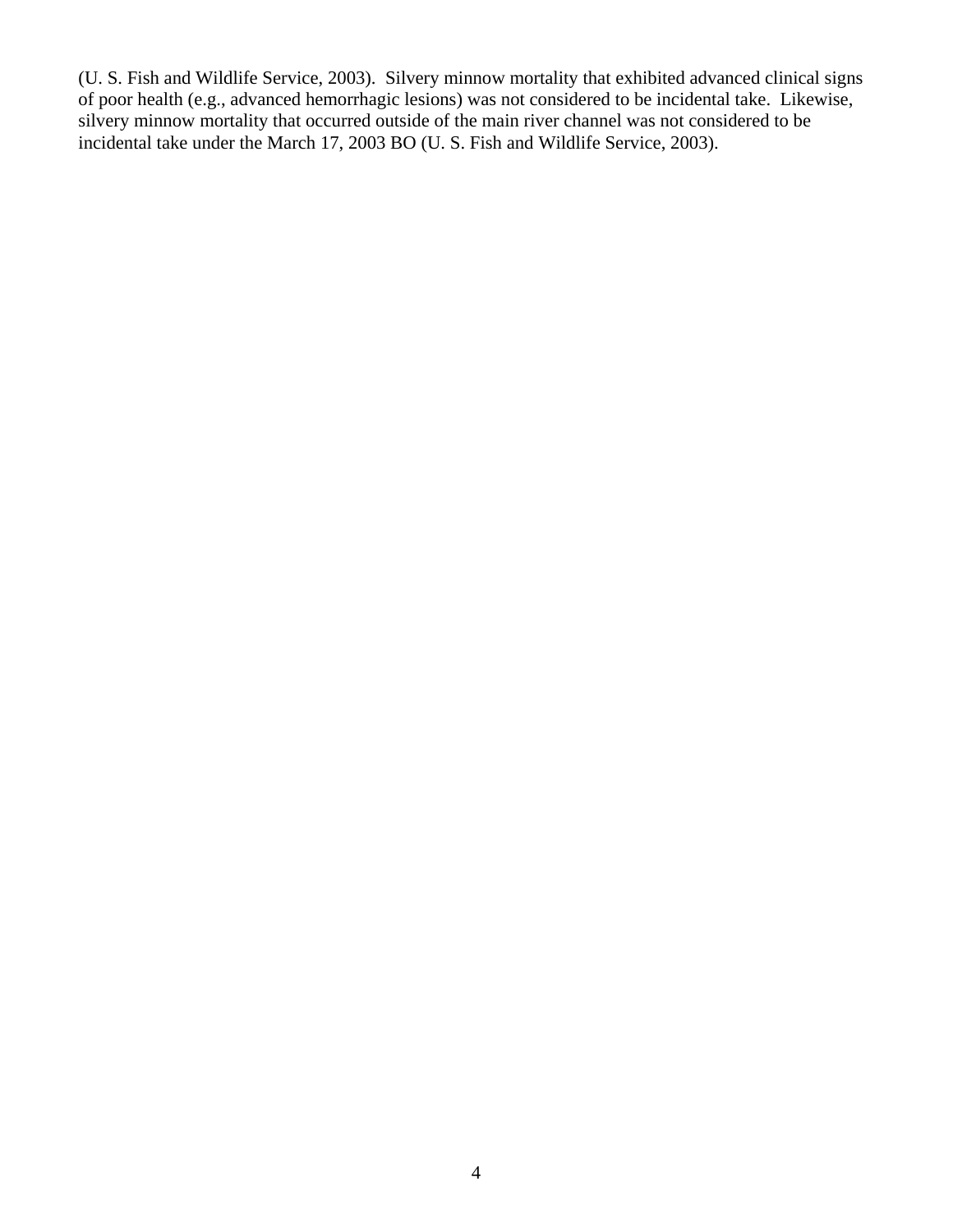## <span id="page-4-0"></span>**Introduction**

Until the 1950s, the Rio Grande silvery minnow (*Hybognathus amarus*, silvery minnow) was distributed throughout many of the larger order streams of the Rio Grande Basin upstream of Brownsville, Texas to points north in New Mexico primarily below 5,500 ft elevation (1,676 m). This elevation coincides with the approximate vicinities of Abiquiu on the Chama River, Velarde on the Rio Grande, and Santa Rosa on the Pecos River. Today, absent from much of its historic range, the silvery minnow is restricted to a variably perennial reach of the Rio Grande in New Mexico, from the vicinity of Bernalillo downstream to the headwaters of Elephant Butte Reservoir, a distance that fluctuates as the size of the pool of water in storage in Elephant Butte Reservoir changes, but that approximates 150 river miles (241 km). Most descriptions of the contemporary range of silvery minnow cite the entire reach of the Rio Grande between Cochiti Dam and Elephant Butte Reservoir. However, that assertion cannot be made with certainty. The species' status in the Rio Grande between Cochiti Dam and Angostura Irrigation Diversion Dam is unknown because that reach of river has not been surveyed in recent years.

The silvery minnow is currently listed as endangered by the State of New Mexico, having first been listed May 25, 1979 as an endangered endemic population of the Mississippi silvery minnow (*Hybognathus nuchalis*; New Mexico Department of Game and Fish, 1988). The species is also listed as endangered by Texas (Sections 65.171 - 65.184 of Title 31 T.A.C.) and the Republic of Mexico (Secretaria de Desarrollo Social, 1994). On July 20, 1994, the U. S. Fish and Wildlife Service (Service) published a final rule to list the silvery minnow as a Federal endangered species with proposed critical habitat (Federal Register, 1994). In 2003, the Service designated critical habitat for the silvery minnow in the Middle Rio Grande. The designation extends from Cochiti Dam downstream about 157 mi (252 km) to the utility line crossing the Rio Grande in Socorro County. This location is at 4,450 feet of elevation (1,356 m), corresponding to the elevation of the spillway crest for Elephant Butte Dam. The lateral limits (width) of critical habitat extend between the existing levees or, in areas without levees, the riparian zone, extending 300 feet (91.4 m) laterally from each side of the bankfull stage of the Middle Rio Grande. Portions of the Pueblos of Santo Domingo, Santa Ana, Sandia, and Isleta fall within the broader area designated as critical habitat, but the Pueblos are specifically excluded from the critical habitat designation.

On March 17, 2003, the Service issued a Biological Opinion on the effects of actions associated with the, "Programmatic Biological Assessment of Bureau of Reclamation's Water and River Maintenance Operations, Army Corps of Engineers' Flood Control Operation, and Related Non-Federal Actions on the Middle Rio Grande, New Mexico," (U. S. Fish and Wildlife Service, 2003; March 17, 2003 BO). The consultation involved two federal agencies, U. S. Bureau of Reclamation and the Army Corps of Engineers, and two non-federal entities. The Service concluded that water operations and river maintenance activities in the Middle Rio Grande, as proposed (Reclamation and Corps, 2003), were likely to jeopardize the continued existence of the silvery minnow (along with the southwestern willow flycatcher (*Empidonax traillii extimus*; flycatcher)) and adversely modify critical habitat of the silvery minnow (U. S. Fish and Wildlife Service, 2003). The March 17, 2003 BO describes a Reasonable and Prudent Alternative, Reasonable and Prudent Measures, and Conservation Measures that serve in part to secure baseline conditions for the silvery minnow and flycatcher. As a part of the March 17, 2003 BO, the Service established the annual incidental take limit for silvery minnows. That limit was amended on August 15, 2005 (U. S. Fish and Wildlife Service, 2005a) and June 15, 2006 (U. S. Fish and Wildlife Service, 2006a), incorporating a formula that incorporates October monitoring data, habitat conditions during the spawn (spring runoff), and augmentation. Action agencies are apprised of the limit for incidental take by April 1 each year. Estimates of incidental take are derived from surveys in which observed mortality is multiplied by 50, based on the assumption that the probability of observing a single mortality is 0.02. The August 15, 2005 amendment also specified that the incidental take statement applies to silvery minnow 30 mm standard length or approximately 35 mm total length. The amended incidental take limit for the 2006 irrigation season of 13,296,774 is equivalent to 265,935 silvery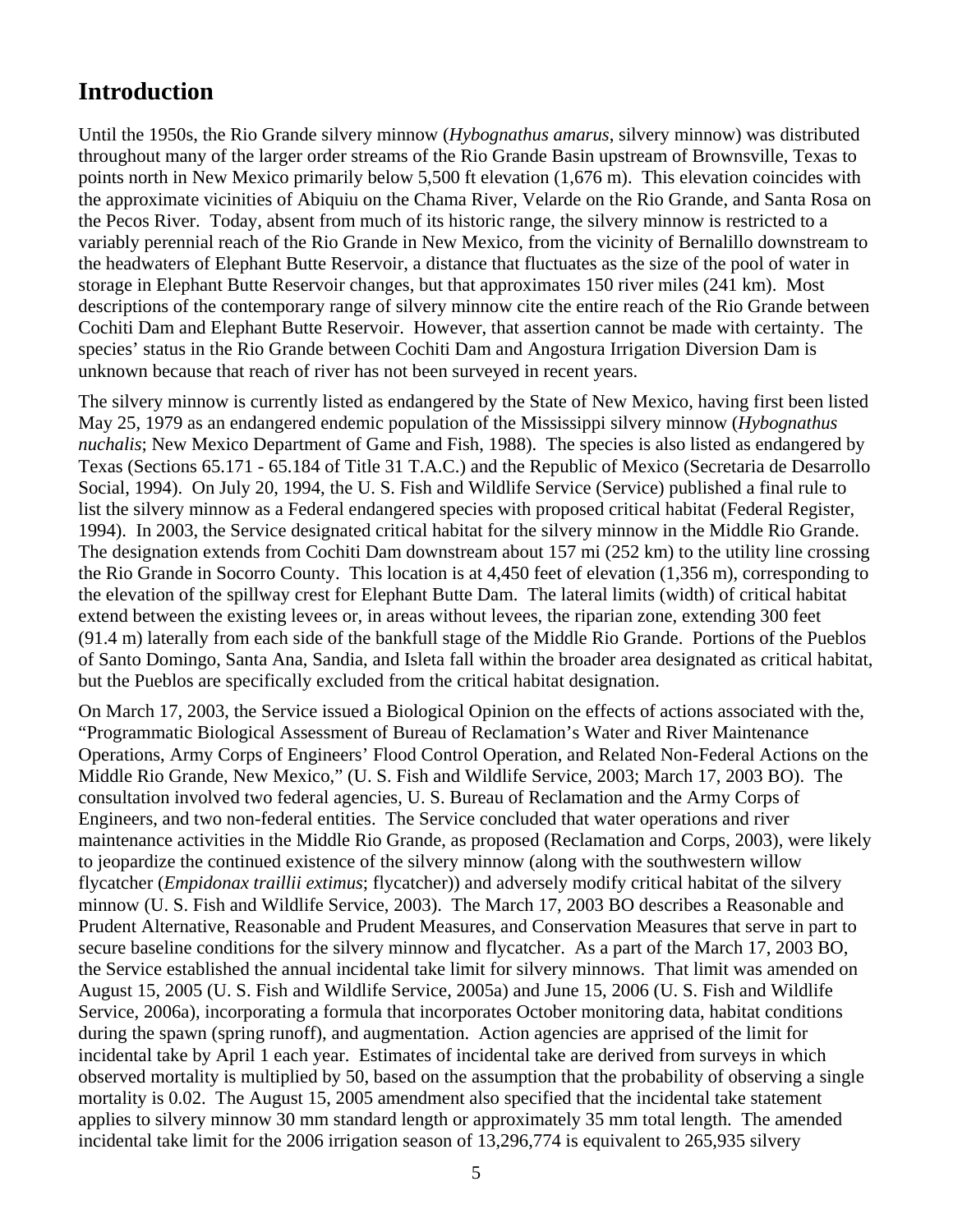<span id="page-5-0"></span>minnows that are observed dead. The amended incidental take statement clarified how dead silvery minnows are measured. As amended, take applies to silvery minnows larger than 30 mm standard length or approximately 35 mm total length.

This report documents efforts during 2006 to reduce the mortality of post-larval Rio Grande silvery minnows when flow in the Middle Rio Grande became intermittent and it discusses the effectiveness of those efforts using the permitted limit of incidental take defined in the March 17, 2003 BO (U. S. Fish and Wildlife Service, 2003) and subsequently amended on August 15, 2005 (U. S. Fish and Wildlife Service, 2005a) and June 15, 2006 (U. S. Fish and Wildlife Service, 2006a), as the standard of performance.

By convention, the "Middle Rio Grande" is defined as the area of the Rio Chama watershed and the Rio Grande, including all tributaries, from the Colorado/New Mexico state line downstream to the elevation of the spillway crest of the Elephant Butte Dam (4450 feet mean Sea Level). The Middle Rio Grande below Cochiti Dam is further designated by four divisions/reaches defined by locations of mainstream irrigation diversion dams. The Cochiti Reach extends from Cochiti Dam to Angostura Diversion Dam. The reach from Angostura Diversion Dam to Isleta Diversion Dam is called the Albuquerque Reach. The Isleta Division/Reach is bounded upstream by Isleta Diversion Dam and downstream by San Acacia Diversion Dam. Finally, the reach below San Acacia Diversion Dam to the headwaters of Elephant Butte Reservoir is the Socorro Division/Reach.

## **Methods**

#### *Rescue of Silvery Minnows*

Using beach seines of various sizes, fish were collected from pools that formed as flow in the Middle Rio Grande becomes discontinuous. Prior to handling silvery minnows, personnel washed their hands to remove the residue of lotions (e.g., suntan lotions and mosquito repellant). Fish were handled with care using wetted hands. All captured fish were identified to the species level and silvery minnows were quickly culled from collections. Silvery minnows that exhibited advanced clinical signs of poor health (e.g., lethargy and hemorrhagic lesions) were not salvaged. Taxonomic keys for fish identification in the Middle Rio Grande appear in Sublette et al 1990; phylogenetic classification followed Nelson et al. (2004). Captured silvery minnows were placed into five gallon buckets filled with river water and subsequently transferred to transport tanks or plastic bags for transport to a release site. Tanks were employed to transport silvery minnows in instances when their use was logistically possible and when it was impractical to put fish in bags; bags were used to transport silvery minnows in antithetical situations.

Transport tanks equipped with water-tight lids were filled with water to near capacity to reduce sloshing and vibration within the tank during fish transport. Every effort was made to fill transport tanks with water that was relatively free of pollutants (river water will be avoided when possible). Bags were filled with water to approximately 2/3 capacity (approximately 3 liters, approximately equivalent to 0.8 gallons); the remaining volume of the bag was inflated with pure oxygen and its opening sealed to prevent the loss of the bag's contents. Rock salt (NaCl) was added to water in hauling vessels at the rate of 18.9 grams/gallon (to achieve a 0.5 % NaCl solution), and Stress Coat was added at the rate of 0.26 ml/L (1 ml/gallon).

Pure oxygen was supplied to transport tanks through micro-bubble oxygen diffusers. The flow of oxygen was adjusted with varying water temperatures and loading rates of fish to maintain dissolved oxygen levels at or above 8.0 mg/L. Ice was added slowly to the tanks to maintain water temperature approximately 5° C lower than the river. Care was taken to insure that densities of silvery minnows in transport vessels would not contribute to an unusually high rate of silvery minnow mortality. Bags with fish were inflated with oxygen as soon as practical. Plastic bags containing silvery minnows were placed in ice chests. Ice was employed to maintain water temperatures in transport vessels at about 5° C lower than the river. At times, bags were cushioned with bubble wrap or other materials to reduce trauma to transported fish from impact and vibration associated with transport.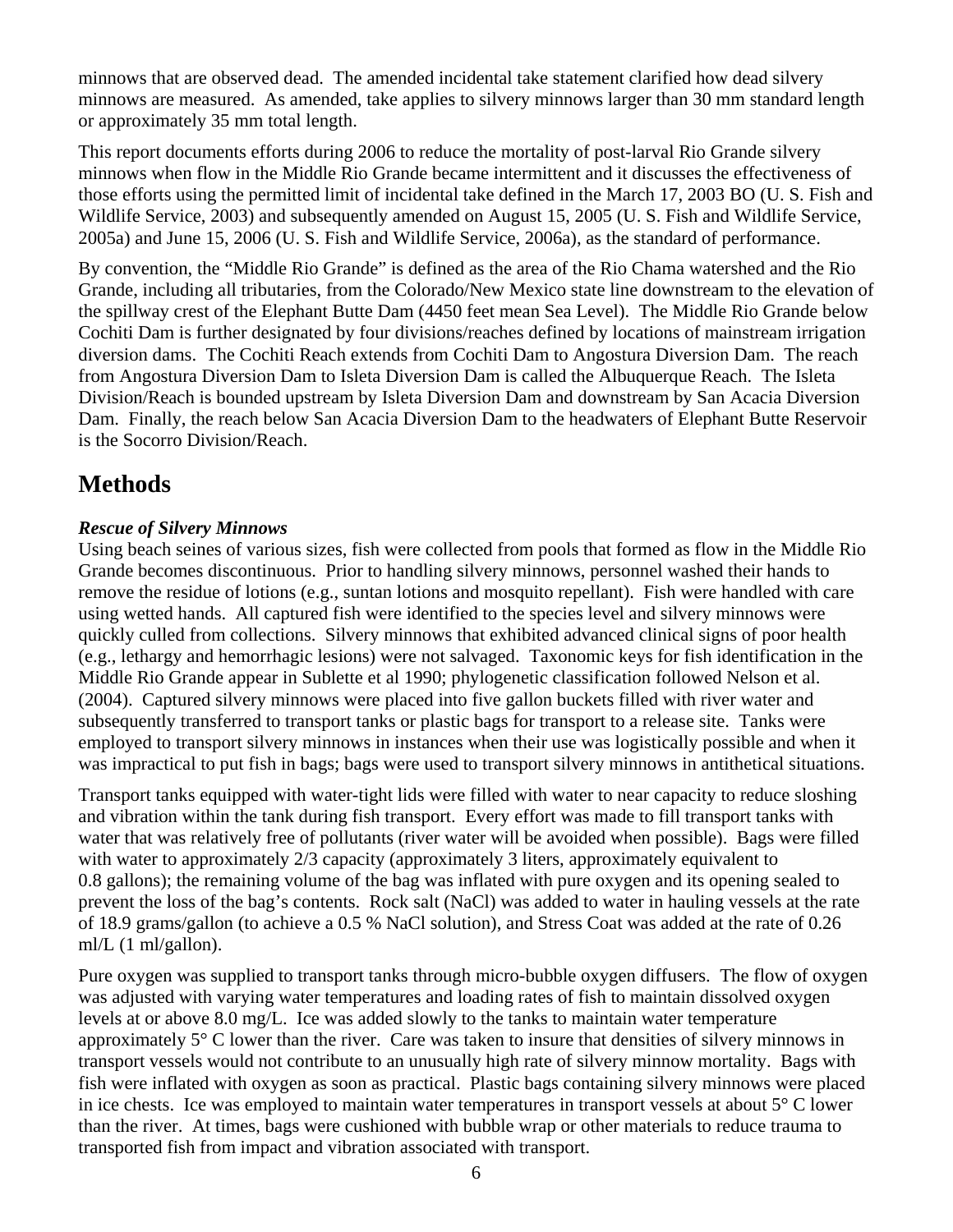<span id="page-6-0"></span>were placed in the river to equilibrate the temperature of the water in the bags to within  $1^{\circ}$  C of the water Rescued silvery minnows were transported to perennial portions of the Middle Rio Grande where live fish were released to the river. Generally, rescued silvery minnows were transported to the Albuquerque Reach where they were released, but occasionally rescued silvery minnows were transported and released at select locations in the Isleta and Socorro reaches when hydrologic conditions there insured perennial flow. Release of rescued fish was postponed until the rate of mortality of transported silvery minnows decreased to a barely detectable level. At times, rescued silvery minnows were subjected to a 0.75 percent solution of NaCl (i.e., half again the concentration prescribed for transport) for approximately 15 minutes prior to stocking to reduce the load of certain pathogens carried by the species (Hattingh et al. [1](#page-6-1)975). Lots<sup>1</sup> of fish that exhibited advanced clinical signs of poor health (e.g., lethargy and hemorrhagic lesions) were not released to perennial portions of the Middle Rio Grande. Silvery minnow mortality was not regarded as incidental take or transport loss if the apparent cause of silvery minnow death could be attributable to poor health at the time of capture. Prior to releasing healthier silvery minnows into the river, water in the transport tanks was tempered (by slowly<sup>[2](#page-6-2)</sup> adding river water to the transport tanks) until it was within 1° C of the water temperature of the river at the release site. Bags of silvery minnows temperature of the river at the release site.

For each day that rescue operations were conducted, counts or estimates of the number of silvery minnows rescued were made by river reach. The number of silvery minnows rescued often precluded their quantification by absolute counts. It was often necessary to estimate the number of silvery minnows rescued by counting the number of silvery minnows in subsamples representative of the density of the total catch, and subsequently multiplying that count by the reciprocal of the subsample proportion of the total. Counts or estimates of silvery minnow transport loss were made and general stocking locations were noted.

Data was recorded on the form that appears in Appendix A: "RGSM Rescue – Daily Field Form." Data regarding rescue operations pertain to a segment of aquatic habitat. The longitudinal limits of the sample segments are recorded to the nearest half (0.5) river mile and positioned laterally on the presumed thalweg. Northing and easting coordinates are associated in a one-to-one relationship with the center point of each half-mile coordinate. Accuracy in spatial geographic depictions of sample locations outside of the main river channel was achieved by algebraically adjusting the easting coordinate by a standard factor (e.g.,  $\pm$  125 meters), depending on whether the sampling was conducted in the east or west floodplain. It is emphasized that the data presented in this report regarding the number of silvery minnows rescued are not derived from a random sample, and counts (or estimates) of silvery minnows rescued imperfectly reflect the abundance of silvery minnow populations.

In a separate study, hatchery-produced silvery minnows have been stocked into various reaches of the Middle Rio Grande. Each batch of the hatchery-produced silvery minnows was distinguished by a unique visible implant elastomer mark before being released. The location, condition, and fate of these marked silvery minnows were noted as they were encountered during rescue operations.

#### *Determination of Incidental Take*

 $\overline{a}$ 

Rio Grande silvery minnow (silvery minnow) mortality can occur with channel drying resulting from drought conditions, and conditions resulting from federal mediated water operations. In the recent past, intermittent conditions have existed in significant portions (e.g., up to 68.0 miles – approximately 45 percent of the silvery minnow's contemporary range) of the river between Isleta Diversion Dam and Elephant Butte Reservoir that, without management intervention, would result in substantial silvery minnow mortality. Efforts to salvage silvery minnows from intermittent reaches of river are intended to reduce silvery minnow mortality that can occur with channel drying resulting from drought conditions. It

 $<sup>1</sup>A$  "lot" is defined as an aggregate unit of collection. A lot can be a bag or a tank of fish.</sup>

<span id="page-6-2"></span><span id="page-6-1"></span><sup>&</sup>lt;sup>2</sup> Adjustment of water temperature was accomplished at the approximate rate of  $1^{\circ}$  C per 20 minutes.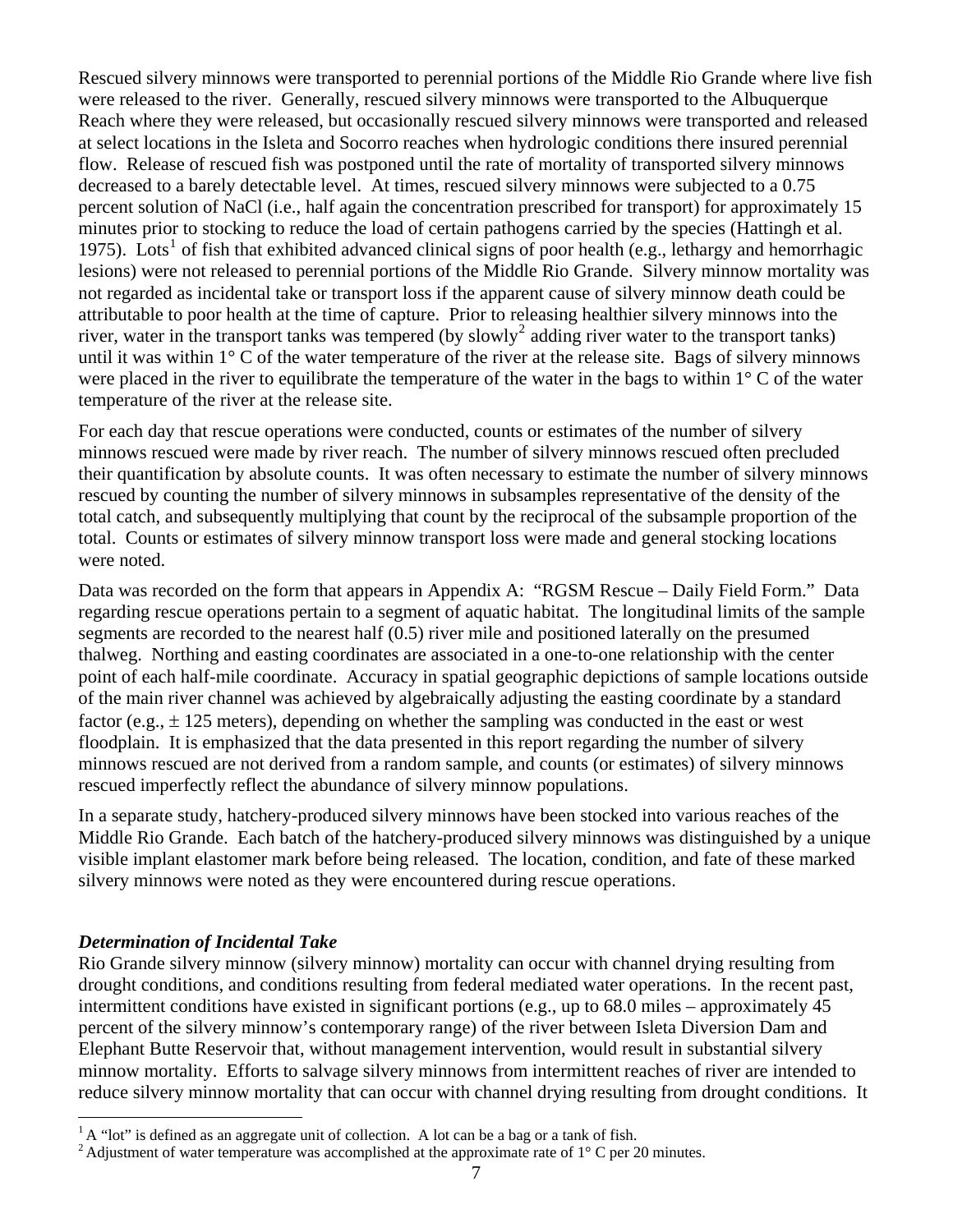will also reduce the probability that the mortality associated with water operations will exceed the limit for incidental take.

Silvery minnow rescue operations progressed in synchrony with river recession, with priority given to river reaches in which the death of silvery minnows due to federal water operations would be considered incidental take. Silvery minnow mortality that occurs as a result of federal water operations in the Middle Rio Grande is evaluated under limitations established in the March 17, 2003 Biological Opinion (BO, U.S. Fish and Wildlife Service, 2003) and as modified on June 15, 2006 (U. S. Fish and Wildlife Service, 2006a). As amended, the incidental take is now estimated annually using a formula that incorporates October monitoring data, habitat conditions during the spawn (spring runoff), and augmentation. Estimates of incidental take are derived from surveys in which observed mortality is multiplied by 50, based on the assumption that the probability of observing a single mortality is 0.02. The June 15, 2006 amendment also specifies that the incidental take statement applies to silvery minnows larger than 30 mm standard length<sup>[3](#page-7-0)</sup> or approximately 35 mm total length<sup>[4](#page-7-1)</sup>. The amended incidental take limit that applies to 2006 is 13,296,774 and is equivalent to 265,935 silvery minnows observed dead, restricting observations to silvery minnows larger than 30 mm standard length or approximately 35 mm total length.

Incidental take of post embryonic silvery minnows is defined for two size classes, i.e., for those shorter or longer than 30 mm standard length or approximately 35 mm total length. All smaller sized post embryonic silvery minnows are presumed to be taken as a result of federal water operations when the river dries downstream of Isleta Diversion (U. S. Fish and Wildlife Service, 2003).

Determination of incidental take of the larger size class of post embryonic silvery minnows was conditional. Mortality of the larger sized post embryonic silvery minnows that occurs in portions of the river that are rewetted due to forces that are not directly or indirectly related to the operations of the Action Agencies was not considered to be incidental take under the March 17, 2003 BO (U. S. Fish and Wildlife Service, 2003). In contrast, rewetting of river reaches that were previously dried in violation of the BO was directly or indirectly related to the operations of the Action Agencies; in such instances, silvery minnow mortality (the larger sized post embryonic individuals) associated with subsequent drying was regarded as incidental take. Silvery minnow mortality, involving the larger sized post embryonic individuals, that occurs outside of the active river channel was generally not considered to be incidental take under the March 17, 2003 BO (U. S. Fish and Wildlife Service, 2003); the exception to this generalization involves areas outside of the active channel that are wetted as a consequence of federal water pumping operations (i.e., water pumped from the low flow conveyance channel in an effort to maintain specified flows in the river). Finally, the larger sized post embryonic silvery minnows that are "rescued" and that die in transit to relocation sites were not considered to be incidental take. Likewise silvery minnows that died and exhibited advanced clinical signs of poor health (e.g., lethargy and hemorrhagic lesions) were not considered to be incidental take.

A diurnal expansion-contraction cycle attends river recession. The rate and timing of this cycle varies with rates and timing of evaporation and transpiration. As such, the upstream extent of river recession generally fluctuates diurnally, sometimes by as much as a mile per day. This phenomenon generally serves to reduce mortality to silvery minnows by refreshing/replenishing the supply of water in isolated pools at the upstream terminus of river recession. However, silvery minnow mortality can attend any event of river contraction, including that associated with the diurnal expansion-contraction cycle. Such mortality is regarded as an indirect effect of water operations, i.e., an effect caused or induced by an action that is "reasonably certain to occur" (50 C.F.R §402.02). As such, silvery minnow mortality, involving the larger sized post embryonic individuals, that may occur in the proximity of the upstream

 $\overline{a}$ 

<span id="page-7-0"></span> $3$  Standard length is defined as the distance from the anteriormost projection of the head to the hypural notch; the hypural notch is the point between the end of the body vertebrae and the beginning of the caudal fin, generally denoted as the crease in the caudal peduncle made by bending the caudal fin to one side or the other.

<span id="page-7-1"></span><sup>&</sup>lt;sup>4</sup> Total length is defined as the distance from the anteriormost projection of the head to the tip of the caudal fin when the lobes of the caudal fin are arranged to achieve the maximum length.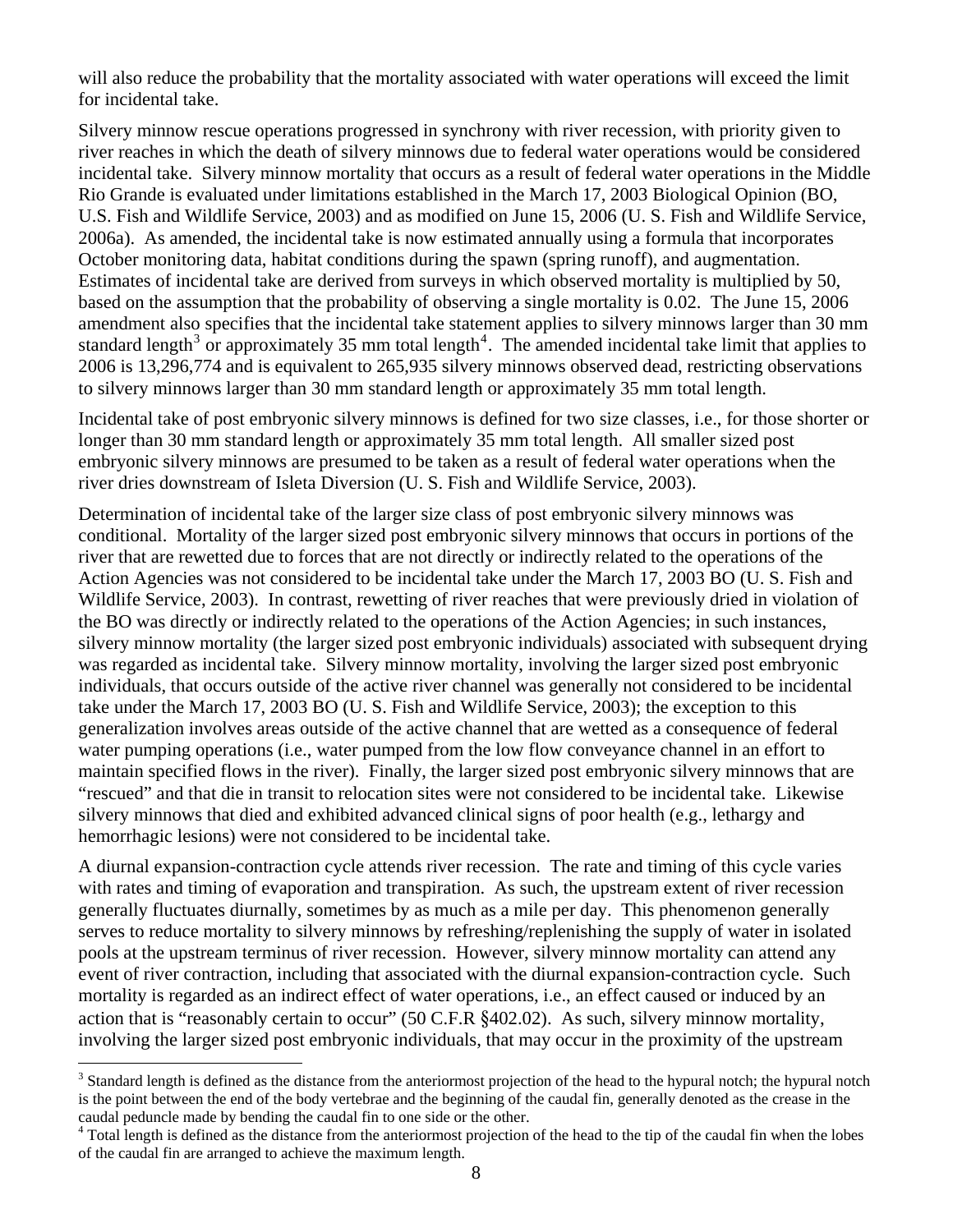<span id="page-8-0"></span>terminus of river recession and that occurs indirectly as a result of the diurnal expansion-contraction cycle was regarded as incidental take. In contrast, events of river expansion (i.e., river channel rewetting) that occur as a result of storm events are stochastic in nature and are usually short-lived. Generally, flows in the river retract quickly following a storm event and may result in silvery minnow mortality. However, such mortality cannot be said to be a direct or indirect effect of water operations.

# **Results**

#### *Rescue of Silvery Minnows*

Silvery minnow rescue operations generally progressed in synchrony with river recession over the course of the 2006 irrigation season, involving both floodplain and main channel habitats. Rescue operations in main channel habitats were given priority over rescue operations in floodplain habitats. Ultimately, 26.0 miles of the main channel of the Middle Rio Grande were dried. Discontinuous main channel segments of the Socorro Reach of the Middle Rio Grande, totaling 16.5 miles and located generally between Neil Cupp (approximately 4.0 miles upstream of U. S. 380) and the south boundary of Bosque del Apache Wildlife Refuge, became dry during the 2006 irrigation season. Discontinuous main channel segments of the Isleta Reach of the Middle Rio Grande, totaling 9.5 miles and located generally between points approximately 0.5 miles upstream of N. M. Highway 49 (at Los Lunas) and the Peralta Wasteway (approximately 3.0 miles upstream of N. M. Highway 6 (at Belen), became dry during the 2006 irrigation season.

Rescue operations were conducted on 52 days during the 2006 irrigation season. Rescue operations were restricted to lateral main channel pools during the period of March 29, 2006 to May 8, 2006. Rescue operations associated with main channel drying began on May 21, 2006 and continued through May 23, 2006 when a 4.7 mile reach of the Rio Grande went dry upstream of the south boundary of Bosque del Apache Wildlife Refuge. Rescue operations associated with main channel drying resumed on June 15, 2006 and continued intermittently through July 26, 2006. There was a hiatus in rescue operations from July 27, 2006 through September 19, 2006 when flow in the Middle Rio Grande became continuous due to heavy runoff associated with monsoonal rains. Rescue operations began again on September 20 and continued nearly continuously through October 7, 2006. Rescue operations continued in floodplain habitats over the course of a few days beyond October 7, 2006.

An estimated total of 69,889 silvery minnows were captured in the isolated pools of the river, including main channel habitats and habitats in the floodplain (Tables 1-2, Figures 1-2). Most of these were *in situ* produced young-of-year and were not marked, indicating that they were not of immediate hatchery origin. Although vastly fewer than the number of silvery minnows rescued during the 2005 irrigation season (626,444; U. S. Fish and Wildlife Service, 2006b), this number of rescued silvery minnows greatly exceeds that rescued before 2005: 12,865 during 2004, 713 during 2003, 3,662 during 2002, and 240 during 2001 (U. S. Fish and Wildlife Service, 2005b; Smith and Basham 2003; Smith and Munoz 2002; Smith 2001). Of the silvery minnows rescued during 2006, 99.98 percent were transported alive to perennial flowing sections of the Rio Grande, in the Albuquerque, Isleta and Socorro reaches, where they were released (Tables 1 and 2).

The average daily longitudinal extent of aquatic habitat involved in rescue operations per day was 2.00 river miles (ranging from 0.25 – 6.0 river miles per day; standard deviation 1.644211). One or more river miles were rescued per reach on 35 of the days of rescue activities (approximately 67.3% of the total days of rescue; Figure 5). The rate at which silvery minnow rescue operations progressed was generally in synchrony with river recession over the course of the 2006 irrigation season, including in floodplain and main channel habitats. River recession occurred at or below the rate allowed in the March 17, 2003 BO; U. S. Fish and Wildlife Service, 2003), as modified on June 15, 2006 (U. S. Fish and Wildlife Service, 2006b; i.e., 8.0 miles/day).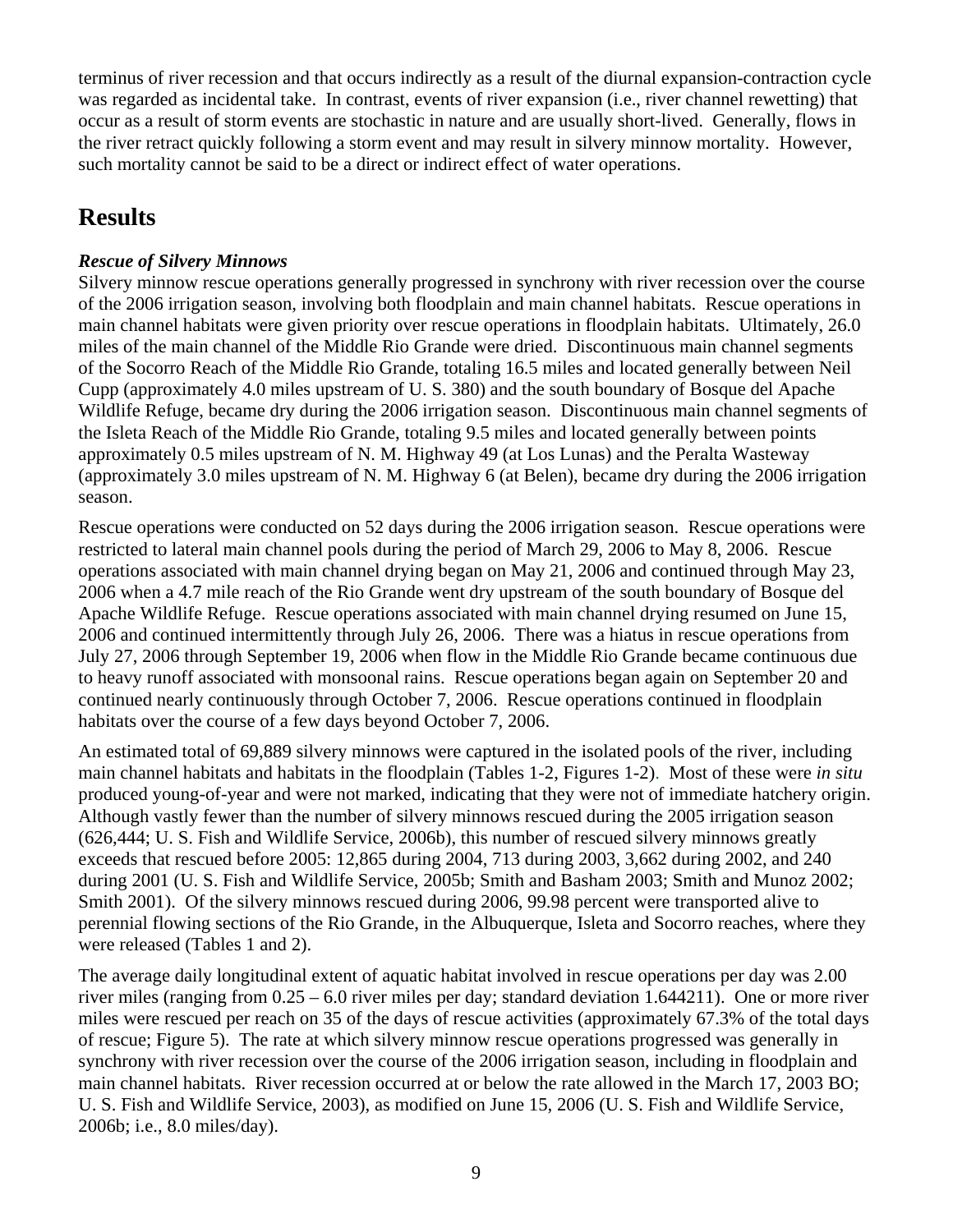<span id="page-9-0"></span>Of the silvery minnows rescued during the 2006 irrigation season, an estimated 24,587(35.2%) of the estimated total number of silvery minnows rescued were captured in the Isleta Reach between points approximately 0.5 miles upstream of N. M. Highway 49 at Los Lunas, and the Peralta Wasteway (approximately 3.0 miles upstream of N. M. Highway 6 at Belen) (Table 1). An estimated total of 45,302 silver minnows were captured in the Socorro Reach generally between Neil Cupp (approximately 4.0 miles upstream of U. S. 380) and the south boundary of Bosque del Apache Wildlife Refuge, New Mexico (64.8% of the estimated total number of silvery minnows rescued; Tables 1-2, Figures 1-2). Of the silvery minnows rescued during the 2006 irrigation season, most (an estimated 69,226; 99.05%) were captured in the main channel, while an estimated 663 (0.95%) were captured in the floodplain(Table 2, Figures 1-2). The rate of silvery minnow capture varied from 964/river mile worked in the Isleta Reach, to 577/river mile worked in the Socorro Reach (Table 1). Insufficient portions of the Isleta and San Acacia reaches were sampled during 2006 to determine if the silvery minnow exhibited any discernable patterns of distribution such as was apparent during 2004 and 2005. The number of silvery minnows rescued from main channel habitats progressively increased over time prior to the onset of monsoonal rains during August 2006; thereafter the number of silvery minnows rescued from main channel habitats declined precipitously (Figure 1).

Age I fish (from 2005) represented the most abundant year class. Prior to August and the monsoonal rains, Age 0 (young-of-year) silvery minnows, normally the most abundant year class, were relatively rare in collections. Only after the monsoonal rains were Age 0 silvery minnows large enough to notably enter collections. Even then, their occurrence was patchy.

#### *Recovery of hatchery-produced silvery minnows*

Two hatchery-produced silvery minnows were encountered during surveys to locate and rescue silvery minnows from isolated pools that formed as the river receded. These fish were distinguished by a unique visible implant elastomer mark that signified the location, date and size of the fish at the time of stocking. These fish have been introduced into the Rio Grande as a part of an experimental augmentation study being conducted by the Service's Fishery Resources Office. The significance of these observations will be addressed in a separate report for that study. Observations of these collections are presented here for documentation purposes. On April 5, 2006, one silvery minnow, with an orange right dorsal mark, was captured approximately 1.0 mile downstream of the Escondida Drain Outfall (river mile 100.0). On July 21, 2006, one silvery minnow, with a blue left dorsal mark, was captured approximately 2.0 miles downstream of the Los Chavez Wasteway (river mile 154.0).

#### *Documentation of Incidental Take of Silvery Minnows*

Incidental take of silvery minnows (larger than 30 mm standard length or approximately 35 mm total length) that occurred as a result of water operations in the Middle Rio Grande was documented and evaluated under limitations established in the March 17, 2003 BO (U. S. Fish and Wildlife Service, 2003) and as modified on August 15, 2005 (U. S. Fish and Wildlife Service, 2005a) and June 15, 2006 (U. S. Fish and Wildlife Service, 2006a).

Channel drying resulted in the incidental take of 2,058 silvery minnows (Tables 1 - 3; Figures 4 and 5). An additional 342 silvery minnows failed to recruit to the population as a result of channel drying that occurred during the period May 22 through May 27, 2006 (in violation of the 2003 BO; U. S. Fish and Wildlife Service, 2003 and 2006a). These fish were counted as incidental take attributable to 2006 water operations, bringing the total incidental take for 2006 to 2,400 (Tables 1-3). This level of incidental take was within the limits established in the March 17, 2003 BO (U. S. Fish and Wildlife Service, 2003), as modified on August 15, 2005 (U. S. Fish and Wildlife Service, 2005a) and June 15, 2006 (U. S. Fish and Wildlife Service, 2006a). Of the total amount of incidental take, 411 silvery minnow deaths occurred in the Isleta Reach and the rest (1,647 silvery minnows) occurred in the Socorro Reach (Tables 1-3; Figures 3-4).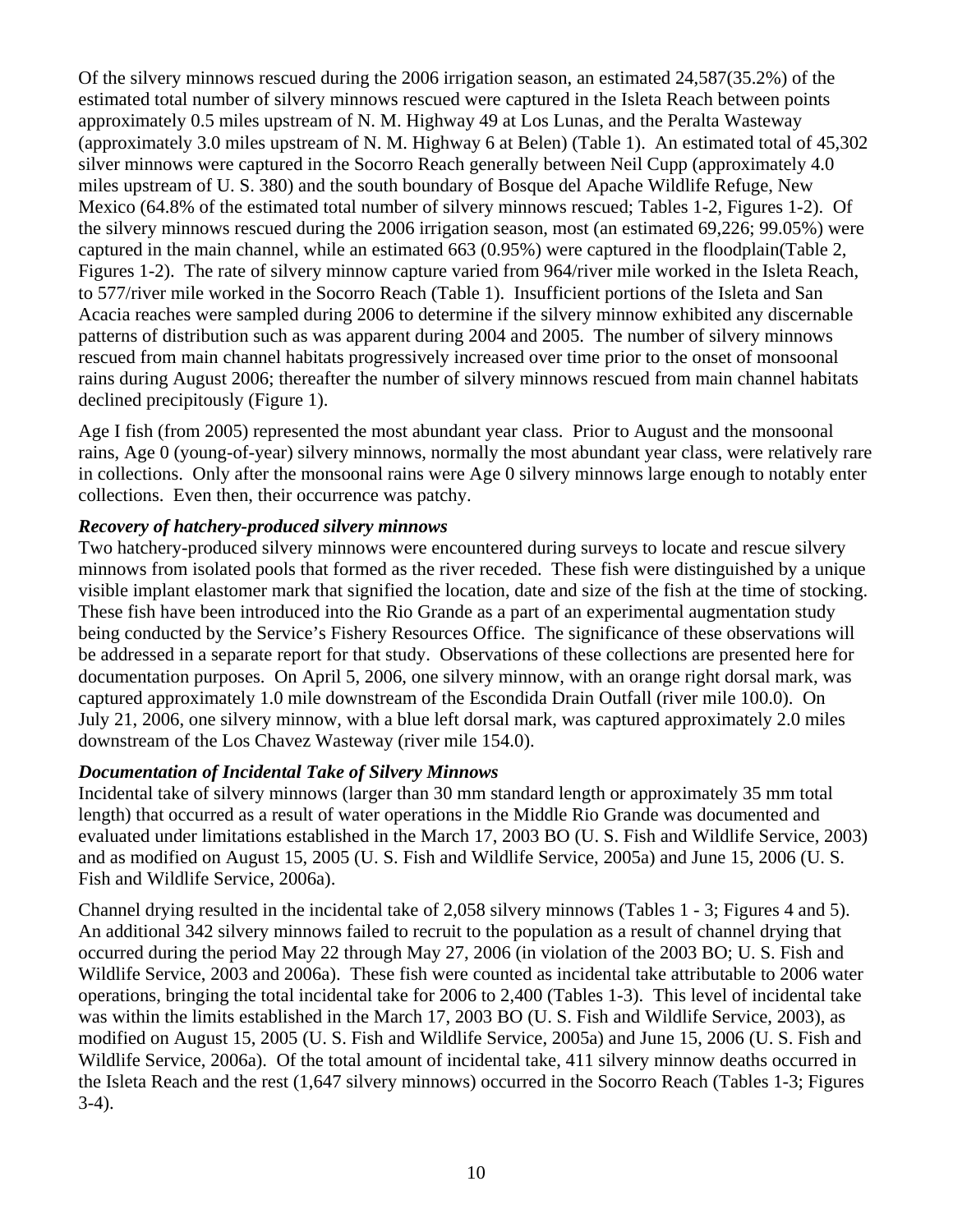The first occurrence of incidental take was observed on April 10, 2006 in the lowermost four mile portion of the Bosque del Apache NWR. The last occurrence of incidental take was on October 24, 2006 (Tables 1-3; Figures 3-4).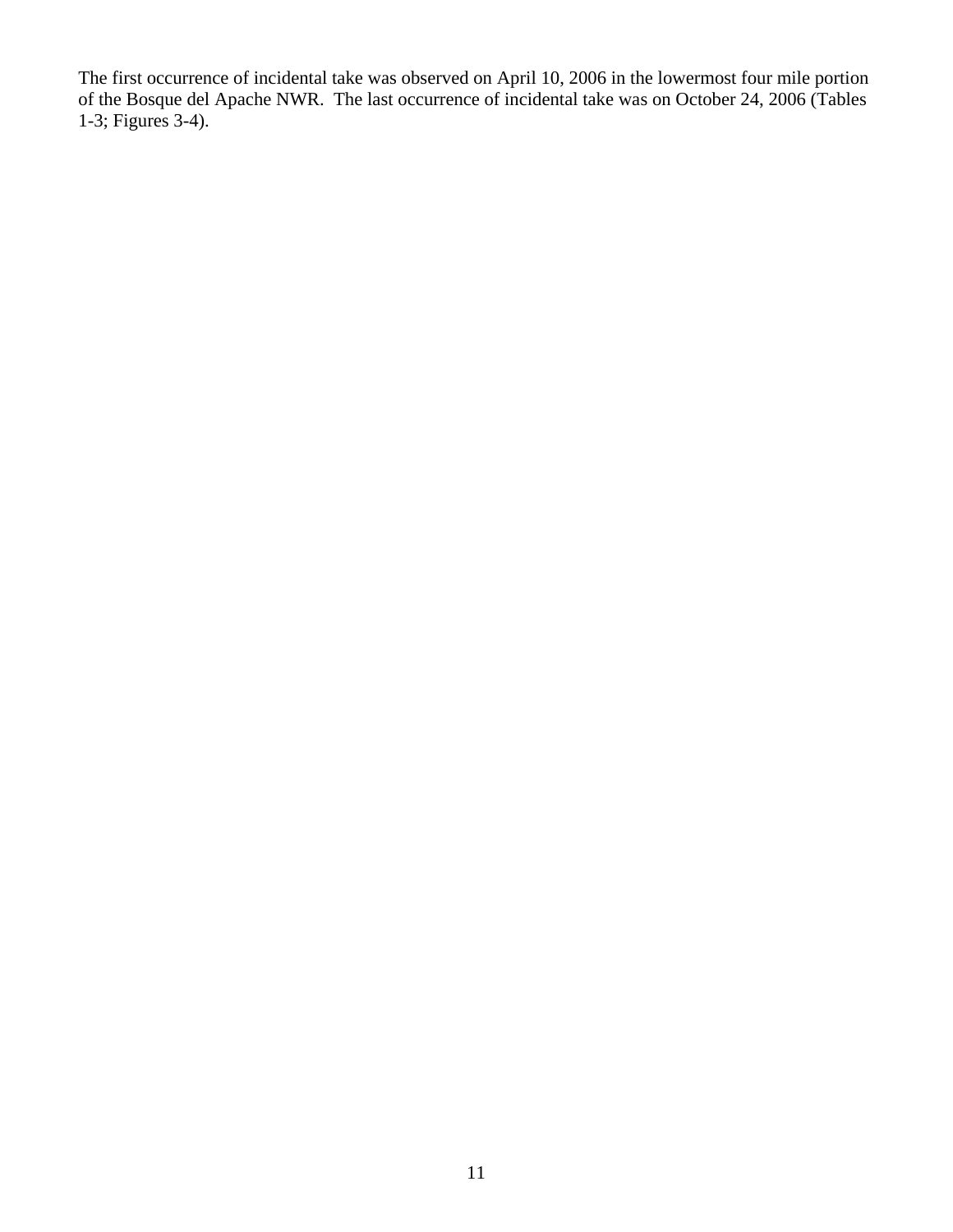#### **Acknowledgments Agencies and Individuals Assisting in the Rescue of Silvery Minnows During 2006**

The Middle Rio Grande Endangered Species Collaborative Program supported this work under Interagency Agreement 02-AA-40-8190 as administered by the Bureau of Reclamation. There were in excess of 100 people that contributed directly to the rescue effort, notably including personnel and contractors associated with the U.S. Fish and Wildlife Service, the U. S. Bureau of Reclamation, and the Army Corps of Engineers. The list of volunteer participants is too extensive to name each individual that participated in this year's silvery minnow rescue operation. However, please know that the contributions of everyone are greatly appreciated. Success in the silvery minnow operation during 2006 can be attributed to the tremendous cooperation and the professionalism of all involved.

Personnel of the New Mexico Ecological Services Field Office of the U. S. Fish and Wildlife Service served to plan and coordinate rescue operations, and represented the core of the rescue workforce, including Nicole Allman, Katherine Barnett, Devin Chappell, Pauletta Dodge, Warren Edaakie, Magdalena Etmadi-Naghani, Jason Everett, Heather Frederick, Joshua Jones, Melissa McAlpine, Lynda Pieyns, Casey Smith, and Michael Hatch. The New Mexico Ecological Services Field Office rescue staff would like to acknowledge the uniquely capable staff of SWCA Ecological Consultants for their assistance with field operations, including: Miguel Barrera, Eric Barker, Sarah Beck, Andy Hawk, KT LaBradie, Bert McAlpine, Patrick McKnight, Matt McMillan, Rachel Thompson, Heather Timmons, Steve Shoup, Jeff Worthington, Carley Welch, and Jeanne Welch. The salvage operation owes much of its success to the strong support from Bureau of Reclamation personnel with field operations, including: Joe Alderete, Mary Chapler, Gary Dean, Charles Fischer, Steven Gonzalez, Chris Groback, Mickey Porter, and Martin Rivera. Likewise, assistance with field operations was provided by Army Corps of Engineers staff, including: Brett Thompson, Tracy Diver, and Don Gallegos. Finally, a special thanks is extended to David Gensler (Middle Rio Grande Conservancy District) and Gregory Pargas (contractor to the Interstate Stream Commission) for their unfaltering assistance with project logistics – assistance that is indispensable to the success of the salvage operation.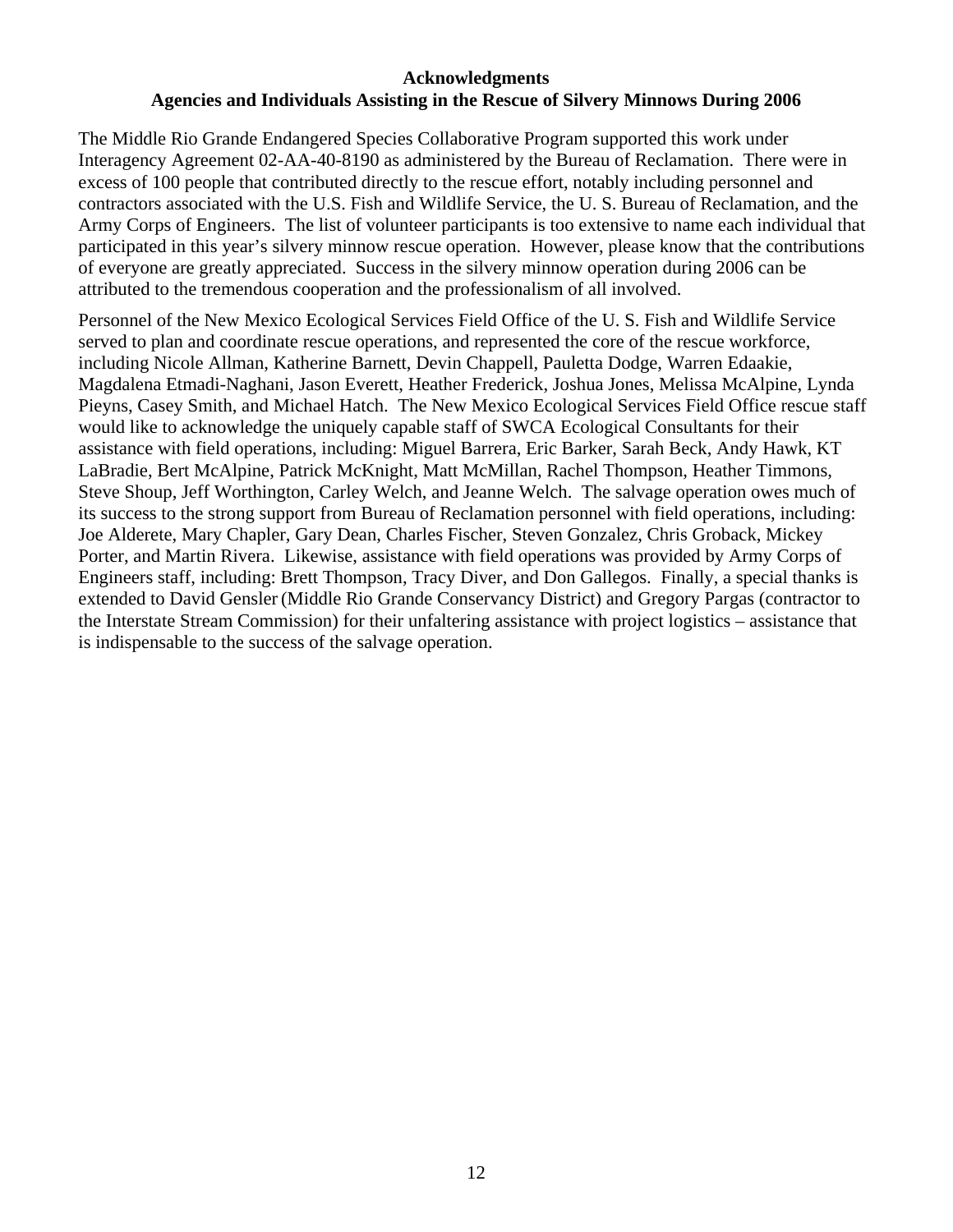#### **Literature Cited**

- Cowley D. E. Cowley, P. D. Shirey, and M. D. Hatch. 2006. Ecology of the Rio Grande Silvery Minnow (Cyprinidae: *Hybognathus amarus*) Inferred from Specimens Collected in 1874. Reviews in Fisheries Science, 14:111-125.
- Ecological Services. 2005b. Rio Grande Silvery Minnow Rescue and Salvage -Fiscal Year 2004. Interagency Agreement 02-AA-40-8190. U. S. Fish and Wildlife Service, N. M. Ecological Services Field Office, Albuquerque, N. M.
- Hattingh, J., F. L. R. Fourie and J. H. J. VanVuren. 1975. The transport of freshwater fish. Journal of Fish Biology 7:447-449.
- Nelson, J. S. E. J. Crossman, H. Espinosa-Perez, L. T. Findley, C. R. Gilbert, R. N. Lea, and J. D. Williams. 2004. Common and scientific names of fishes from the United States, Canada and Mexico, 6<sup>th</sup> edition. American Fisheries Society Special Publication 29, Bethesda, Md. 386 pp.
- Secretaria de Desarrollo Social. 1994. Que determina las especies y subespecies de flora y fauna silvestres terrestres y acuaticas en peligro de extincion amenazadas, raras y las sujetas a proteccion especial, y que establece especificaciones para su proteccion. Diario Oficial de la Federacion, Mexico, CDLXXXVIII (10):2-60.
- Smith, J. 2001. Rio Grande Silvery Minnow Rescue and Salvage Report, Fiscal Year 2001. Interagency Agreement Number 02-AA-40-8190. U. S. Fish and Wildlife Service, N. M. Ecological Services Field Office, Albuquerque, N. M.
- Smith, J. and A. Munoz. 2002. Interagency Rio Grande Silvery Minnow Rescue and Salvage Report, Fiscal Year 2002. Interagency Agreement Number 02-AA-40-8190. U. S. Fish and Wildlife Service, Ecological Services Field Office, Albuquerque, N. M.
- Smith, J. and K. Basham. 2003. Rio Grande Silvery Minnow Rescue and Salvage Report, Fiscal Year 2003. Interagency Agreement Number 02-AA-40-8190. U. S. Fish and Wildlife Service, N. M. Ecological Services Field Office, Albuquerque, N. M.
- Sublette, J. E., M. D. Hatch and M. Sublette. 1990. The Fishes of New Mexico. University of New Mexico Press. Albuquerque, NM.
- U. S. Bureau of Reclamation and U. S. Army Corps of Engineers. 2003. Programmatic Biological Assessment of Bureau of Reclamation's Water and River Maintenance Operations, Army Corps of Engineers' Flood Control Operation, and Non-Federal Actions on the Middle Rio Grande, New Mexico, March 1, 2003 – February 28, 2003. Albuquerque, NM.
- U. S. Fish and Wildlife Service. 2003. Biological and Conference Opinions on the Effects of Actions Associated with the Programmatic Biological Assessment of Bureau of Reclamation's Water and River Maintenance Operations, Army Corps of Engineers' Flood Control Operation, and Related Non-Federal Actions on the Middle Rio Grande, New Mexico. Issued March 17, 2003. U. S. Fish and Wildlife Service, Endangered Species Field Office, Albuquerque, N.M.
- U. S. Fish and Wildlife Service. 2005a. Amended Incidental Take Statement for 2003 Biological Opinion August 15, 2005. U. S. Fish and Wildlife Service, N. M. Ecological Services Field Office, Albuquerque, N. M.
- U. S. Fish and Wildlife Service. 2005b. Rio Grande Silvery Minnow Rescue and Salvage Fiscal Year 2004. Interagency Agreement 02-AA-40-8190. U. S. Fish and Wildlife Service, N. M. Ecological Services Field Office, Albuquerque, N. M.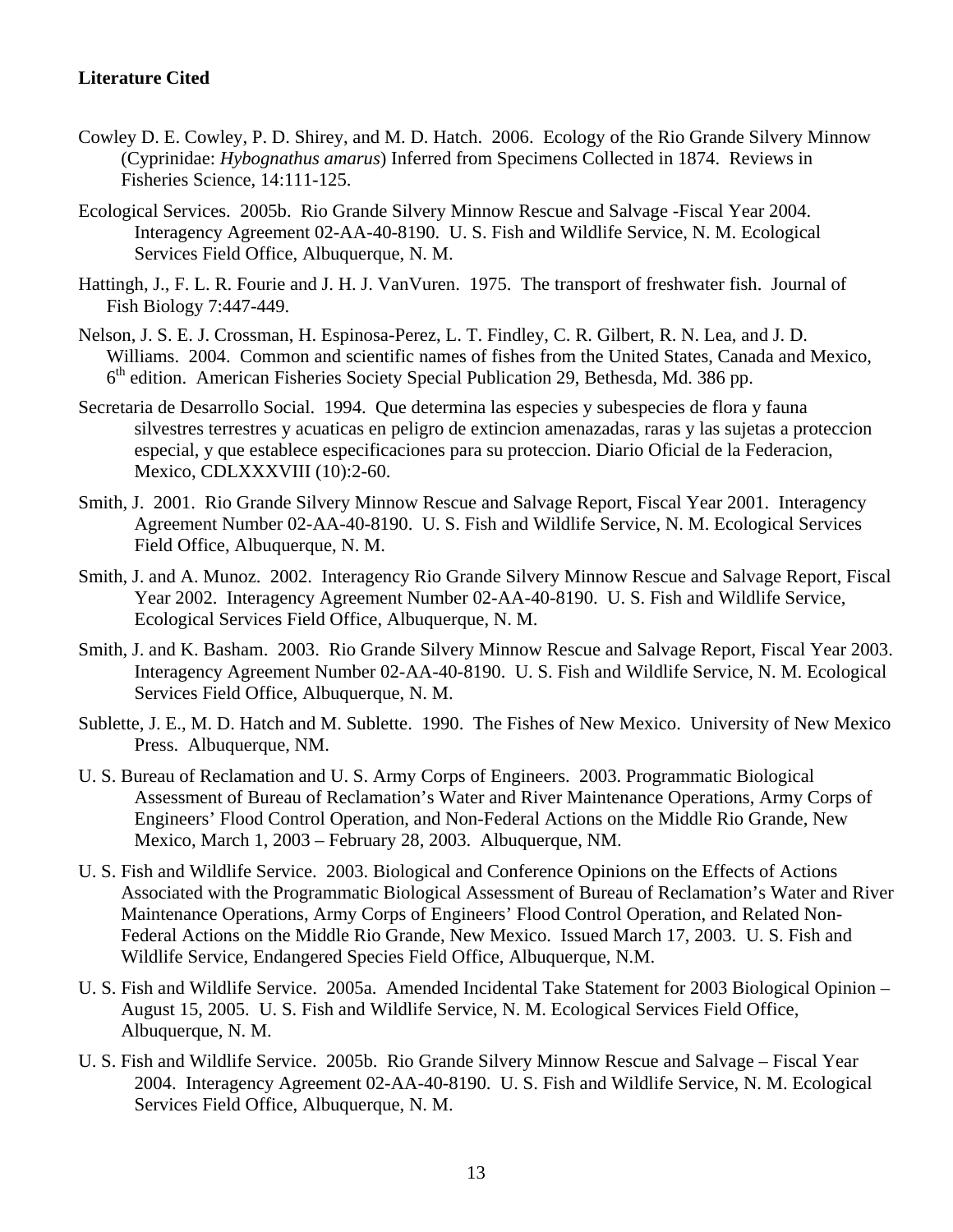- U. S. Fish and Wildlife Service. 2006a. Amended Incidental Take Statement for 2003 Biological Opinion – June15, 2006. U. S. Fish and Wildlife Service, N. M. Ecological Services Field Office, Albuquerque, N. M
- U. S. Fish and Wildlife Service. 2006b. Rio Grande Silvery Minnow Rescue and Salvage Fiscal Year 2005. Interagency Agreement 02-AA-40-8190. U. S. Fish and Wildlife Service, N. M. Ecological Services Field Office, Albuquerque, N. M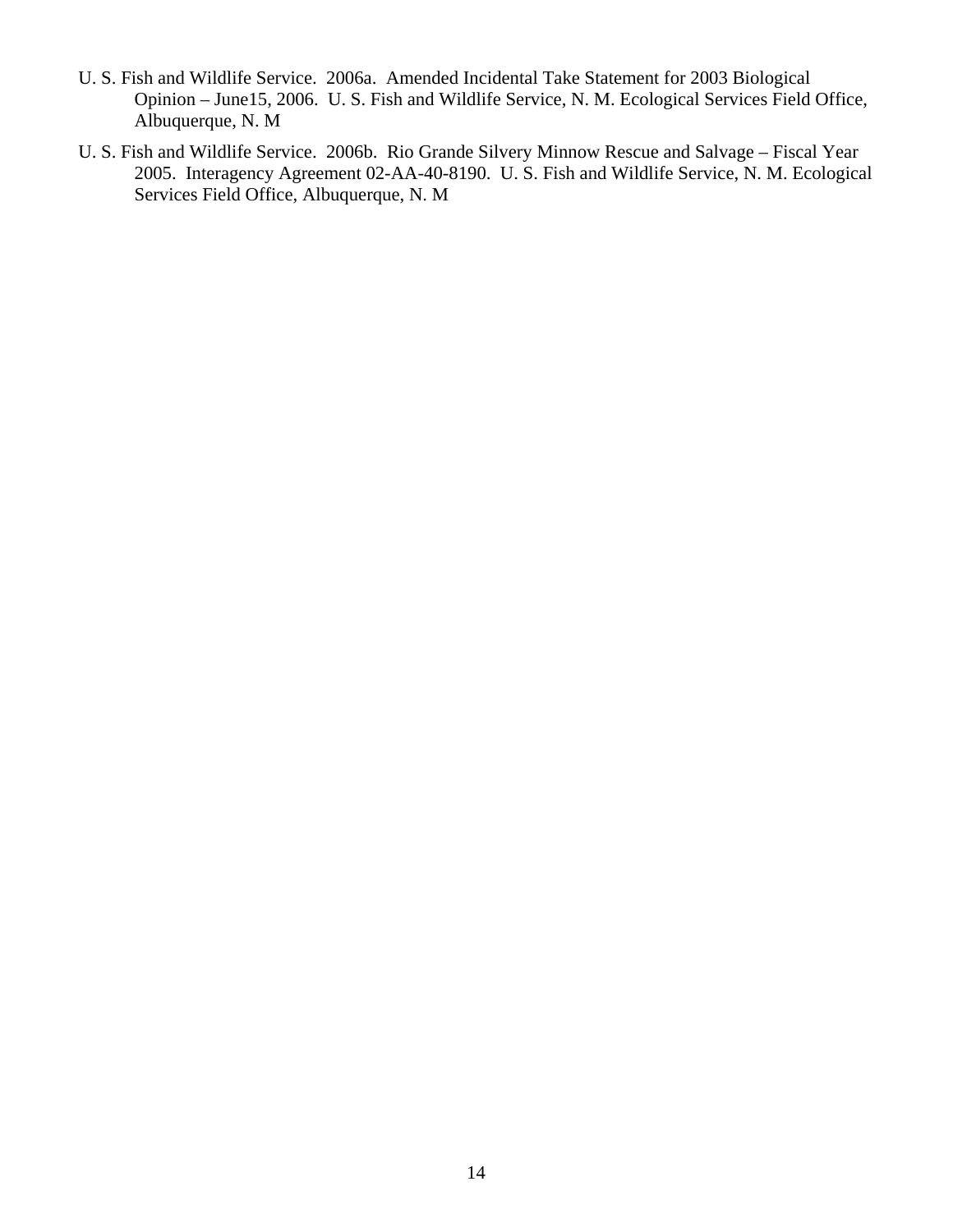<span id="page-14-0"></span>**Tabular Presentations of Results from Rio Grande Silvery Minnow Rescue Operations – 2006**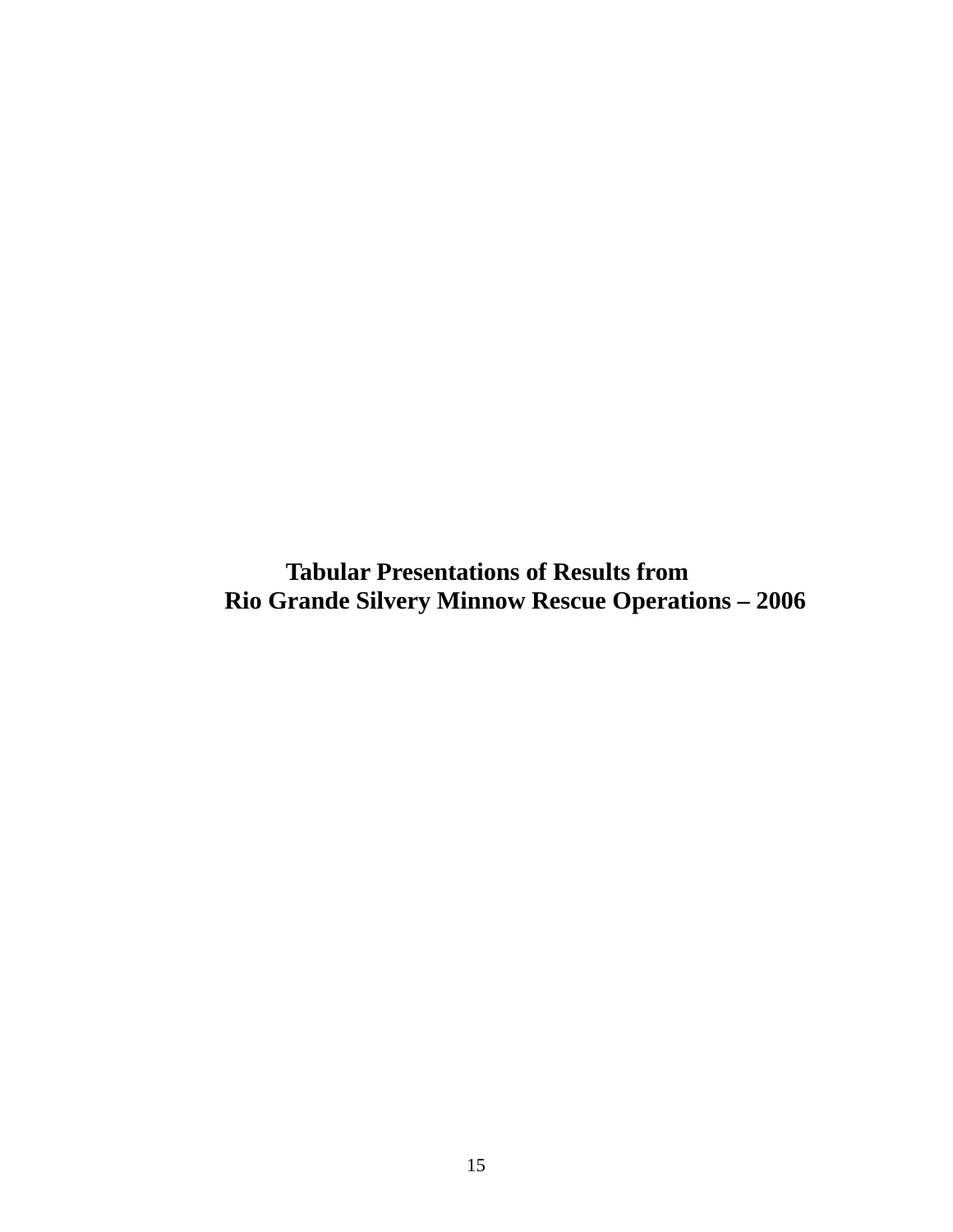<span id="page-15-0"></span>**Table 1. Summary of Rio Grande Silvery Minnow Rescue Operations – 2006 (perspective emphasizing longitudinal position)**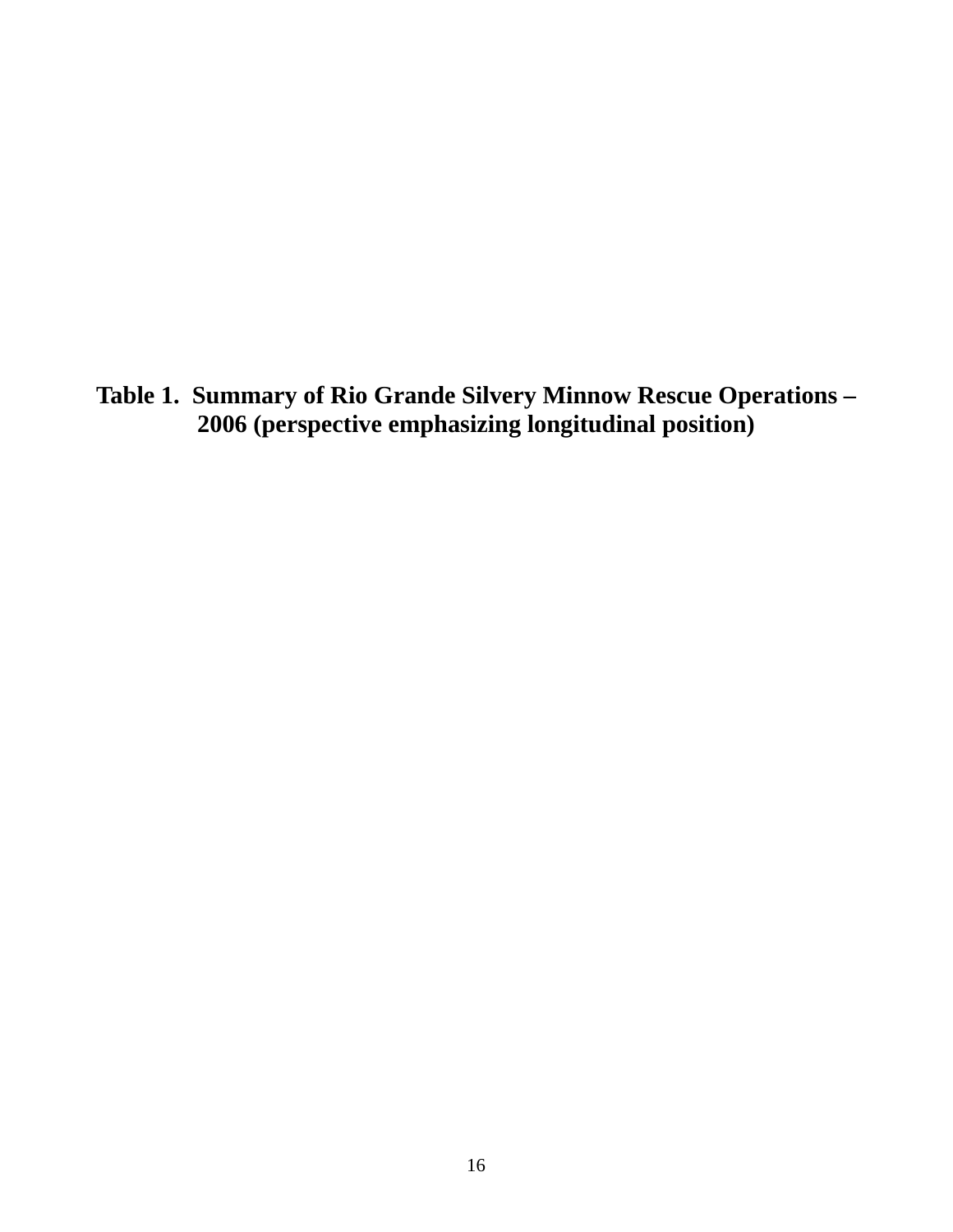# *Rio Grande Silvery Minnow*

*Summary of 2006 Rescue Operations* 

*(Perspective Emphasizing Longitudinal Position)* 

|                                                                                                                |                                          |                                      | <b>RGSM FATES</b> |                          |                                                    |  |
|----------------------------------------------------------------------------------------------------------------|------------------------------------------|--------------------------------------|-------------------|--------------------------|----------------------------------------------------|--|
| <b>Date</b>                                                                                                    | <b>Lateral</b><br><b>Position</b>        | <b>Distance</b><br>Worked (Riv. Mi.) | <b>Rescued</b>    | <b>Transport</b><br>Loss | <b>Main Channel Mortality</b><br>(Incidental Take) |  |
| <b>Isleta Reach</b>                                                                                            |                                          |                                      |                   |                          |                                                    |  |
| <b>Isleta-Los Lunas Subreach</b>                                                                               |                                          |                                      |                   |                          |                                                    |  |
| <b>Upper Section of the Isleta-Los Lunas</b><br><b>Subreach (1.0 River Miles)</b>                              |                                          |                                      |                   |                          |                                                    |  |
| 23-Oct-2006                                                                                                    | <b>Main Channel</b>                      | 0.25                                 | 45 *              | $\mathbf 0$              | 0                                                  |  |
| 24-Oct-2006                                                                                                    | <b>Main Channel</b>                      | 0.25                                 | $50*$             | 0                        |                                                    |  |
| 25-Oct-2006                                                                                                    | <b>Main Channel</b>                      | 0.25                                 | $30 *$            | $\mathbf 0$              | 0                                                  |  |
| 26-Oct-2006                                                                                                    | Main Channel                             | 0.25                                 | $35 *$            | 0                        | 0                                                  |  |
| <b>Descriptive Statistics for the Upper Section of the</b><br>Isleta-Los Lunas Subreach (1.0 River Miles):     |                                          |                                      |                   |                          |                                                    |  |
|                                                                                                                | Subtotals:                               | 1.00                                 | 160               | 0                        | 1                                                  |  |
|                                                                                                                | <b>Rescued RGSM / River Mile Worked:</b> |                                      | 160               |                          |                                                    |  |
| <b>Mid-Lower Section of the Isleta-Los</b><br><b>Lunas Subreach (6.0 River Miles)</b>                          |                                          |                                      |                   |                          |                                                    |  |
| 26-Jul-2006                                                                                                    | <b>Main Channel</b>                      | 0.50                                 | $500*$            | 0                        | 0                                                  |  |
| <b>Descriptive Statistics for the Mid-Lower Section of the</b><br>Isleta-Los Lunas Subreach (6.0 River Miles): |                                          |                                      |                   |                          |                                                    |  |
|                                                                                                                | Subtotals:                               | 0.50                                 | 500               | 0                        | 0                                                  |  |
|                                                                                                                | <b>Rescued RGSM / River Mile Worked:</b> |                                      | 1,000             |                          |                                                    |  |
|                                                                                                                |                                          |                                      |                   |                          |                                                    |  |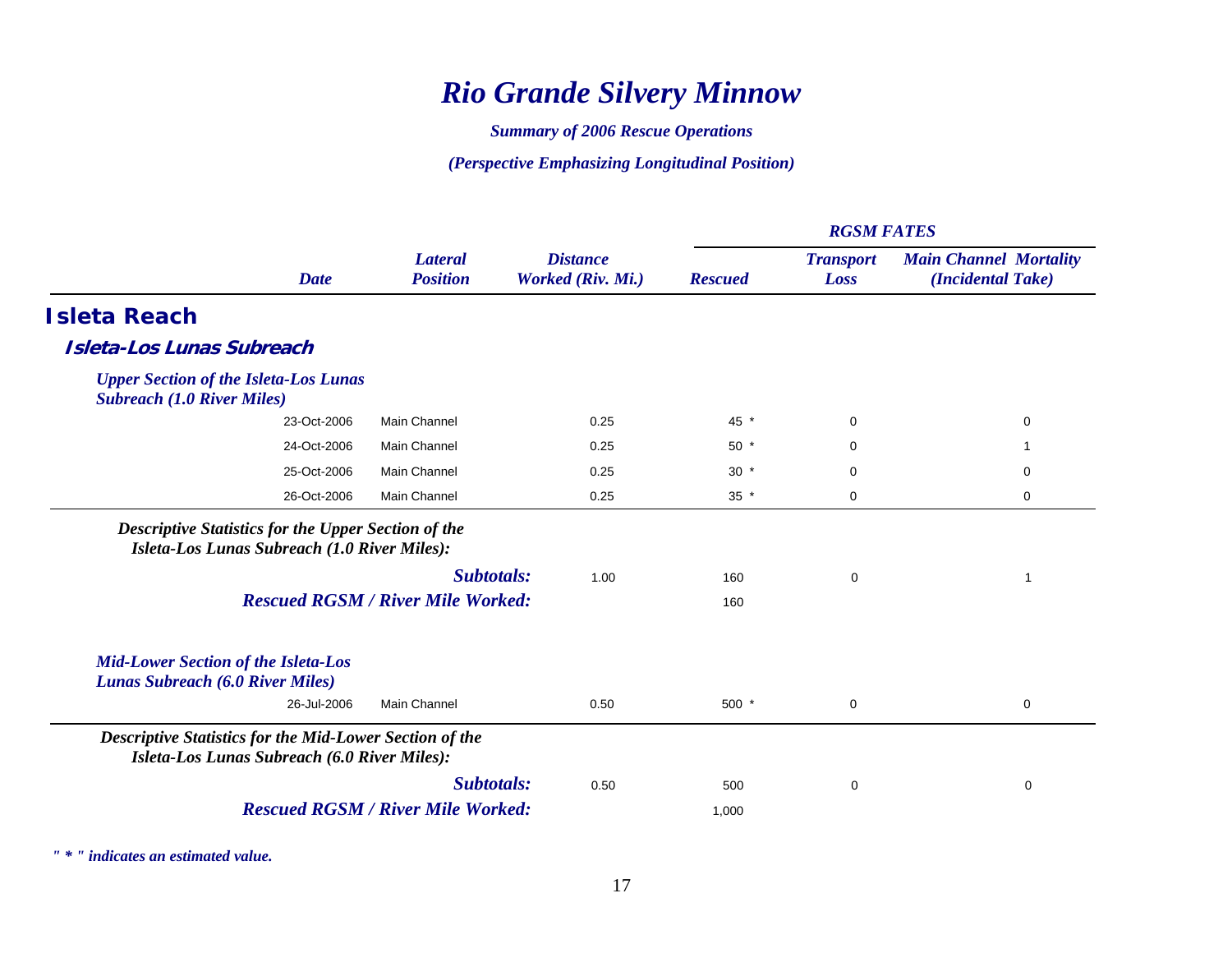|                                                                                                           |                                          |                                      | <b>RGSM FATES</b> |                          |                                                    |  |
|-----------------------------------------------------------------------------------------------------------|------------------------------------------|--------------------------------------|-------------------|--------------------------|----------------------------------------------------|--|
| <b>Date</b>                                                                                               | <b>Lateral</b><br><b>Position</b>        | <b>Distance</b><br>Worked (Riv. Mi.) | <b>Rescued</b>    | <b>Transport</b><br>Loss | <b>Main Channel Mortality</b><br>(Incidental Take) |  |
| <b>Los Lunas-Belen Subreach</b>                                                                           |                                          |                                      |                   |                          |                                                    |  |
| <b>Upper Section of the Los Lunas-Belen</b><br><b>Subreach (6.5 River Miles)</b>                          |                                          |                                      |                   |                          |                                                    |  |
| 10-Apr-2006                                                                                               | Main Channel                             | 0.25                                 | $200 *$           | $\mathbf 0$              | 0                                                  |  |
| 18-Jul-2006                                                                                               | Main Channel                             | 4.50                                 | $3,500$ *         | 0                        | 18                                                 |  |
| 21-Jul-2006                                                                                               | Main Channel                             | 1.50                                 | $3,000$ *         | 3                        | 351                                                |  |
| 22-Jul-2006                                                                                               | Main Channel                             | 1.50                                 | $5,000$ *         | 5                        | 30                                                 |  |
| 26-Jul-2006                                                                                               | Main Channel                             | 3.50                                 | 6,500 $*$         | $\mathbf 0$              | 0                                                  |  |
| 19-Sep-2006                                                                                               | Main Channel                             | 3.50                                 | 450 *             | $\mathbf 0$              | 0                                                  |  |
| 26-Sep-2006                                                                                               | Main Channel                             | 2.50                                 | 31                | $\mathbf 0$              | 0                                                  |  |
| 03-Oct-2006                                                                                               | Main Channel                             | 2.00                                 | 11                | $\mathbf 0$              | 0                                                  |  |
| 05-Oct-2006                                                                                               | Main Channel                             | 1.50                                 | $175$ *           | $\mathbf 0$              | 0                                                  |  |
| <b>Descriptive Statistics for the Upper Section of the</b><br>Los Lunas-Belen Subreach (6.5 River Miles): |                                          |                                      |                   |                          |                                                    |  |
|                                                                                                           | Subtotals:                               | 20.75                                | 18,867            | 8                        | 399                                                |  |
|                                                                                                           | <b>Rescued RGSM / River Mile Worked:</b> |                                      | 909               |                          |                                                    |  |
| <b>Lower Section of the Los Lunas-Belen</b><br><b>Subreach (4.0 River Miles)</b>                          |                                          |                                      |                   |                          |                                                    |  |
| 20-May-2006                                                                                               | Main Channel                             | 0.50                                 | 20                | 0                        | 0                                                  |  |
| 20-Jul-2006                                                                                               | Main Channel                             | 1.00                                 | 4,000 $*$         | 5                        | 11                                                 |  |
| <b>Descriptive Statistics for the Lower Section of the</b><br>Los Lunas-Belen Subreach (4.0 River Miles): |                                          |                                      |                   |                          |                                                    |  |
|                                                                                                           | Subtotals:                               | 1.50                                 | 4,020             | 5                        | 11                                                 |  |
|                                                                                                           | <b>Rescued RGSM / River Mile Worked:</b> |                                      | 2,680             |                          |                                                    |  |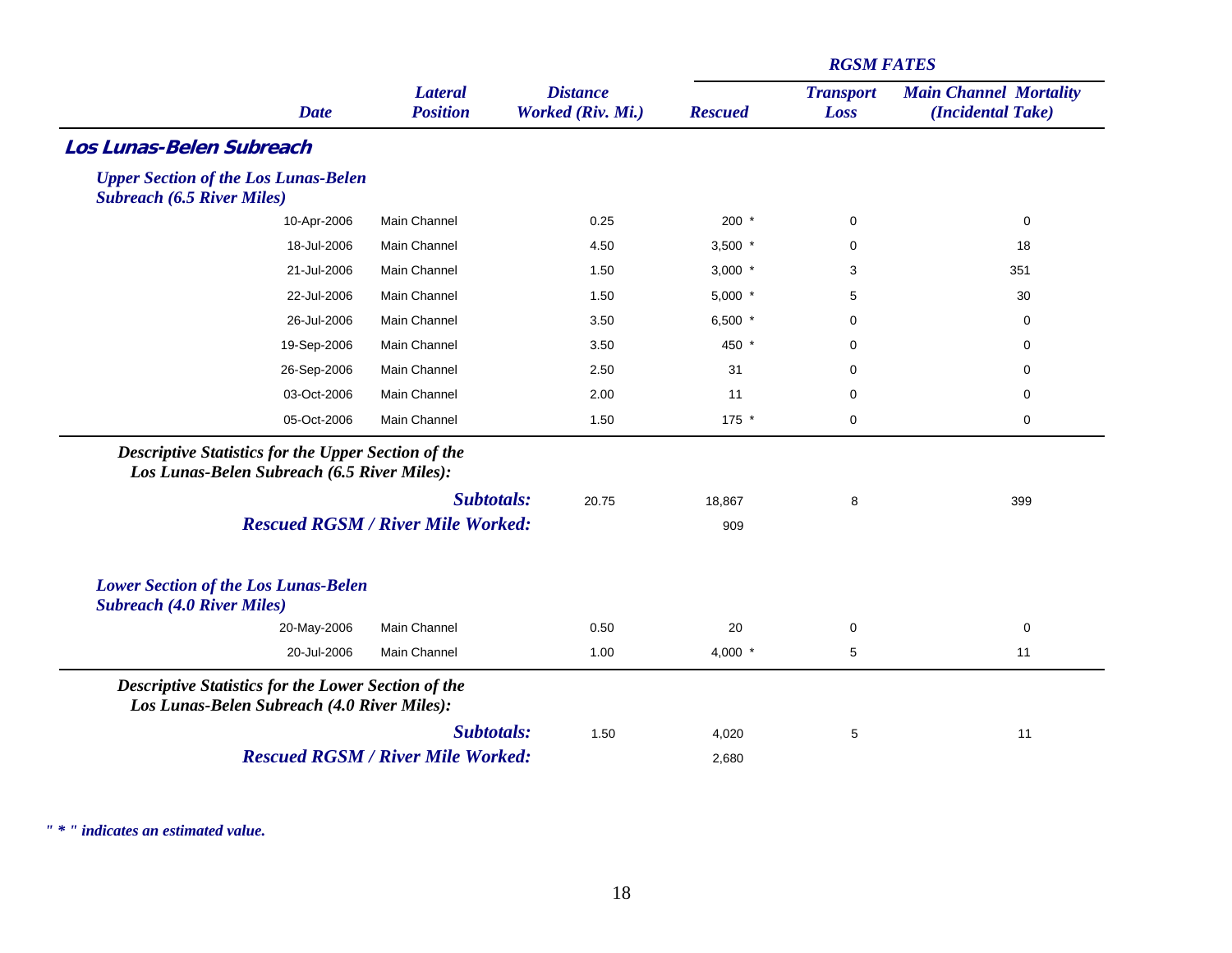|                                                                                                          |                                   |                                      | <b>RGSM FATES</b> |                          |                                                    |  |
|----------------------------------------------------------------------------------------------------------|-----------------------------------|--------------------------------------|-------------------|--------------------------|----------------------------------------------------|--|
| <b>Date</b>                                                                                              | <b>Lateral</b><br><b>Position</b> | <b>Distance</b><br>Worked (Riv. Mi.) | <b>Rescued</b>    | <b>Transport</b><br>Loss | <b>Main Channel Mortality</b><br>(Incidental Take) |  |
| <b>Belen-Bernardo Subreach</b>                                                                           |                                   |                                      |                   |                          |                                                    |  |
| <b>Upper Section of the Belen-Bernardo</b><br><b>Subreach (9.0 River Miles)</b>                          |                                   |                                      |                   |                          |                                                    |  |
| <b>Main Channel</b><br>06-Apr-2006                                                                       |                                   | 0.25                                 | 120               | 0                        | 0                                                  |  |
| 20-May-2006<br>Main Channel                                                                              |                                   | 0.25                                 | 480 *             | 6                        | 0                                                  |  |
| <b>Descriptive Statistics for the Upper Section of the</b><br>Belen-Bernardo Subreach (9.0 River Miles): |                                   |                                      |                   |                          |                                                    |  |
|                                                                                                          | Subtotals:                        | 0.50                                 | 600               | 6                        | $\mathbf 0$                                        |  |
| <b>Rescued RGSM / River Mile Worked:</b>                                                                 |                                   |                                      | 1,200             |                          |                                                    |  |
| <b>Lower Section of the Belen-Bernardo</b><br><b>Subreach (9.0 River Miles)</b>                          |                                   |                                      |                   |                          |                                                    |  |
| <b>Main Channel</b><br>20-Apr-2006                                                                       |                                   | 0.50                                 | 281               | $\mathbf 0$              | 0                                                  |  |
| 08-May-2006<br><b>Main Channel</b>                                                                       |                                   | 0.25                                 | 8                 | 0                        | 0                                                  |  |
| Descriptive Statistics for the Lower Section of the<br><b>Belen-Bernardo Subreach (9.0 River Miles):</b> |                                   |                                      |                   |                          |                                                    |  |
|                                                                                                          | <b>Subtotals:</b>                 | 0.75                                 | 289               | 0                        | 0                                                  |  |
| <b>Rescued RGSM / River Mile Worked:</b>                                                                 |                                   |                                      | 385               |                          |                                                    |  |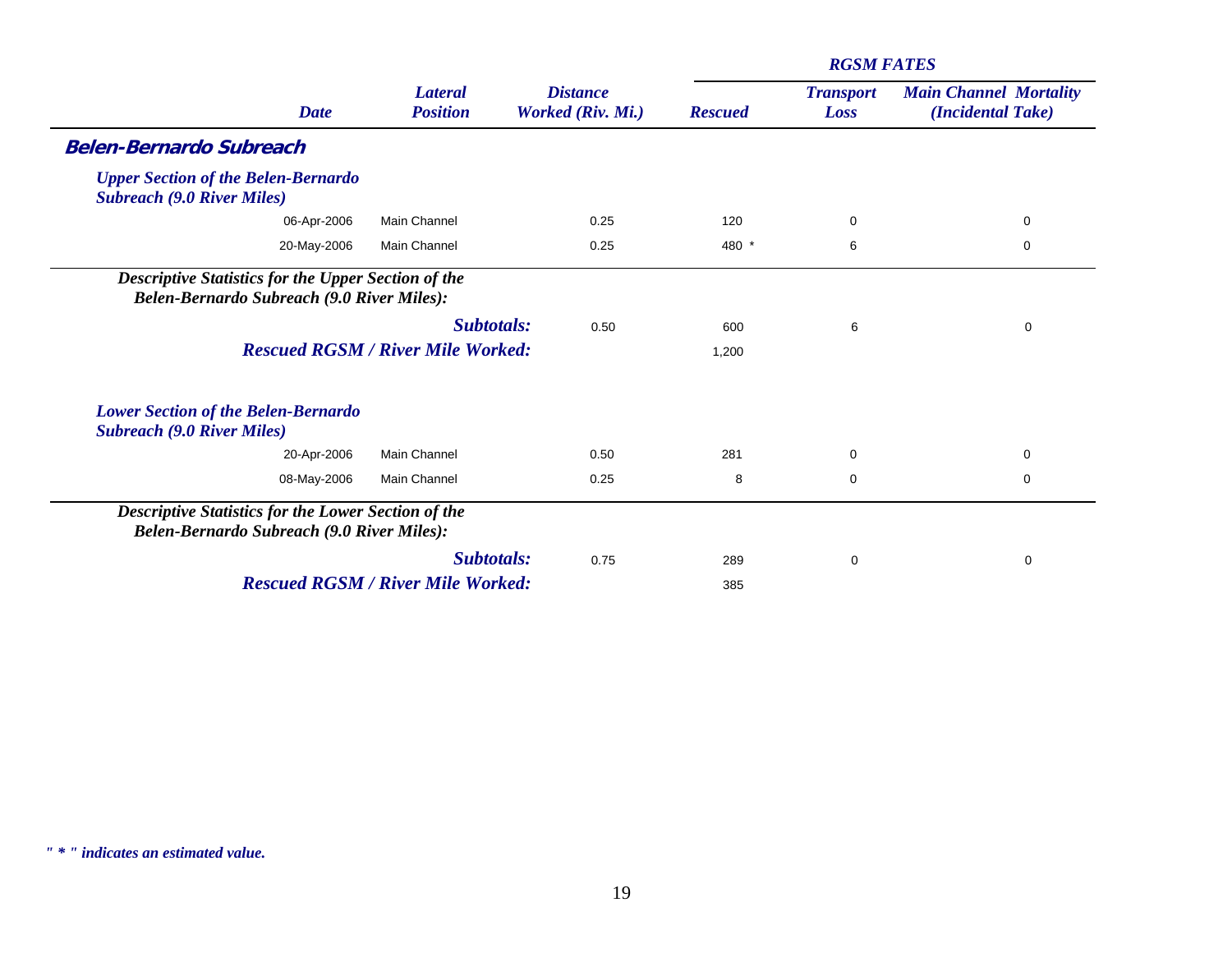|                                                                                                                      |                                          |                                      |                | <b>RGSM FATES</b>        |                                                    |
|----------------------------------------------------------------------------------------------------------------------|------------------------------------------|--------------------------------------|----------------|--------------------------|----------------------------------------------------|
| <b>Date</b>                                                                                                          | <b>Lateral</b><br><b>Position</b>        | <b>Distance</b><br>Worked (Riv. Mi.) | <b>Rescued</b> | <b>Transport</b><br>Loss | <b>Main Channel Mortality</b><br>(Incidental Take) |
| <b>Bernardo-San Acacia Subreach</b>                                                                                  |                                          |                                      |                |                          |                                                    |
| <b>Upper Section of the Bernardo-San</b><br><b>Acacia Subreach (9.0 River Miles)</b>                                 |                                          |                                      |                |                          |                                                    |
| 29-Mar-2006                                                                                                          | <b>Main Channel</b>                      | 0.25                                 | 128            | 0                        | 0                                                  |
| 25-Apr-2006                                                                                                          | Main Channel                             | 0.25                                 | 23             | $\mathbf 0$              | 0                                                  |
| <b>Descriptive Statistics for the Upper Section of the</b><br><b>Bernardo-San Acacia Subreach (9.0 River Miles):</b> |                                          |                                      |                |                          |                                                    |
|                                                                                                                      | Subtotals:                               | 0.50                                 | 151            | 0                        | 0                                                  |
|                                                                                                                      | <b>Rescued RGSM / River Mile Worked:</b> |                                      | 302            |                          |                                                    |
| <b>Descriptive Statistics for the Entire Isleta Reach:</b>                                                           |                                          |                                      |                |                          |                                                    |
|                                                                                                                      | Subtotals:                               | 25.50                                | 24,587         | 19                       | 411                                                |
|                                                                                                                      | <b>Rescued RGSM / River Mile Worked:</b> |                                      | 964            |                          |                                                    |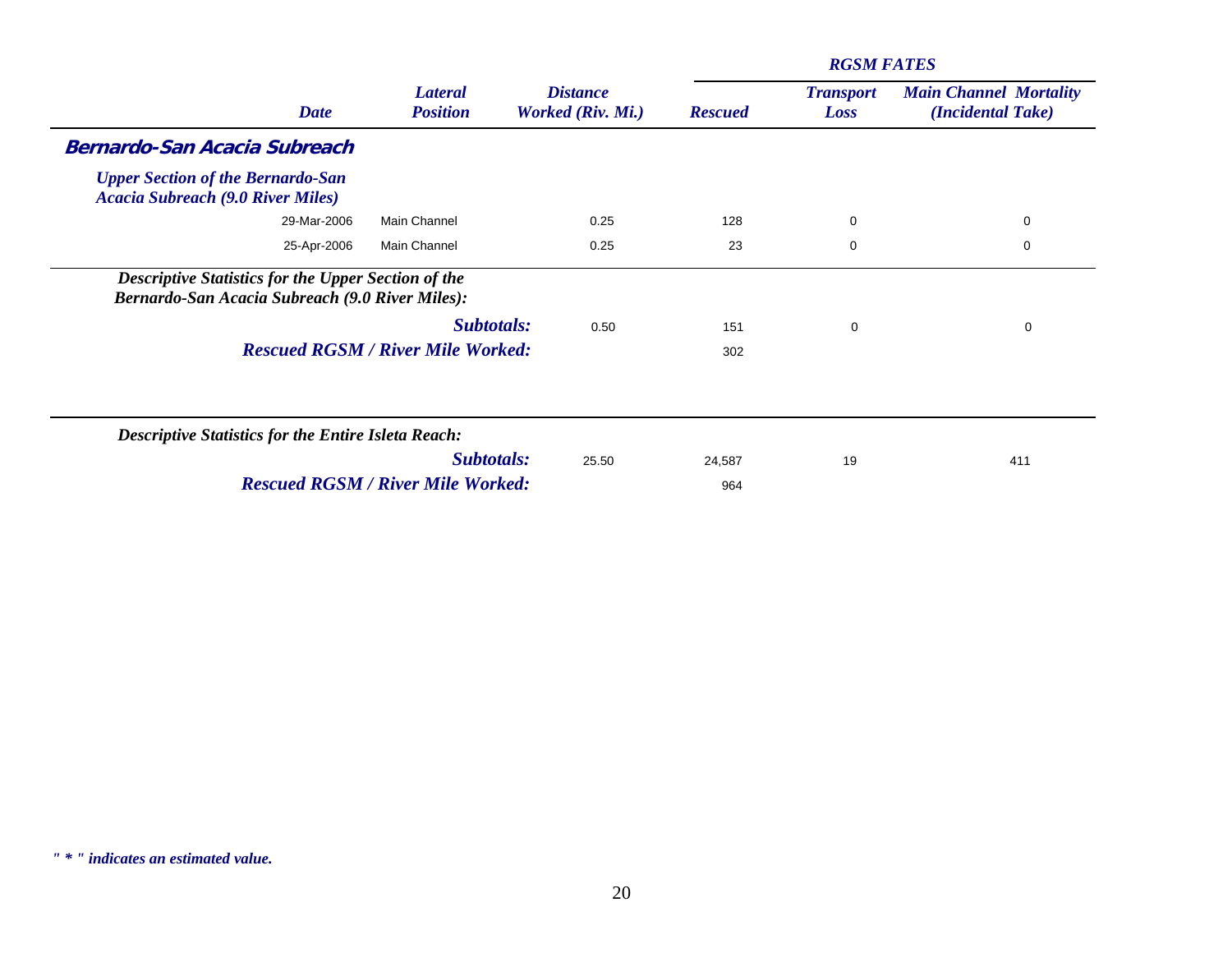|                                                                                                                   |            |                                      |              | <b>RGSM FATES</b>        |                                                    |
|-------------------------------------------------------------------------------------------------------------------|------------|--------------------------------------|--------------|--------------------------|----------------------------------------------------|
| <b>Lateral</b><br><b>Date</b><br><b>Position</b>                                                                  |            | <b>Distance</b><br>Worked (Riv. Mi.) |              | <b>Transport</b><br>Loss | <b>Main Channel Mortality</b><br>(Incidental Take) |
| <b>Socorro Reach</b>                                                                                              |            |                                      |              |                          |                                                    |
| <b>Escondida-Socorro Subreach</b>                                                                                 |            |                                      |              |                          |                                                    |
| <b>Lower Section of the Escondida-Socorro</b><br><b>Subreach (2.5 River Miles)</b>                                |            |                                      |              |                          |                                                    |
| 05-Apr-2006<br>Main Channel                                                                                       |            | 0.25                                 | 10           | $\overline{2}$           | $\mathbf 0$                                        |
| <b>Descriptive Statistics for the Lower Section of the</b><br>Escondida-Socorro Subreach (2.5 River Miles):       |            |                                      |              |                          |                                                    |
|                                                                                                                   | Subtotals: | 0.25                                 | 10           | $\overline{2}$           | 0                                                  |
| <b>Rescued RGSM / River Mile Worked:</b>                                                                          |            |                                      | 40           |                          |                                                    |
| <b>Mid-Lower Section of the Socorro-</b><br><b>San Antonio Subreach (7.0 River Miles)</b>                         |            |                                      |              |                          |                                                    |
| 15-Jun-2006<br>Main Channel                                                                                       |            | 0.25                                 | $\mathbf{1}$ | $\mathbf 0$              | $\mathbf 0$                                        |
| 16-Jun-2006<br>Main Channel                                                                                       |            | 0.25                                 | $40*$        | $\mathbf 0$              | $\mathbf 0$                                        |
| 25-Jun-2006<br>Main Channel                                                                                       |            | 0.50                                 | $1,125$ *    | $25 *$                   | 172                                                |
| 26-Jun-2006<br>Main Channel                                                                                       |            | 2.00                                 | $3,000$ *    | 0                        | 307                                                |
| 02-Oct-2006<br>Main Channel                                                                                       |            | 1.50                                 | $100 *$      | 1                        | $\mathbf 0$                                        |
| 04-Oct-2006<br>Main Channel                                                                                       |            | 2.00                                 | 71           | $\mathbf 0$              | 0                                                  |
| 07-Oct-2006<br>Main Channel                                                                                       |            | 0.50                                 | 450 *        | $\mathbf 0$              | $\mathbf 0$                                        |
| <b>Descriptive Statistics for the Mid-Lower Section of the</b><br>Socorro-San Antonio Subreach (7.0 River Miles): |            |                                      |              |                          |                                                    |
|                                                                                                                   | Subtotals: | 7.00                                 | 4,787        | 26                       | 479                                                |
| <b>Rescued RGSM / River Mile Worked:</b>                                                                          |            |                                      | 684          |                          |                                                    |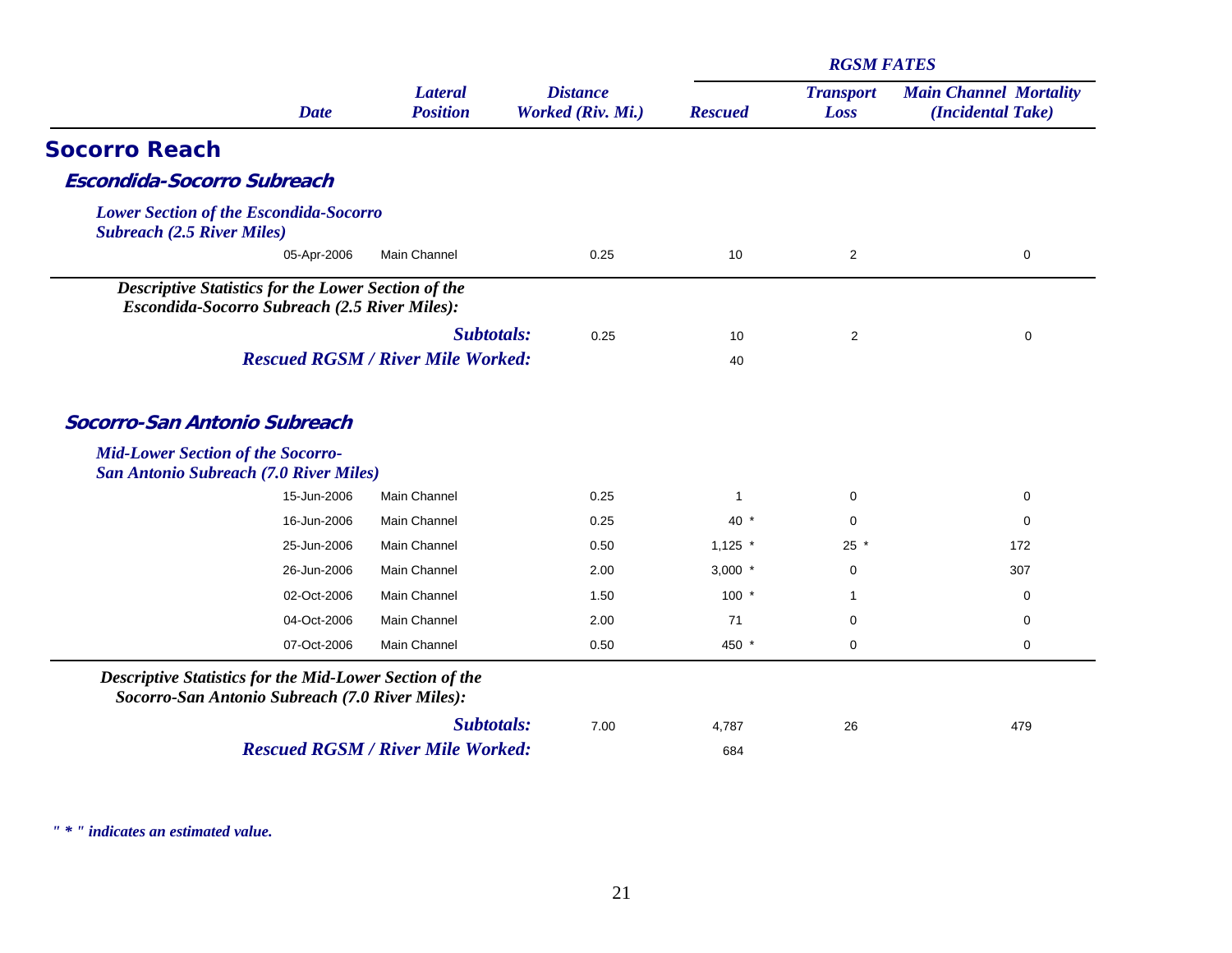|                                                                                                                                    |                                          |                                      | <b>RGSM FATES</b> |                          |                                                    |  |  |
|------------------------------------------------------------------------------------------------------------------------------------|------------------------------------------|--------------------------------------|-------------------|--------------------------|----------------------------------------------------|--|--|
| <b>Date</b>                                                                                                                        | <b>Lateral</b><br><b>Position</b>        | <b>Distance</b><br>Worked (Riv. Mi.) | <b>Rescued</b>    | <b>Transport</b><br>Loss | <b>Main Channel Mortality</b><br>(Incidental Take) |  |  |
| San Antonio-S. Bndry. Bosque<br>del Apache Subreach                                                                                |                                          |                                      |                   |                          |                                                    |  |  |
| <b>Upper Section of the San Antonio-</b><br>S. Bndry. Bosque del Apache Subreach<br>$(1.0$ River Miles)                            |                                          |                                      |                   |                          |                                                    |  |  |
| 24-Jun-2006                                                                                                                        | Main Channel                             | 3.00                                 | 6,040 $*$         | $50*$                    | 428                                                |  |  |
| 25-Jun-2006                                                                                                                        | Main Channel                             | 2.50                                 | $3,375$ *         | $38 *$                   | 376                                                |  |  |
| 01-Oct-2006                                                                                                                        | Main Channel                             | 3.00                                 | $350*$            | 0                        | 0                                                  |  |  |
| 02-Oct-2006                                                                                                                        | Main Channel                             | 0.25                                 | $20*$             | 0                        | 0                                                  |  |  |
| 04-Oct-2006                                                                                                                        | Main Channel                             | 2.00                                 | $30 *$            | 3                        | 0                                                  |  |  |
| <b>Descriptive Statistics for the Upper Section of the San Antonio-</b><br>S. Bndry. Bosque del Apache Subreach (1.0 River Miles): |                                          |                                      |                   |                          |                                                    |  |  |
|                                                                                                                                    | Subtotals:                               | 10.75                                | 9,815             | 91                       | 804                                                |  |  |
|                                                                                                                                    | <b>Rescued RGSM / River Mile Worked:</b> |                                      | 913               |                          |                                                    |  |  |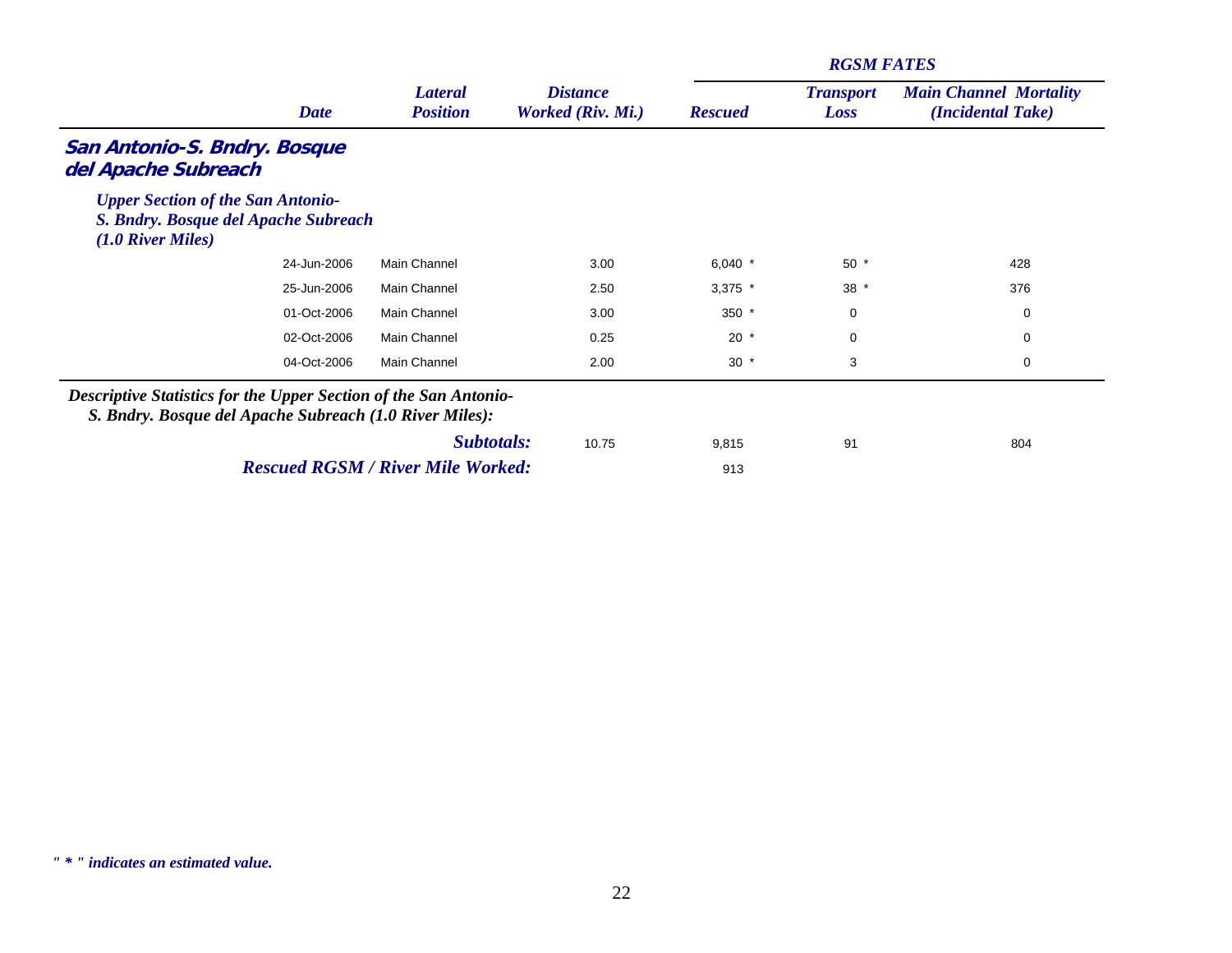|                                                                                                            |                                   |                                      |                | <b>RGSM FATES</b>        |                                                    |
|------------------------------------------------------------------------------------------------------------|-----------------------------------|--------------------------------------|----------------|--------------------------|----------------------------------------------------|
| <b>Date</b>                                                                                                | <b>Lateral</b><br><b>Position</b> | <b>Distance</b><br>Worked (Riv. Mi.) | <b>Rescued</b> | <b>Transport</b><br>Loss | <b>Main Channel Mortality</b><br>(Incidental Take) |
| <b>Mid-Lower Section of the San Antonio-</b><br>S. Bndry. Bosque del Apache Subreach<br>(11.5 River Miles) |                                   |                                      |                |                          |                                                    |
| 10-Apr-2006                                                                                                | Main Channel                      | 1.00                                 | 450 *          | 11                       | 38                                                 |
| 21-May-2006                                                                                                | Main Channel                      | 4.50                                 | 150 *          | $\overline{2}$           | 0                                                  |
| 22-May-2006                                                                                                | Main Channel                      | 2.00                                 | 720 *          | $40*$                    | 30                                                 |
| 22-May-2006                                                                                                | Main Channel                      | 2.00                                 | $1,600$ *      | $20*$                    | 0                                                  |
| 23-May-2006                                                                                                | Main Channel                      | 2.00                                 | $1,900$ *      | 45 *                     | 8                                                  |
| 15-Jun-2006                                                                                                | Main Channel                      | 2.00                                 | $\overline{4}$ | $\mathbf 0$              | 0                                                  |
| 15-Jun-2006                                                                                                | Main Channel                      | 0.50                                 | 10             | 0                        | $\mathbf{1}$                                       |
| 16-Jun-2006                                                                                                | Main Channel                      | 2.00                                 | 427            | 8                        | 3                                                  |
| 17-Jun-2006                                                                                                | Main Channel                      | 2.00                                 | 545 *          | 0                        | 76                                                 |
| 17-Jun-2006                                                                                                | Main Channel                      | 4.00                                 | 4,570 *        | $\mathbf 0$              | 88                                                 |
| 18-Jun-2006                                                                                                | Main Channel                      | 1.50                                 | 350 *          | 0                        | 11                                                 |
| 20-Jun-2006                                                                                                | Main Channel                      | 1.50                                 | 745 *          | $\mathbf 0$              | $\mathbf{1}$                                       |
| 21-Jun-2006                                                                                                | Main Channel                      | 0.25                                 | 400 *          | $60*$                    | 5                                                  |
| 21-Jun-2006                                                                                                | Main Channel                      | 4.50                                 | 750 *          | 60 *                     | 0                                                  |
| 22-Jun-2006                                                                                                | Main Channel                      | 0.50                                 | $2,345$ *      | 180                      | 21                                                 |
| 23-Jun-2006                                                                                                | Main Channel                      | 0.50                                 | 4,300 $*$      | 430 *                    | 77                                                 |
| 06-Jul-2006                                                                                                | Main Channel                      | 1.00                                 | 500 *          | $\mathbf 0$              | $\,$ 5 $\,$                                        |
| 17-Jul-2006                                                                                                | Floodplain (East Bank)            | 0.25                                 | 13             | 1                        | 0                                                  |
| 19-Jul-2006                                                                                                | Main Channel                      | 1.00                                 | $3,000$ *      | $\mathbf 0$              | 0                                                  |
| 23-Jul-2006                                                                                                | Main Channel                      | 4.50                                 | $2,500$ *      | 0                        | 0                                                  |
| 24-Jul-2006                                                                                                | Main Channel                      | 4.00                                 | $2,000$ *      | 0                        | 0                                                  |
| 25-Jul-2006                                                                                                | Main Channel                      | 2.00                                 | 535            | 0                        | 0                                                  |
| 20-Sep-2006                                                                                                | Main Channel                      | 1.50                                 | 600 *          | 0                        | 0                                                  |
| 21-Sep-2006                                                                                                | Main Channel                      | 4.00                                 | 700 *          | $\mathbf 0$              | 0                                                  |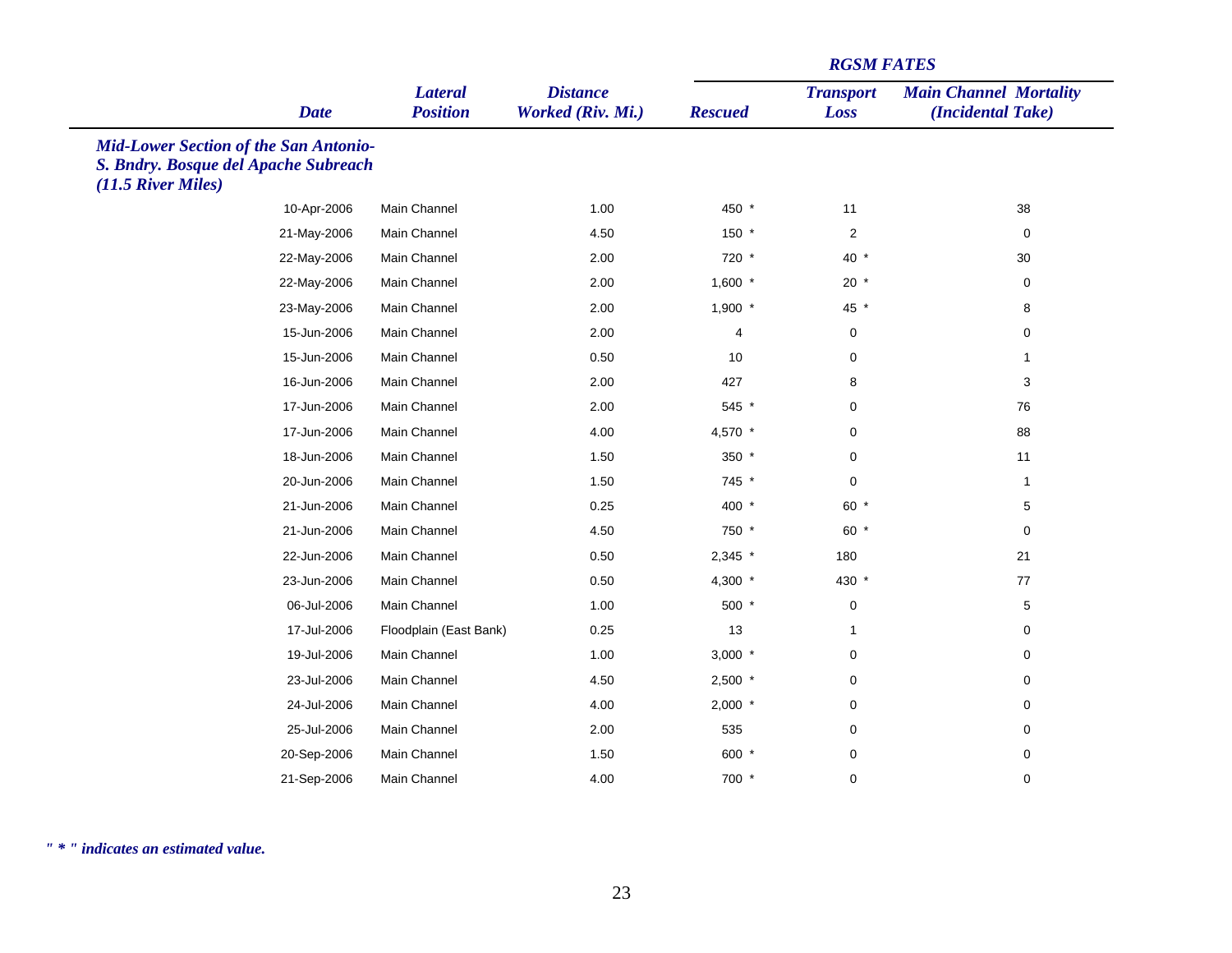|                                                                                                                                                                              |                                   |                                      |                | <b>RGSM FATES</b>        |                                                    |
|------------------------------------------------------------------------------------------------------------------------------------------------------------------------------|-----------------------------------|--------------------------------------|----------------|--------------------------|----------------------------------------------------|
| <b>Date</b>                                                                                                                                                                  | <b>Lateral</b><br><b>Position</b> | <b>Distance</b><br>Worked (Riv. Mi.) | <b>Rescued</b> | <b>Transport</b><br>Loss | <b>Main Channel Mortality</b><br>(Incidental Take) |
| 25-Sep-2006                                                                                                                                                                  | Main Channel                      | 2.00                                 | 50             | 6                        | $\mathbf 0$                                        |
| 28-Sep-2006                                                                                                                                                                  | Main Channel                      | 3.00                                 | 76             | 0                        | 0                                                  |
| 29-Sep-2006                                                                                                                                                                  | Main Channel                      | 6.00                                 | 800 *          |                          | 0                                                  |
| 12-Oct-2006                                                                                                                                                                  | Floodplain (West Bank)            | 0.25                                 | $50*$          | 0                        | 0                                                  |
| 30-Oct-2006                                                                                                                                                                  | Floodplain (West Bank)            | 0.25                                 | 600 *          | 0                        | $\mathbf 0$                                        |
| Descriptive Statistics for the Mid-Lower Section of the San Antonio-<br>S. Bndry. Bosque del Apache Subreach (11.5 River Miles):<br><b>Rescued RGSM / River Mile Worked:</b> | Subtotals:                        | 60.50                                | 30,690<br>507  | 864                      | 364                                                |
| <b>Descriptive Statistics for the Entire Socorro Reach:</b>                                                                                                                  |                                   |                                      |                |                          |                                                    |
|                                                                                                                                                                              | <b>Subtotals:</b>                 | 78.50                                | 45,302         | 983                      | 1,647                                              |
| <b>Rescued RGSM / River Mile Worked:</b>                                                                                                                                     |                                   |                                      | 577            |                          |                                                    |
| <b>Descriptive Statistics for All Areas:</b>                                                                                                                                 |                                   |                                      |                |                          |                                                    |
|                                                                                                                                                                              | <b>Grand Totals:</b>              | 104.00                               | 69,889         | 1,002                    | $2,058$ ***                                        |
| <b>Percent of Total RGSM Rescued:</b>                                                                                                                                        |                                   |                                      |                | 1.43                     | 2.94                                               |
| <b>Rescued RGSM / River Mile Worked:</b>                                                                                                                                     |                                   |                                      | 672            |                          |                                                    |

**\*\*\* Incidental take (lost reproduction) assigned to channel drying during May 2006 was 342, therefore, total incidental take = 2,400**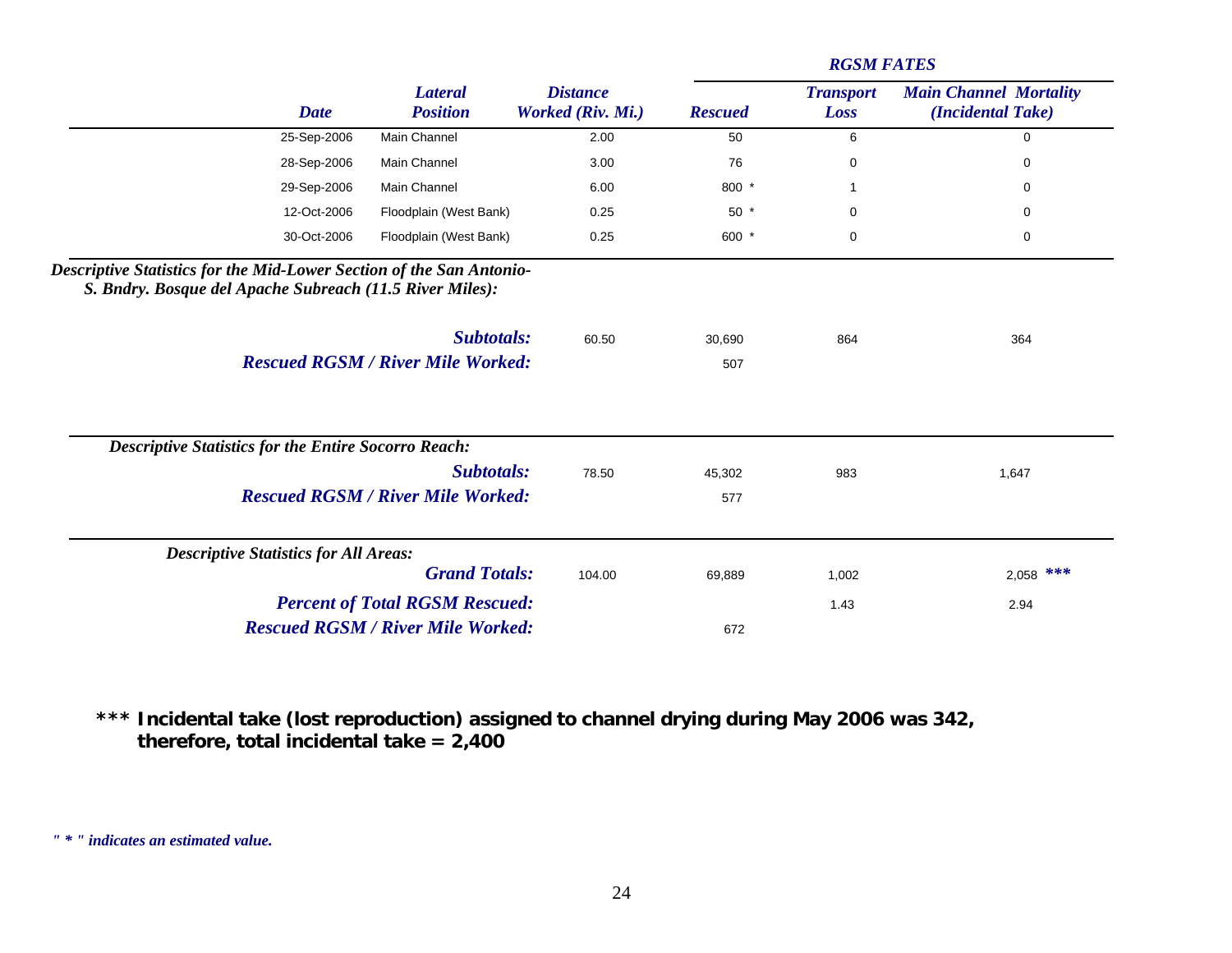<span id="page-24-0"></span>**Table 2. Summary of Rio Grande Silvery Minnow Rescue Operations – 2006 (perspective emphasizing lateral and longitudinal position)**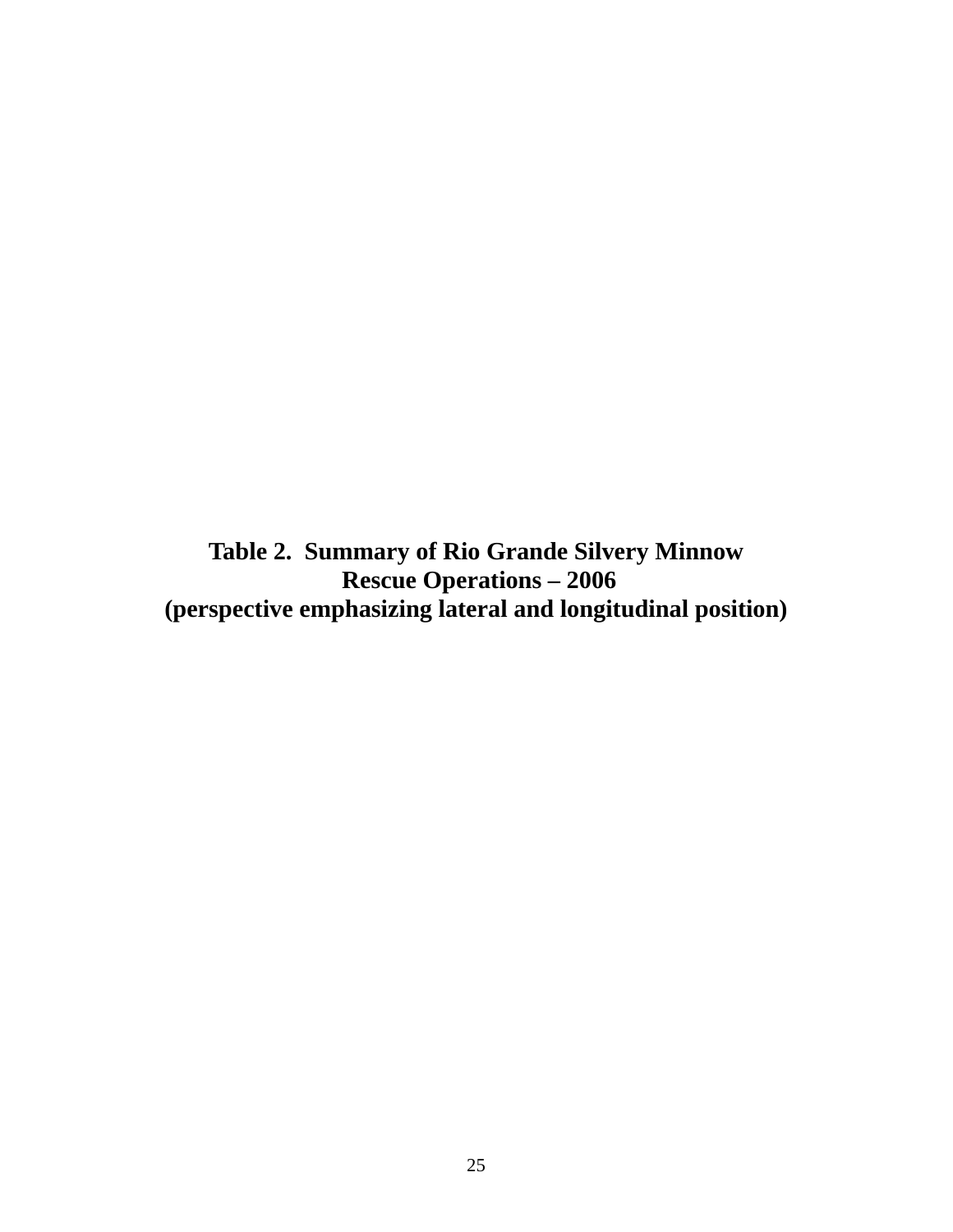# *Rio Grande Silvery Minnow*

#### *Summary of 2006 Rescue Operations*

## **(Perspective Emphasizing Lateral and Longitudinal Position)**

|                                                                                        |             |                                      |                | <b>RGSM FATES</b>        |                                                    |
|----------------------------------------------------------------------------------------|-------------|--------------------------------------|----------------|--------------------------|----------------------------------------------------|
|                                                                                        | <b>Date</b> | <b>Distance</b><br>Worked (Riv. Mi.) | <b>Rescued</b> | <b>Transport</b><br>Loss | <b>Main Channel Mortality</b><br>(Incidental Take) |
| <b>Main Channel Habitats</b>                                                           |             |                                      |                |                          |                                                    |
| <b>Isleta Reach</b>                                                                    |             |                                      |                |                          |                                                    |
| <b>Isleta-Los Lunas</b>                                                                |             |                                      |                |                          |                                                    |
|                                                                                        | 26-Jul-2006 | 0.50                                 | $500*$         | 0                        | 0                                                  |
|                                                                                        | 23-Oct-2006 | 0.25                                 | 45 *           | 0                        | 0                                                  |
|                                                                                        | 24-Oct-2006 | 0.25                                 | $50*$          | 0                        |                                                    |
|                                                                                        | 25-Oct-2006 | 0.25                                 | $30 *$         | 0                        | 0                                                  |
|                                                                                        | 26-Oct-2006 | 0.25                                 | $35 *$         | 0                        | $\mathbf 0$                                        |
| <b>Subtotals for Main Channel Habitats in the</b><br><b>Isleta-Los Lunas Subreach:</b> |             | 1.50                                 | 660            | 0                        |                                                    |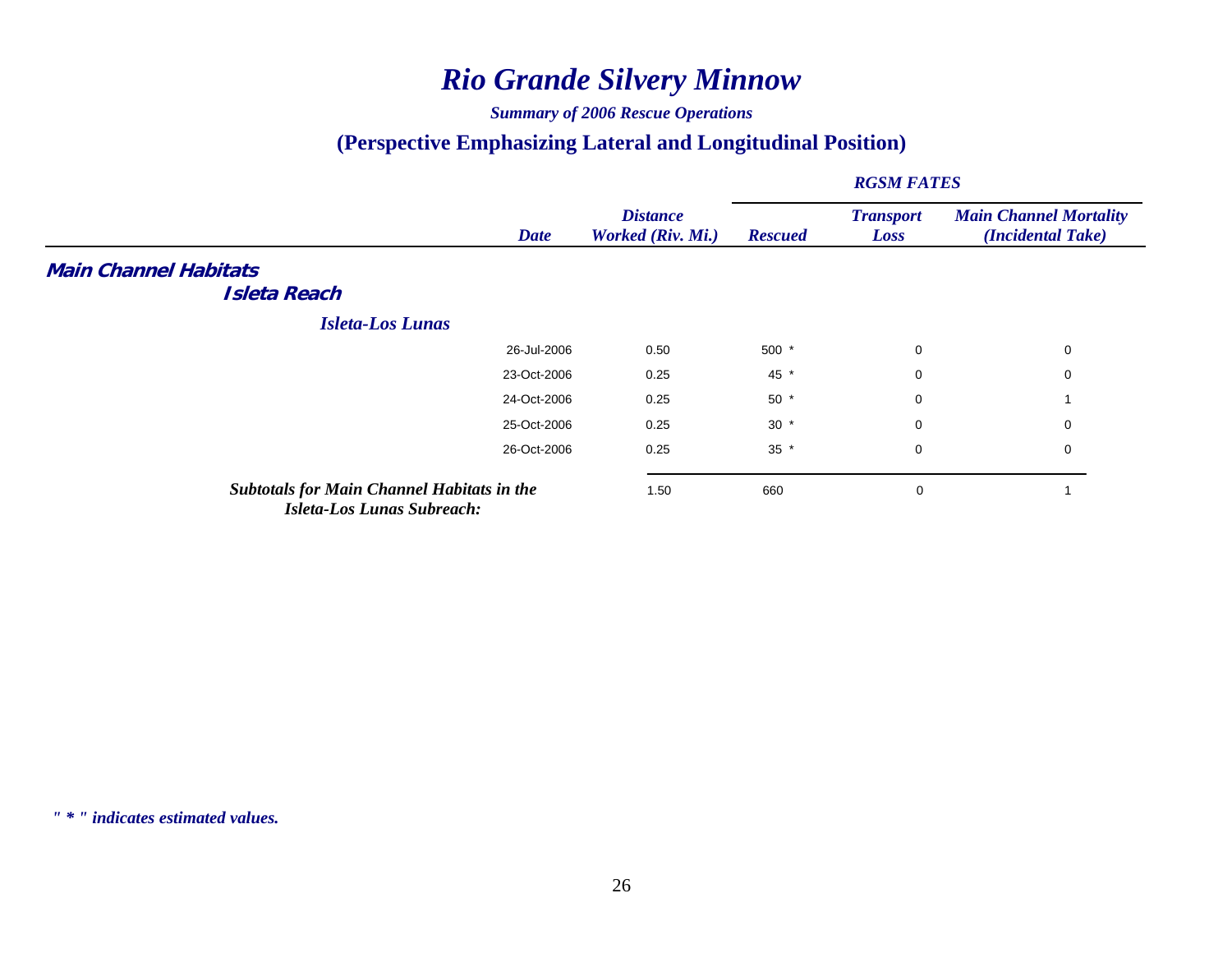|                                                                                      | <b>Date</b> | <b>Distance</b><br>Worked (Riv. Mi.) | <b>Rescued</b> | <b>Transport</b><br>Loss | <b>Main Channel Mortality</b><br>(Incidental Take) |
|--------------------------------------------------------------------------------------|-------------|--------------------------------------|----------------|--------------------------|----------------------------------------------------|
| <b>Los Lunas-Belen Subreach</b>                                                      |             |                                      |                |                          |                                                    |
|                                                                                      | 10-Apr-2006 | 0.25                                 | $200 *$        | $\pmb{0}$                | $\pmb{0}$                                          |
|                                                                                      | 20-May-2006 | 0.50                                 | 20             | $\mathbf 0$              | $\pmb{0}$                                          |
|                                                                                      | 18-Jul-2006 | 4.50                                 | $3,500$ *      | $\mathbf 0$              | 18                                                 |
|                                                                                      | 20-Jul-2006 | 1.00                                 | 4,000 $*$      | 5                        | 11                                                 |
|                                                                                      | 21-Jul-2006 | 1.50                                 | $3,000$ *      | 3                        | 351                                                |
|                                                                                      | 22-Jul-2006 | 1.50                                 | $5,000$ *      | 5                        | 30                                                 |
|                                                                                      | 26-Jul-2006 | 3.50                                 | 6,500 $*$      | $\mathbf 0$              | $\mathbf 0$                                        |
|                                                                                      | 19-Sep-2006 | 3.50                                 | 450 *          | $\mathbf 0$              | $\pmb{0}$                                          |
|                                                                                      | 26-Sep-2006 | 2.50                                 | 31             | $\mathbf 0$              | $\mathbf 0$                                        |
|                                                                                      | 03-Oct-2006 | 2.00                                 | 11             | $\mathbf 0$              | $\mathbf 0$                                        |
|                                                                                      | 05-Oct-2006 | 1.50                                 | 175 *          | $\pmb{0}$                | 0                                                  |
| <b>Subtotals for Main Channel Habitats in the</b><br>Los Lunas-Belen Subreach:       |             | 22.25                                | 22,887         | 13                       | 410                                                |
| <b>Belen-Bernardo Subreach</b>                                                       |             |                                      |                |                          |                                                    |
|                                                                                      | 06-Apr-2006 | 0.25                                 | 120            | $\pmb{0}$                | $\pmb{0}$                                          |
|                                                                                      | 20-Apr-2006 | 0.50                                 | 281            | 0                        | $\mathbf 0$                                        |
|                                                                                      | 08-May-2006 | 0.25                                 | 8              | 0                        | 0                                                  |
|                                                                                      | 20-May-2006 | 0.25                                 | 480 *          | $\,6\,$                  | $\pmb{0}$                                          |
| <b>Subtotals for Main Channel Habitats in the</b><br><b>Belen-Bernardo Subreach:</b> |             | 1.25                                 | 889            | 6                        | $\mathbf 0$                                        |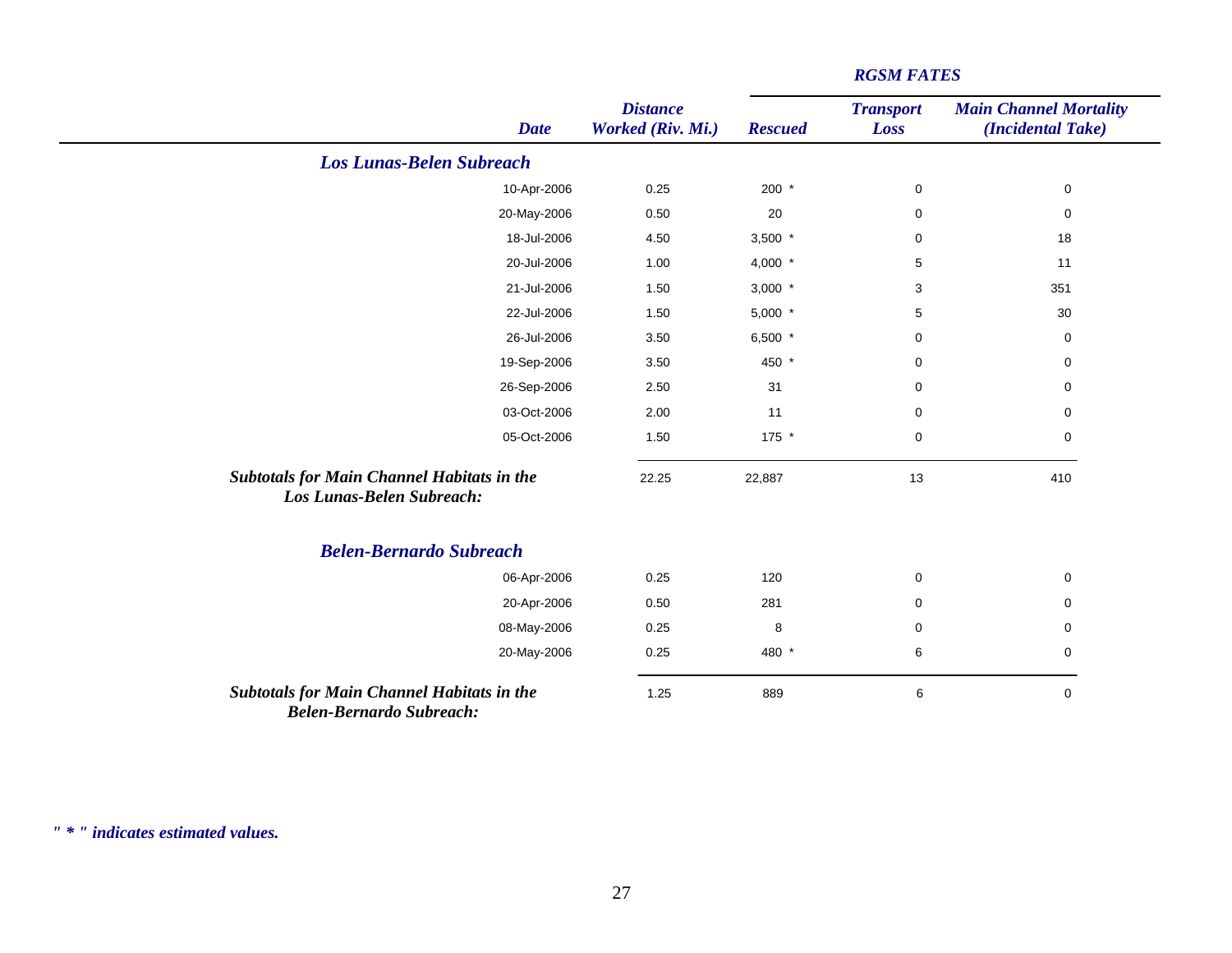| <b>Date</b>                                                                               | <b>Distance</b><br>Worked (Riv. Mi.) | <b>Rescued</b> | <b>Transport</b><br>Loss | <b>Main Channel Mortality</b><br>(Incidental Take) |
|-------------------------------------------------------------------------------------------|--------------------------------------|----------------|--------------------------|----------------------------------------------------|
| <b>Bernardo-San Acacia Subreach</b>                                                       |                                      |                |                          |                                                    |
| 29-Mar-2006                                                                               | 0.25                                 | 128            | 0                        | 0                                                  |
| 25-Apr-2006                                                                               | 0.25                                 | 23             | 0                        | 0                                                  |
| <b>Subtotals for Main Channel Habitats in the</b><br><b>Bernardo-San Acacia Subreach:</b> | 0.50                                 | 151            | 0                        | 0                                                  |
| <b>Subtotals for Main Channel Habitats in the Isleta Reach:</b>                           | 25.50                                | 24,587         | 19                       | 411                                                |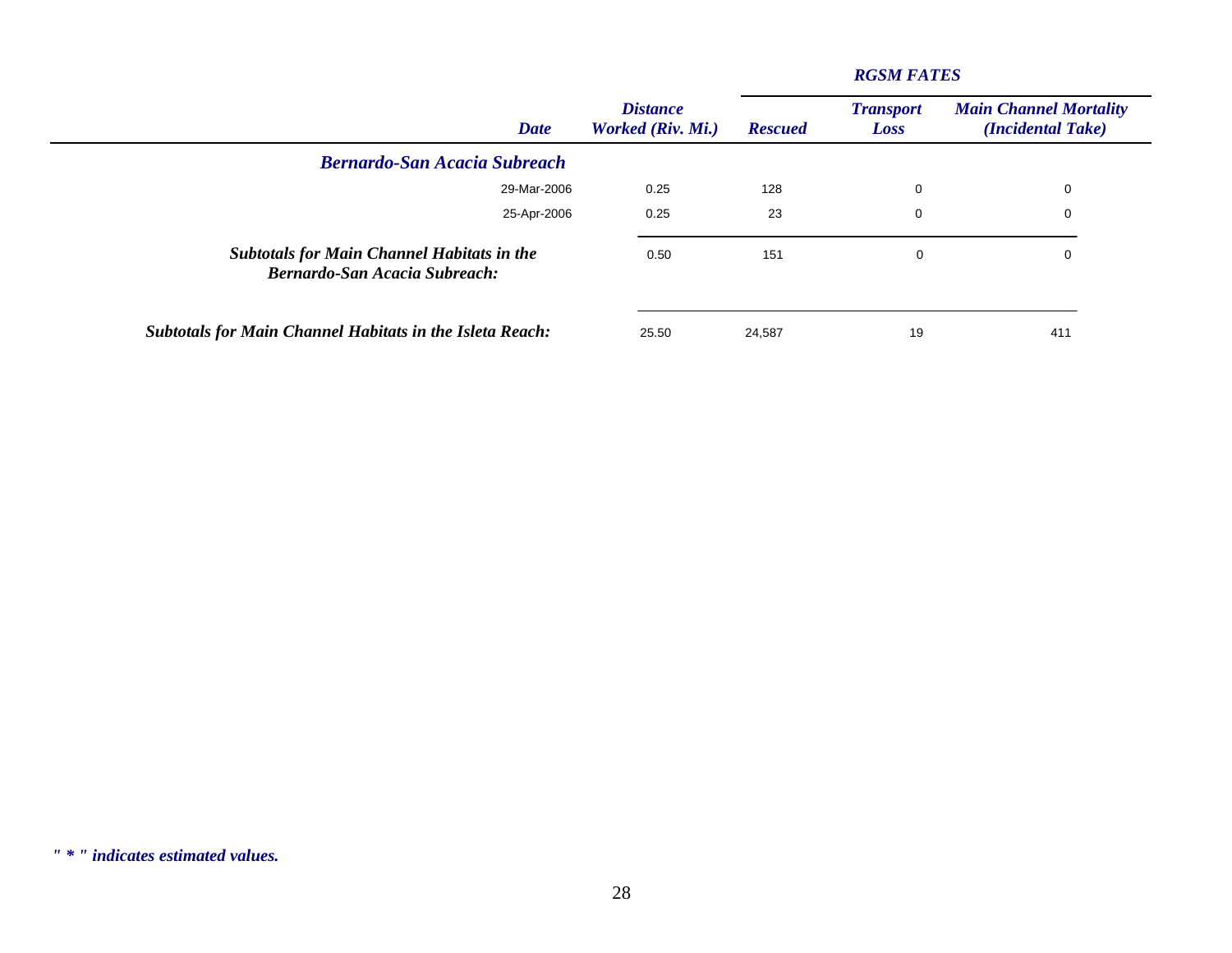|                                                                                           |                                      |                | <b>RGSM FATES</b>        |                                                    |  |
|-------------------------------------------------------------------------------------------|--------------------------------------|----------------|--------------------------|----------------------------------------------------|--|
| <b>Date</b>                                                                               | <b>Distance</b><br>Worked (Riv. Mi.) | <b>Rescued</b> | <b>Transport</b><br>Loss | <b>Main Channel Mortality</b><br>(Incidental Take) |  |
| <b>Socorro Reach</b>                                                                      |                                      |                |                          |                                                    |  |
| <b>Escondida-Socorro Subreach</b>                                                         |                                      |                |                          |                                                    |  |
| 05-Apr-2006                                                                               | 0.25                                 | 10             | $\overline{2}$           | $\mathbf 0$                                        |  |
| <b>Subtotals for Main Channel Habitats in the</b><br><b>Escondida-Socorro Subreach:</b>   | 0.25                                 | 10             | $\overline{c}$           | 0                                                  |  |
| <b>Socorro-San Antonio Subreach</b>                                                       |                                      |                |                          |                                                    |  |
| 15-Jun-2006                                                                               | 0.25                                 |                | $\mathbf 0$              | 0                                                  |  |
| 16-Jun-2006                                                                               | 0.25                                 | $40*$          | $\mathbf 0$              | 0                                                  |  |
| 25-Jun-2006                                                                               | 0.50                                 | $1,125$ *      | $25 *$                   | 172                                                |  |
| 26-Jun-2006                                                                               | 2.00                                 | $3,000$ *      | $\mathbf 0$              | 307                                                |  |
| 02-Oct-2006                                                                               | 1.50                                 | $100 *$        | 1                        | 0                                                  |  |
| 04-Oct-2006                                                                               | 2.00                                 | 71             | 0                        | 0                                                  |  |
| 07-Oct-2006                                                                               | 0.50                                 | 450 *          | $\mathbf 0$              | 0                                                  |  |
| <b>Subtotals for Main Channel Habitats in the</b><br><b>Socorro-San Antonio Subreach:</b> | 7.00                                 | 4,787          | 26                       | 479                                                |  |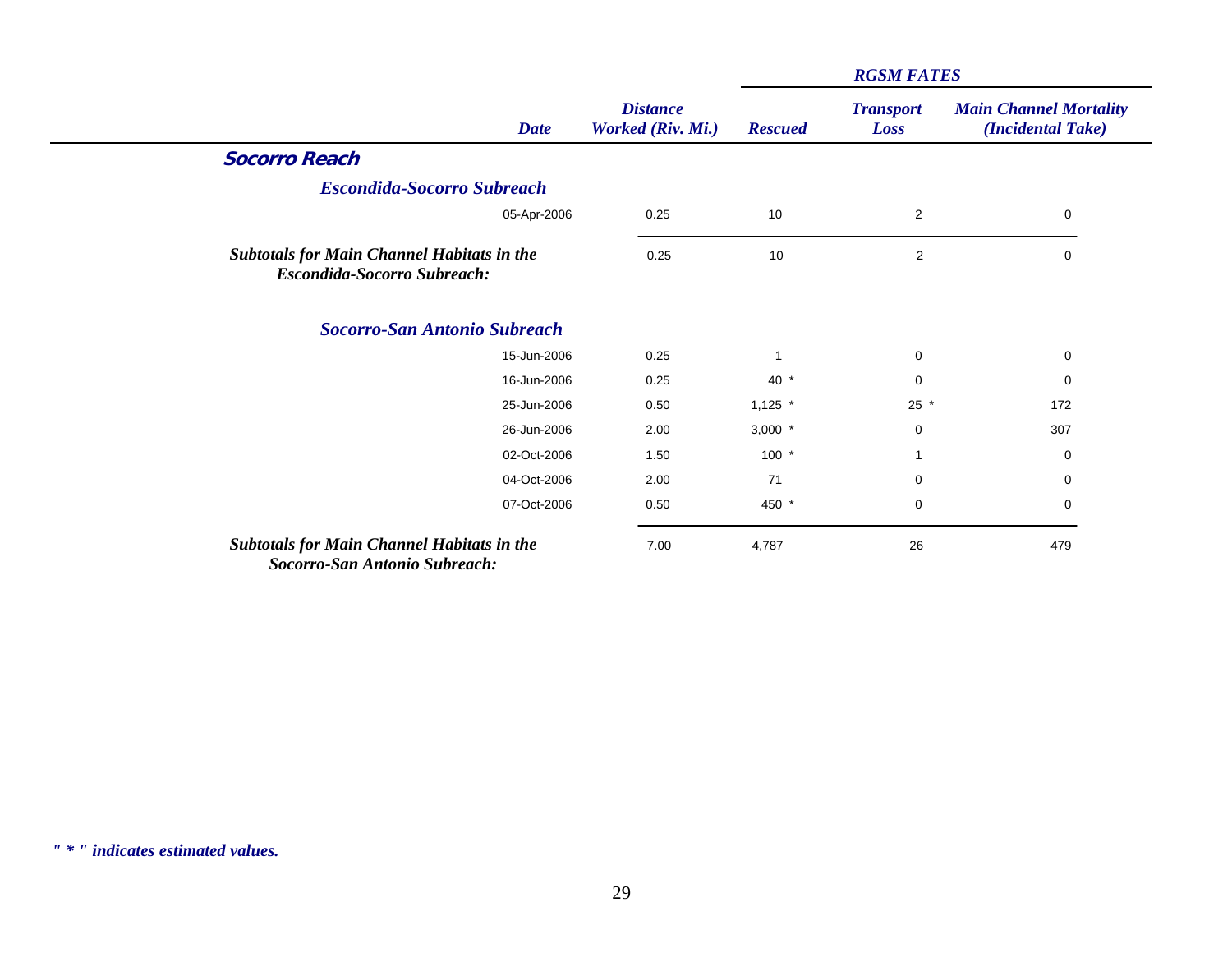| <b>Date</b>                       | <b>Distance</b><br>Worked (Riv. Mi.) | <b>Rescued</b> | <b>Transport</b><br>Loss | <b>Main Channel Mortality</b><br>(Incidental Take) |
|-----------------------------------|--------------------------------------|----------------|--------------------------|----------------------------------------------------|
| <b>San Antonio-S. Bndry.</b>      |                                      |                |                          |                                                    |
| <b>Bosque del Apache Subreach</b> |                                      |                |                          |                                                    |
| 10-Apr-2006                       | 1.00                                 | 450 *          | 11                       | 38                                                 |
| 21-May-2006                       | 4.50                                 | 150 *          | $\overline{2}$           | $\mathbf 0$                                        |
| 22-May-2006                       | 2.00                                 | $1,600$ *      | $20 *$                   | $\mathbf 0$                                        |
| 22-May-2006                       | 2.00                                 | 720 *          | 40 *                     | $30\,$                                             |
| 23-May-2006                       | 2.00                                 | $1,900$ *      | 45 *                     | $\bf 8$                                            |
| 15-Jun-2006                       | 0.50                                 | $10$           | $\mathbf 0$              | $\mathbf{1}$                                       |
| 15-Jun-2006                       | 2.00                                 | 4              | $\mathbf 0$              | $\pmb{0}$                                          |
| 16-Jun-2006                       | 2.00                                 | 427            | 8                        | $\sqrt{3}$                                         |
| 17-Jun-2006                       | 2.00                                 | 545 *          | $\mathbf 0$              | 76                                                 |
| 17-Jun-2006                       | 4.00                                 | 4,570 *        | $\mathbf 0$              | 88                                                 |
| 18-Jun-2006                       | 1.50                                 | 350 *          | $\mathbf 0$              | 11                                                 |
| 20-Jun-2006                       | 1.50                                 | 745 *          | $\mathbf 0$              | $\mathbf{1}$                                       |
| 21-Jun-2006                       | 4.50                                 | 750 *          | 60 *                     | $\pmb{0}$                                          |
| 21-Jun-2006                       | 0.25                                 | 400 *          | 60 *                     | 5                                                  |
| 22-Jun-2006                       | 0.50                                 | $2,345$ *      | 180                      | 21                                                 |
| 23-Jun-2006                       | 0.50                                 | 4,300 *        | 430 *                    | $77\,$                                             |
| 24-Jun-2006                       | 3.00                                 | 6,040 $*$      | $50*$                    | 428                                                |
| 25-Jun-2006                       | 2.50                                 | $3,375$ *      | $38 *$                   | 376                                                |
| 06-Jul-2006                       | 1.00                                 | 500 *          | $\mathbf 0$              | $\,$ 5 $\,$                                        |
| 19-Jul-2006                       | 1.00                                 | $3,000$ *      | $\pmb{0}$                | $\pmb{0}$                                          |
| 23-Jul-2006                       | 4.50                                 | $2,500$ *      | $\pmb{0}$                | $\pmb{0}$                                          |
| 24-Jul-2006                       | 4.00                                 | $2,000$ *      | $\mathbf 0$              | $\mathbf 0$                                        |
| 25-Jul-2006                       | 2.00                                 | 535            | $\mathbf 0$              | $\pmb{0}$                                          |
| 20-Sep-2006                       | 1.50                                 | 600 *          | $\mathbf 0$              | $\mathbf 0$                                        |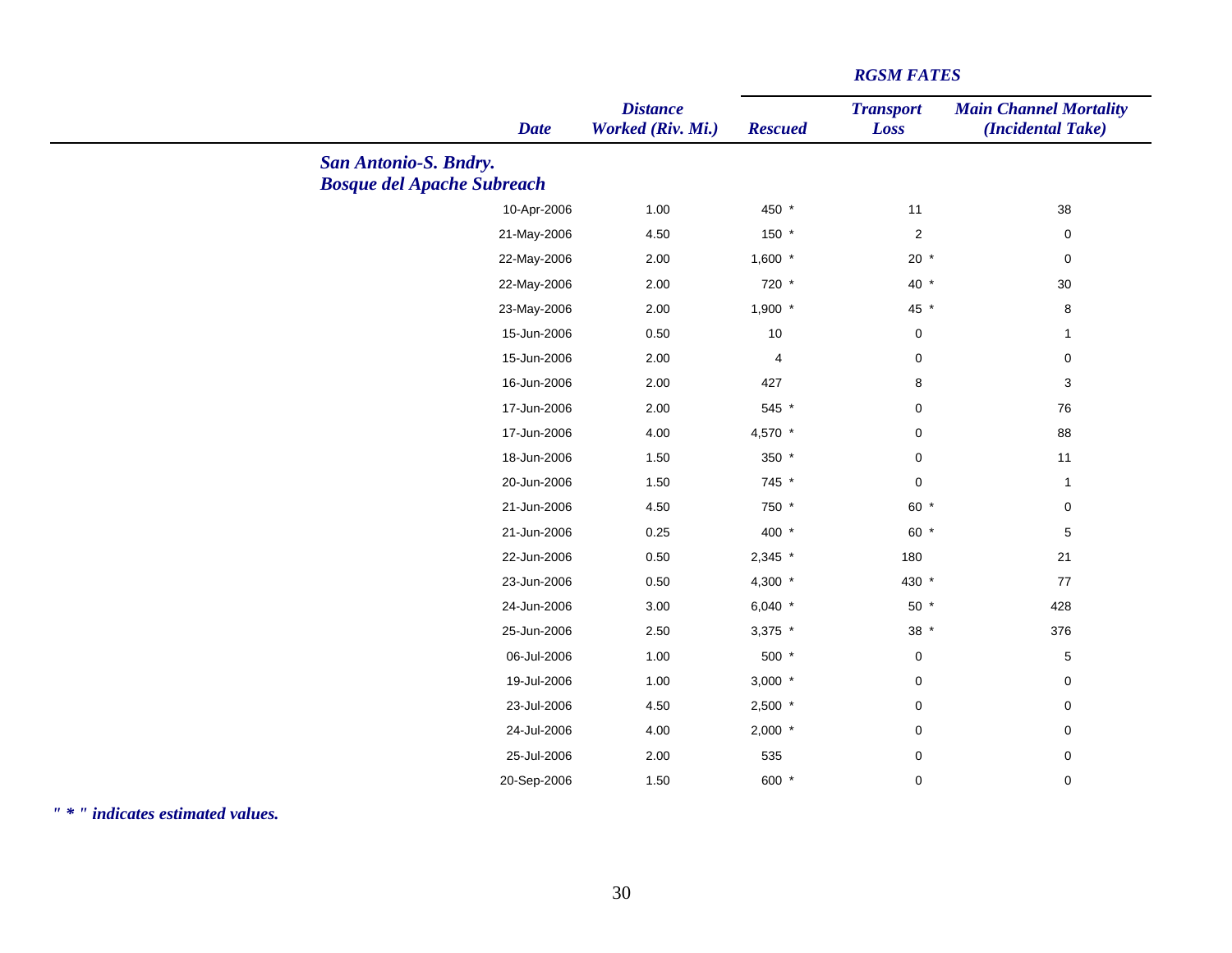|                                                                                                        |             |                                      | <b>RGSM FATES</b> |                          |                                                    |  |
|--------------------------------------------------------------------------------------------------------|-------------|--------------------------------------|-------------------|--------------------------|----------------------------------------------------|--|
|                                                                                                        | <b>Date</b> | <b>Distance</b><br>Worked (Riv. Mi.) | <b>Rescued</b>    | <b>Transport</b><br>Loss | <b>Main Channel Mortality</b><br>(Incidental Take) |  |
|                                                                                                        | 21-Sep-2006 | 4.00                                 | 700 *             | $\mathbf 0$              | $\mathbf 0$                                        |  |
|                                                                                                        | 25-Sep-2006 | 2.00                                 | 50                | 6                        | 0                                                  |  |
|                                                                                                        | 28-Sep-2006 | 3.00                                 | 76                | 0                        | 0                                                  |  |
|                                                                                                        | 29-Sep-2006 | 6.00                                 | 800 *             |                          | 0                                                  |  |
|                                                                                                        | 01-Oct-2006 | 3.00                                 | 350 *             | $\mathbf 0$              | 0                                                  |  |
|                                                                                                        | 02-Oct-2006 | 0.25                                 | $20 *$            | 0                        | 0                                                  |  |
|                                                                                                        | 04-Oct-2006 | 2.00                                 | $30 *$            | 3                        | 0                                                  |  |
| <b>Subtotals for Main Channel Habitats in the</b><br>San Antonio-S. Bndry. Bosque del Apache Subreach: |             | 70.50                                | 39,842            | 954                      | 1,168                                              |  |
| <b>Subtotals for Main Channel Habitats in the Socorro Reach:</b>                                       |             | 77.75                                | 44,639            | 982                      | 1,647                                              |  |
| <b>Totals for all Main Channel Habitats:</b>                                                           |             | 103.25                               | 69,226            | 1,001                    | 2,058                                              |  |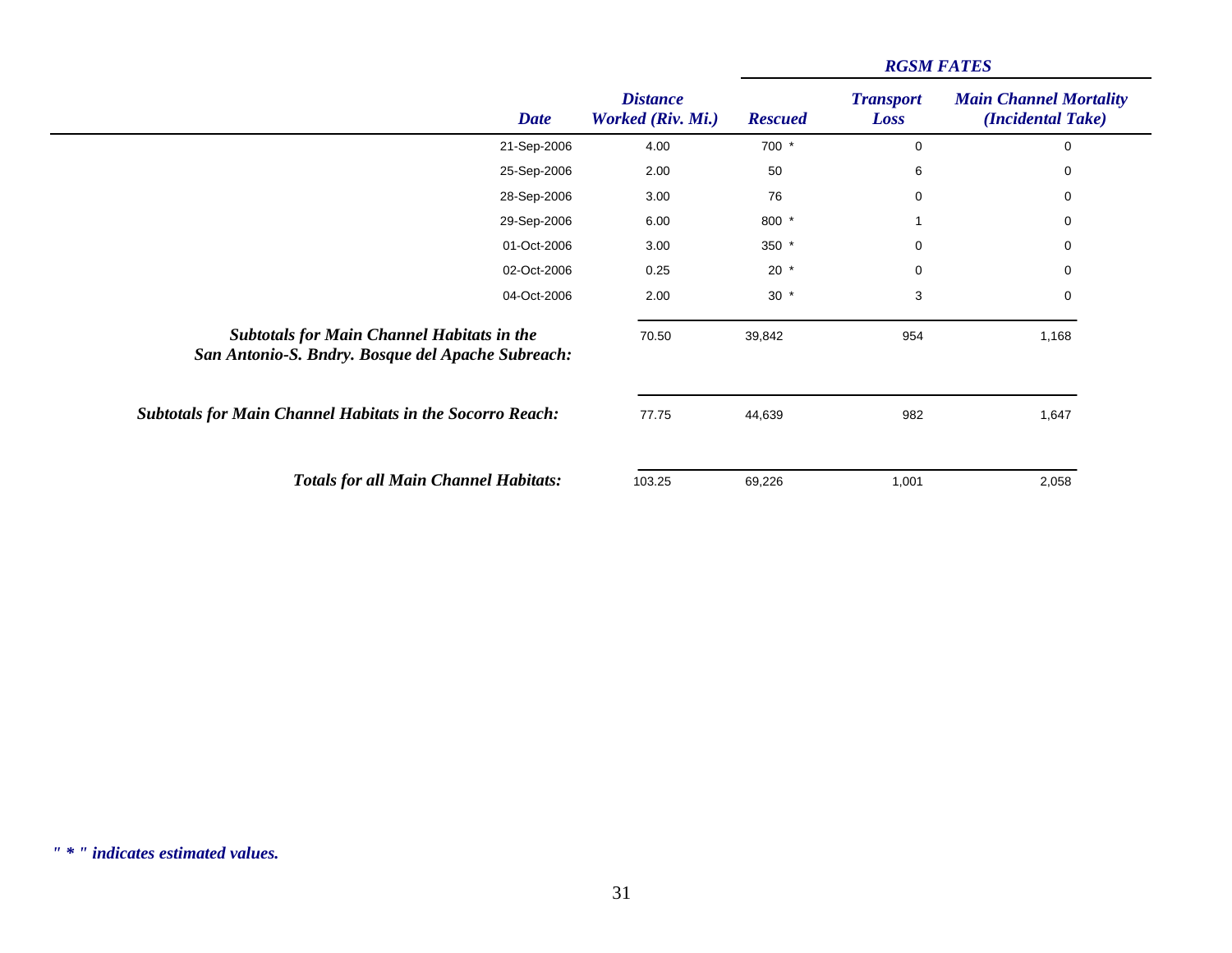| <b>Date</b>                                                                                           | <b>Distance</b><br>Worked (Riv. Mi.) | <b>Rescued</b> | <b>Transport</b><br>Loss | <b>Main Channel Mortality</b><br>(Incidental Take) |
|-------------------------------------------------------------------------------------------------------|--------------------------------------|----------------|--------------------------|----------------------------------------------------|
| <b>Floodplain Habitats</b>                                                                            |                                      |                |                          |                                                    |
| <b>Socorro Reach</b>                                                                                  |                                      |                |                          |                                                    |
| <b>San Antonio-S. Bndry.</b>                                                                          |                                      |                |                          |                                                    |
| <b>Bosque del Apache Subreach</b>                                                                     |                                      |                |                          |                                                    |
| 17-Jul-2006                                                                                           | 0.25                                 | 13             | $\mathbf 1$              | 0                                                  |
| 12-Oct-2006                                                                                           | 0.25                                 | $50*$          | $\mathbf 0$              | $\mathbf 0$                                        |
| 30-Oct-2006                                                                                           | 0.25                                 | 600 *          | $\mathbf 0$              | $\mathbf 0$                                        |
| <b>Subtotals for Floodplain Habitats in the San Antonio-</b><br>S. Bndry. Bosque del Apache Subreach: | 0.75                                 | 663            | $\mathbf 1$              | 0                                                  |
| <b>Subtotals for Floodplain Habitats in the Socorro Reach:</b>                                        | 0.75                                 | 663            | $\mathbf 1$              | 0                                                  |
| <b>Totals for all Floodplain Habitats:</b>                                                            | 0.75                                 | 663            | $\overline{1}$           | $\mathbf 0$                                        |
|                                                                                                       |                                      |                |                          |                                                    |
| <b>Grand Totals:</b>                                                                                  | 104.00                               | 69,889         | 1,002                    | 2,058***                                           |

**\*\*\* Incidental take (lost reproduction) assigned to channel drying during May 2006 was 342, therefore total incidental take = 2,400**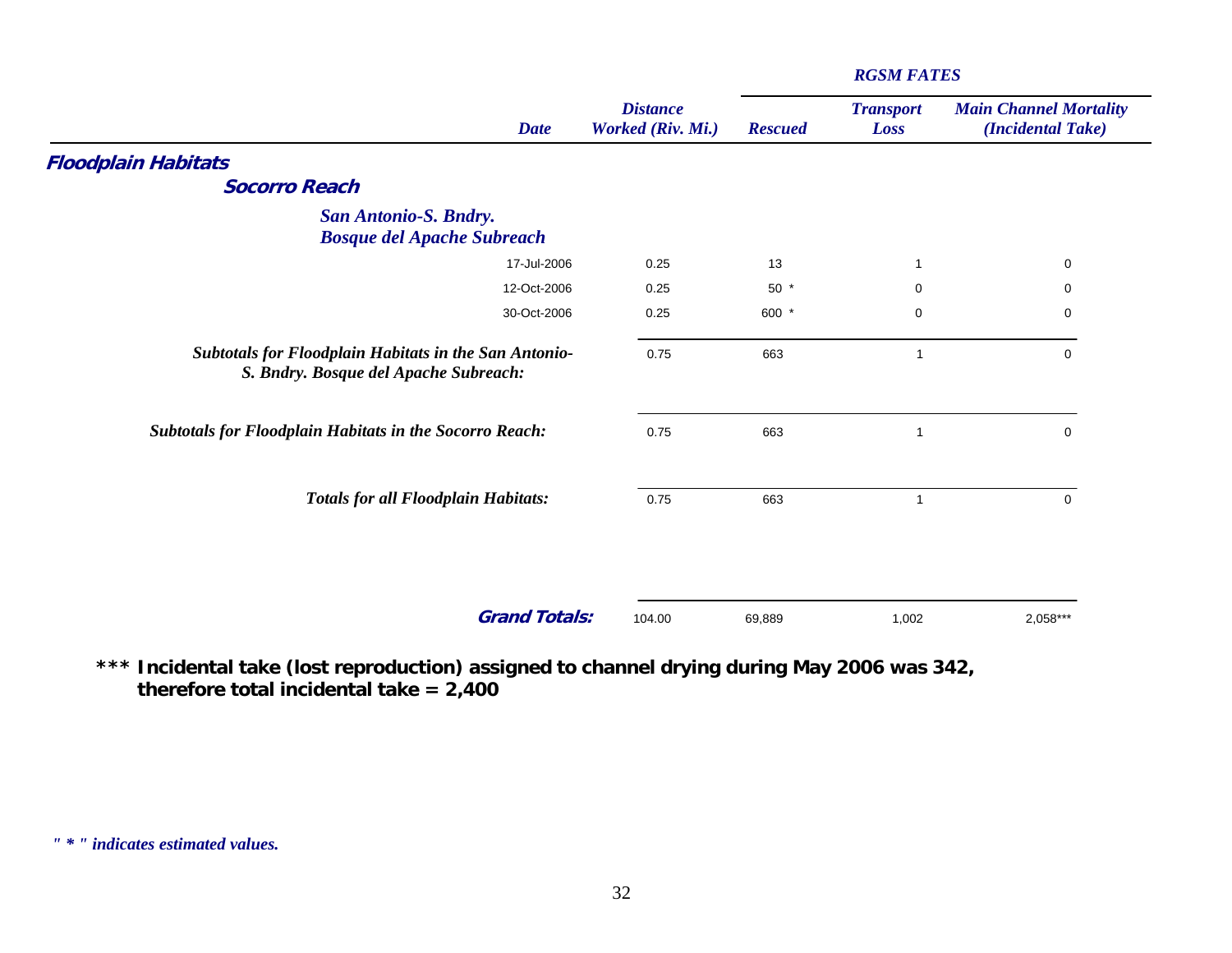<span id="page-32-0"></span>**Table 3. Summary of Rio Grande Silvery Minnow Incidental Take – 2006**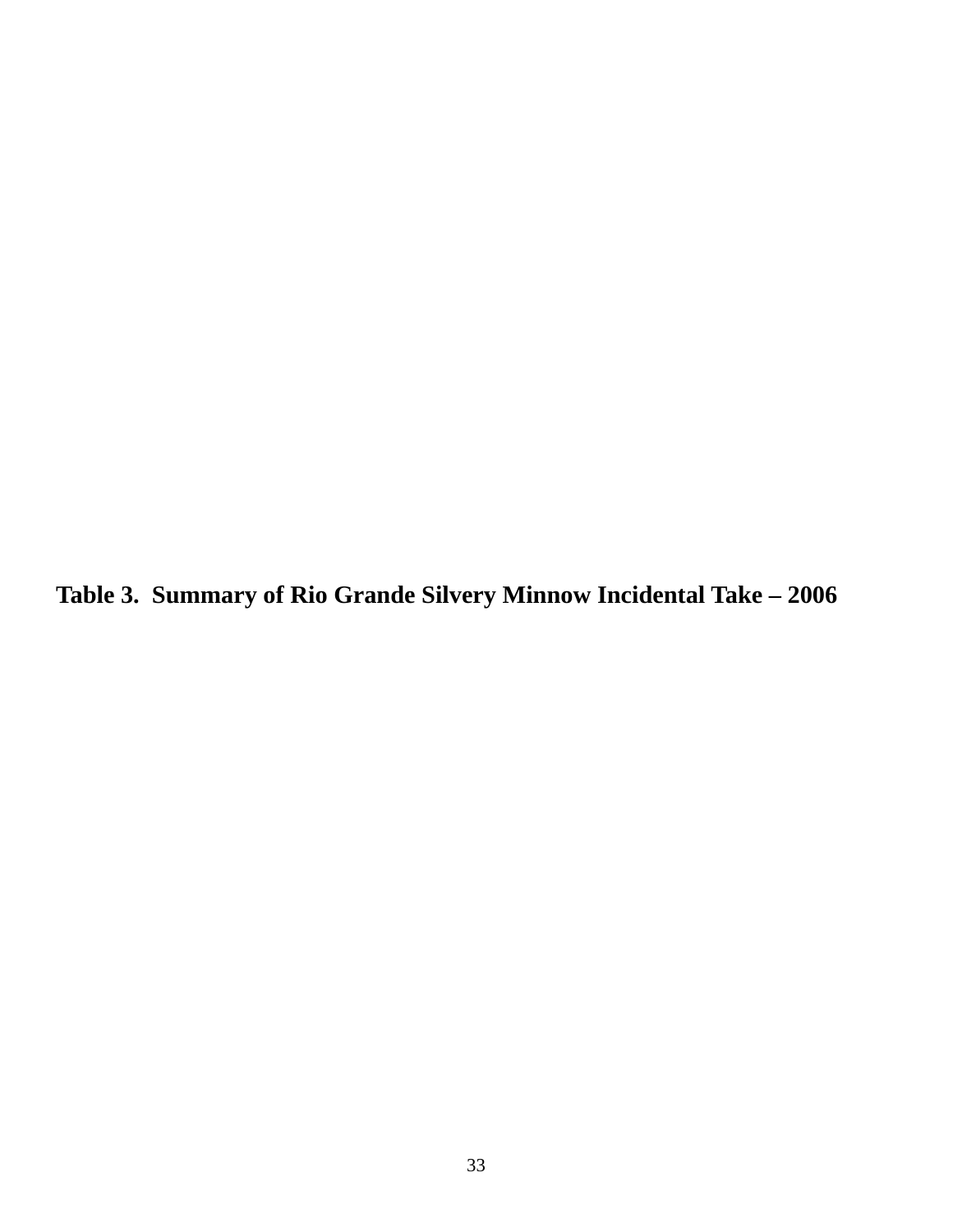# *Rio Grande Silvery Minnow*

*Summary of 2006 Incidental Take*

|             |              | <b>Range of River Miles Worked</b> |                   |                   | <b>Main Channel Mortality Incidental Take Running Sum</b> |                         |  |
|-------------|--------------|------------------------------------|-------------------|-------------------|-----------------------------------------------------------|-------------------------|--|
| Date        | <b>Reach</b> | <b>Upstream</b>                    | <b>Downstream</b> | (Incidental Take) | <b>Over Time</b>                                          | <b>Percent of Total</b> |  |
| 10-Apr-2006 | Socorro      | 79                                 | 78                | 38                | 38                                                        | 1.8                     |  |
| 22-May-2006 | Socorro      | 76.5                               | 74.5              | 30                | 68                                                        | 3.3                     |  |
| 23-May-2006 | Socorro      | 76.5                               | 74.5              | 8                 | 76                                                        | 3.7                     |  |
| 15-Jun-2006 | Socorro      | 84                                 | 83.5              |                   | 77                                                        | 3.7                     |  |
| 16-Jun-2006 | Socorro      | 76                                 | 74                | 3                 | 80                                                        | 3.9                     |  |
| 17-Jun-2006 | Socorro      | 81.5                               | 77.5              | 88                | 168                                                       | 8.2                     |  |
| 17-Jun-2006 | Socorro      | 76                                 | 74                | 76                | 244                                                       | 11.9                    |  |
| 18-Jun-2006 | Socorro      | 77.5                               | 76                | 11                | 255                                                       | 12.4                    |  |
| 20-Jun-2006 | Socorro      | 82.5                               | 81                | 1                 | 256                                                       | 12.4                    |  |
| 21-Jun-2006 | Socorro      | 82.5                               | 82.5              | 5                 | 261                                                       | 12.7                    |  |
| 22-Jun-2006 | Socorro      | 83                                 | 82.5              | 21                | 282                                                       | 13.7                    |  |
| 23-Jun-2006 | Socorro      | 84                                 | 83.5              | 77                | 359                                                       | 17.4                    |  |
| 24-Jun-2006 | Socorro      | 87                                 | 84                | 428               | 787                                                       | 38.2                    |  |
| 25-Jun-2006 | Socorro      | 87                                 | 84.5              | 376               | 1163                                                      | 56.5                    |  |
| 25-Jun-2006 | Socorro      | 88                                 | 87.5              | 172               | 1335                                                      | 64.9                    |  |
| 26-Jun-2006 | Socorro      | 90.5                               | 88.5              | 307               | 1642                                                      | 79.8                    |  |
| 06-Jul-2006 | Socorro      | 79.5                               | 78.5              | 5                 | 1647                                                      | 80.0                    |  |
| 18-Jul-2006 | Isleta       | 157                                | 152.5             | 18                | 1665                                                      | 80.9                    |  |
| 20-Jul-2006 | Isleta       | 154                                | 153               | 11                | 1676                                                      | 81.4                    |  |
| 21-Jul-2006 | Isleta       | 154.5                              | 153               | 351               | 2027                                                      | 98.5                    |  |
| 22-Jul-2006 | Isleta       | 157.5                              | 156               | 30                | 2057                                                      | 100.0                   |  |
| 24-Oct-2006 | Isleta       | Omitted                            | Omitted           | 1                 | 2058                                                      | 100.0                   |  |

**Incidental take (lost reproduction) assigned to channel drying during May 2006 = 342**

**Total incidental take = 2,400**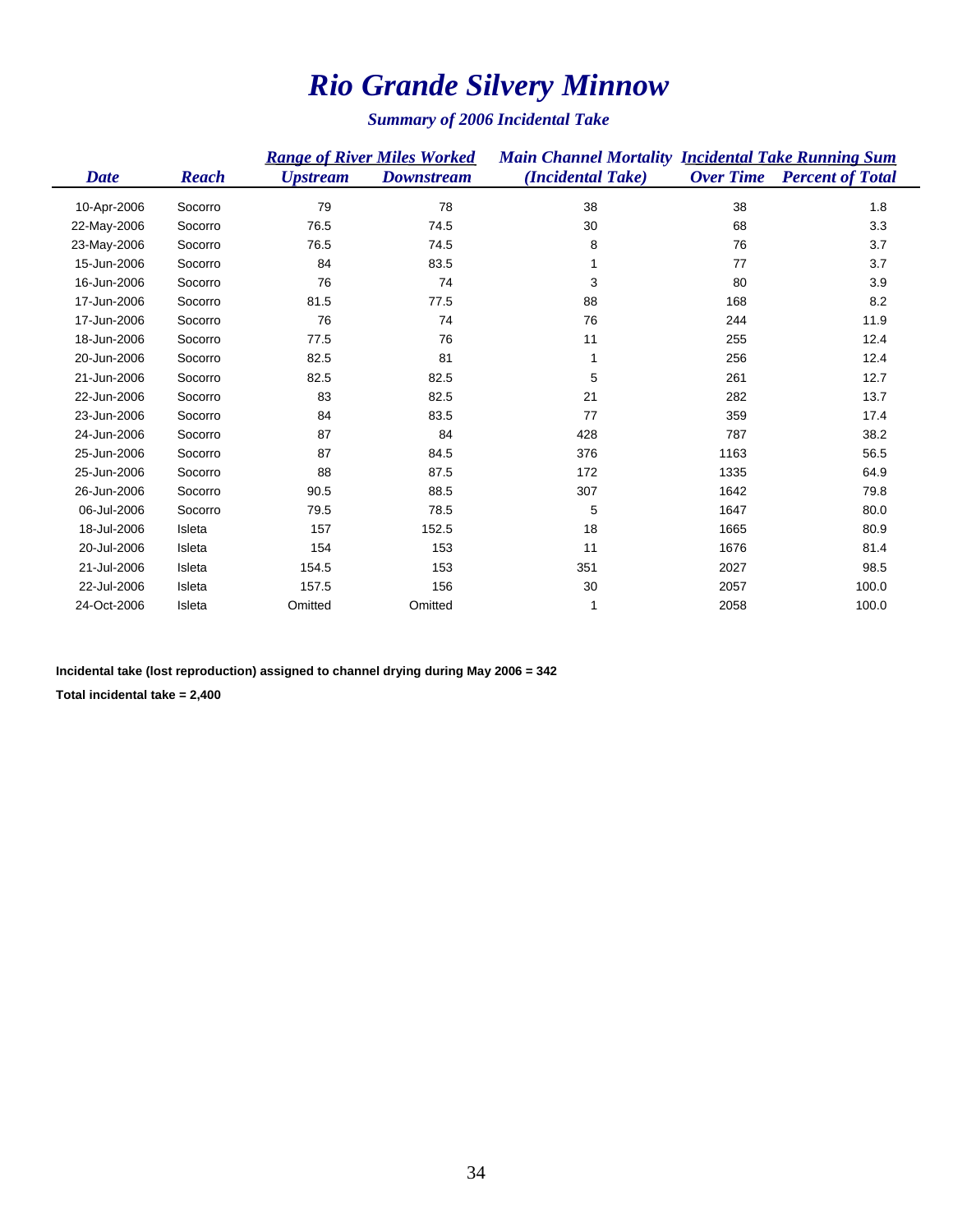<span id="page-34-0"></span>**Graphic Depictions of Results from Rio Grande Silvery Minnow Rescue Operations – 2006**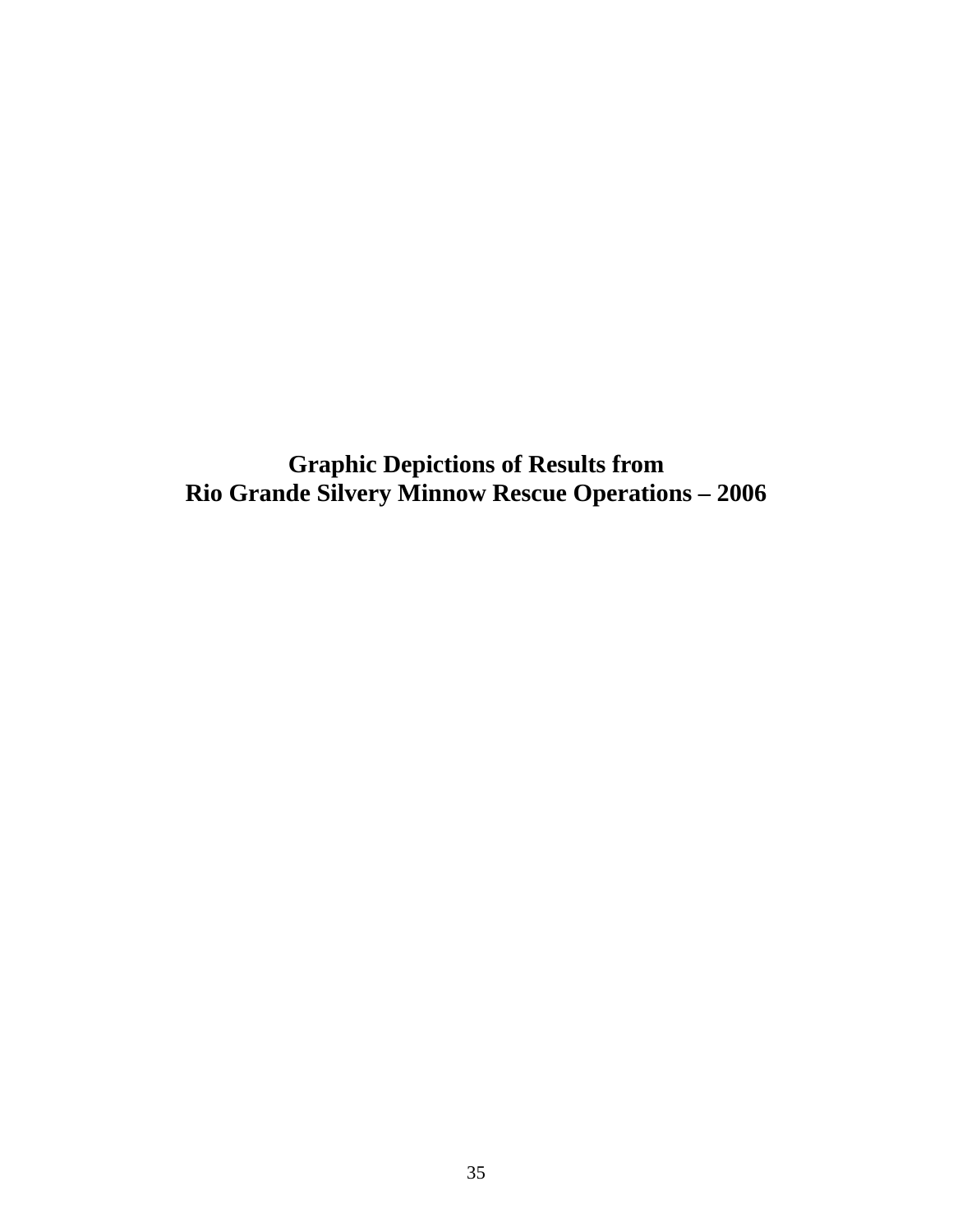<span id="page-35-0"></span>

**Figure 1. Date and lateral distribution of the estimated number of Rio Grande silvery minnows rescued during 2006**.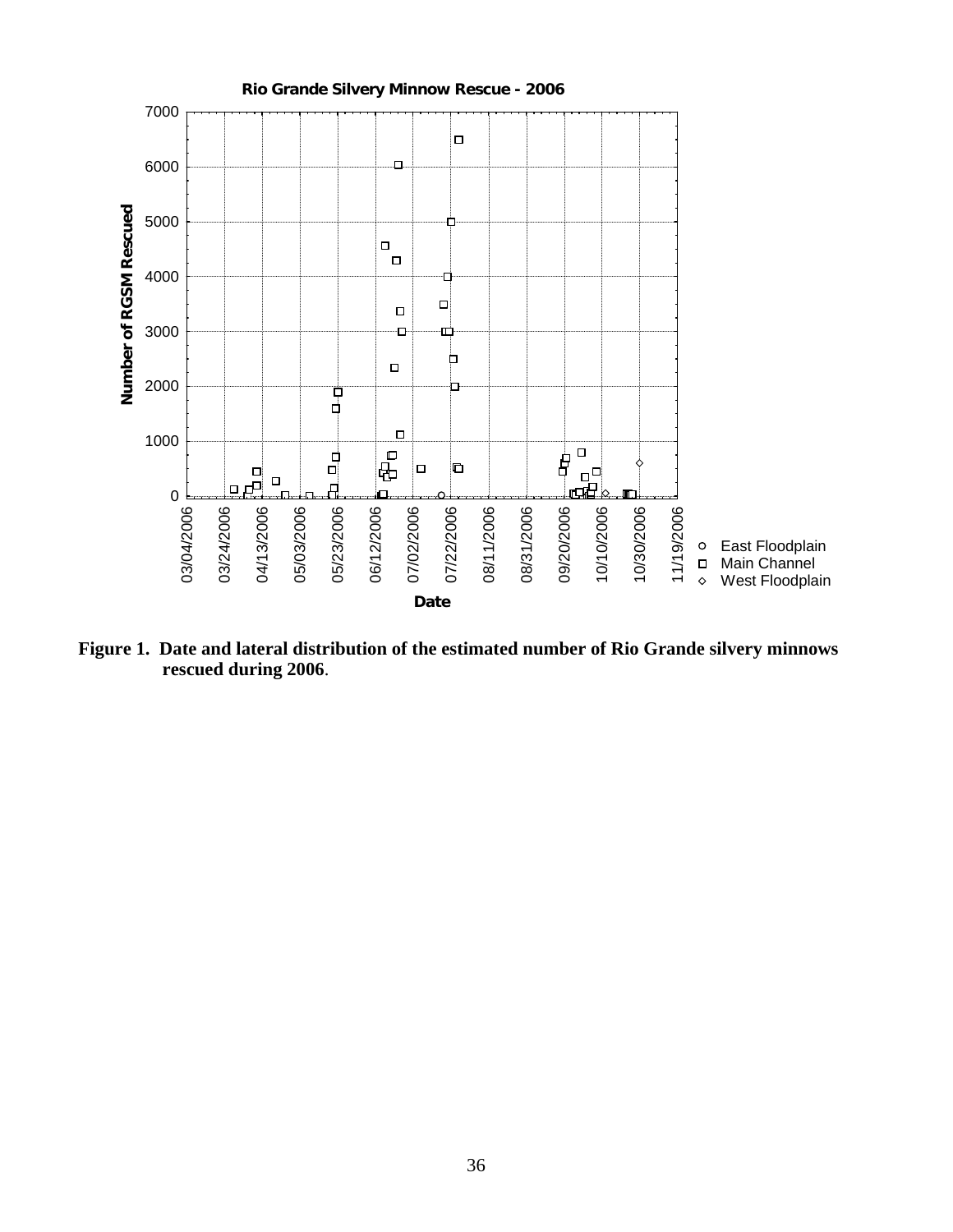<span id="page-36-0"></span>

**Figure 2. Longitudinal and lateral distribution of the estimated number of Rio Grande silvery minnows rescued during 2006. Collections on Indian Pueblo lands are excluded. Rough landmark approximations to river mile include: Los Lunas – 161.5, Belen – 149.5, San Acacia – 116.0, San Antonio – 87.0, San Marcial – 68.5, and Fort Craig – 64.5.**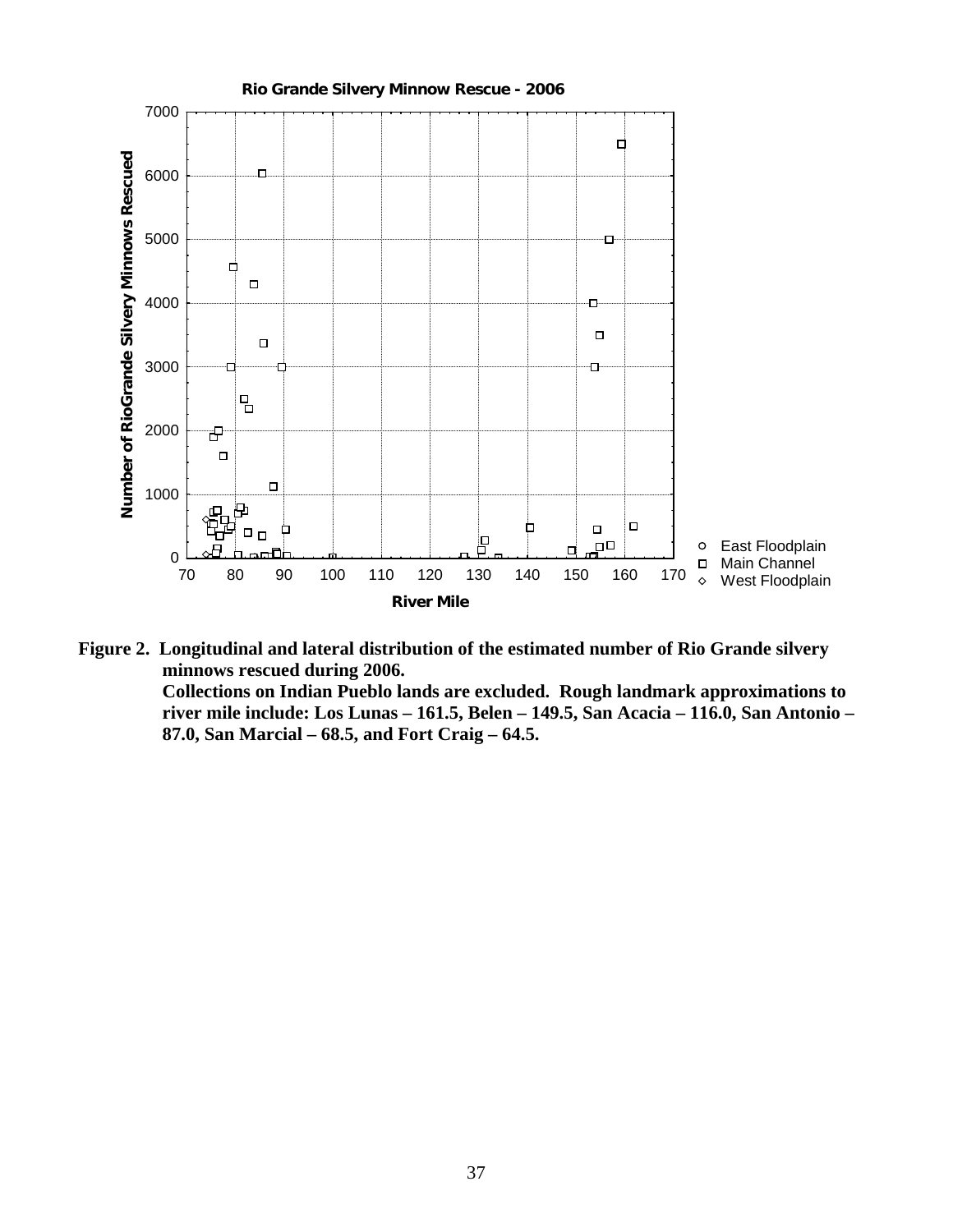<span id="page-37-0"></span>

**Figure 3. Longitudinal distribution of Rio Grande silvery minnow incidental take during 2006. Collections on Indian Pueblo lands are excluded. Rough landmark approximations to river mile include: Los Lunas – 161.5, Belen – 149.5, San Acacia – 116.0, San Antonio – 87.0, San Marcial – 68.5, and Fort Craig – 64.5.**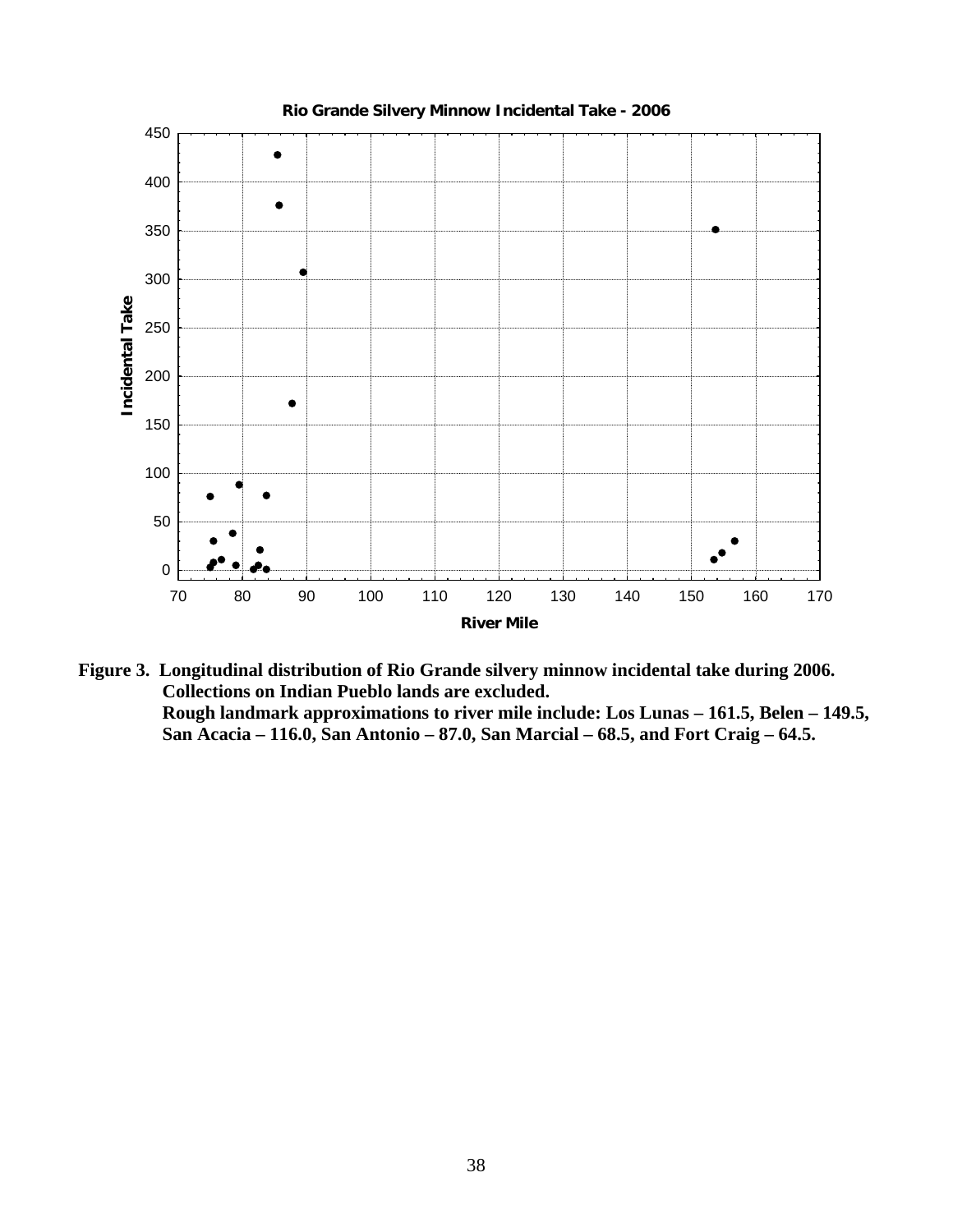<span id="page-38-0"></span>

**Figure 4. Chronology of observations of Rio Grande silvery minnow incidental take during 2006.**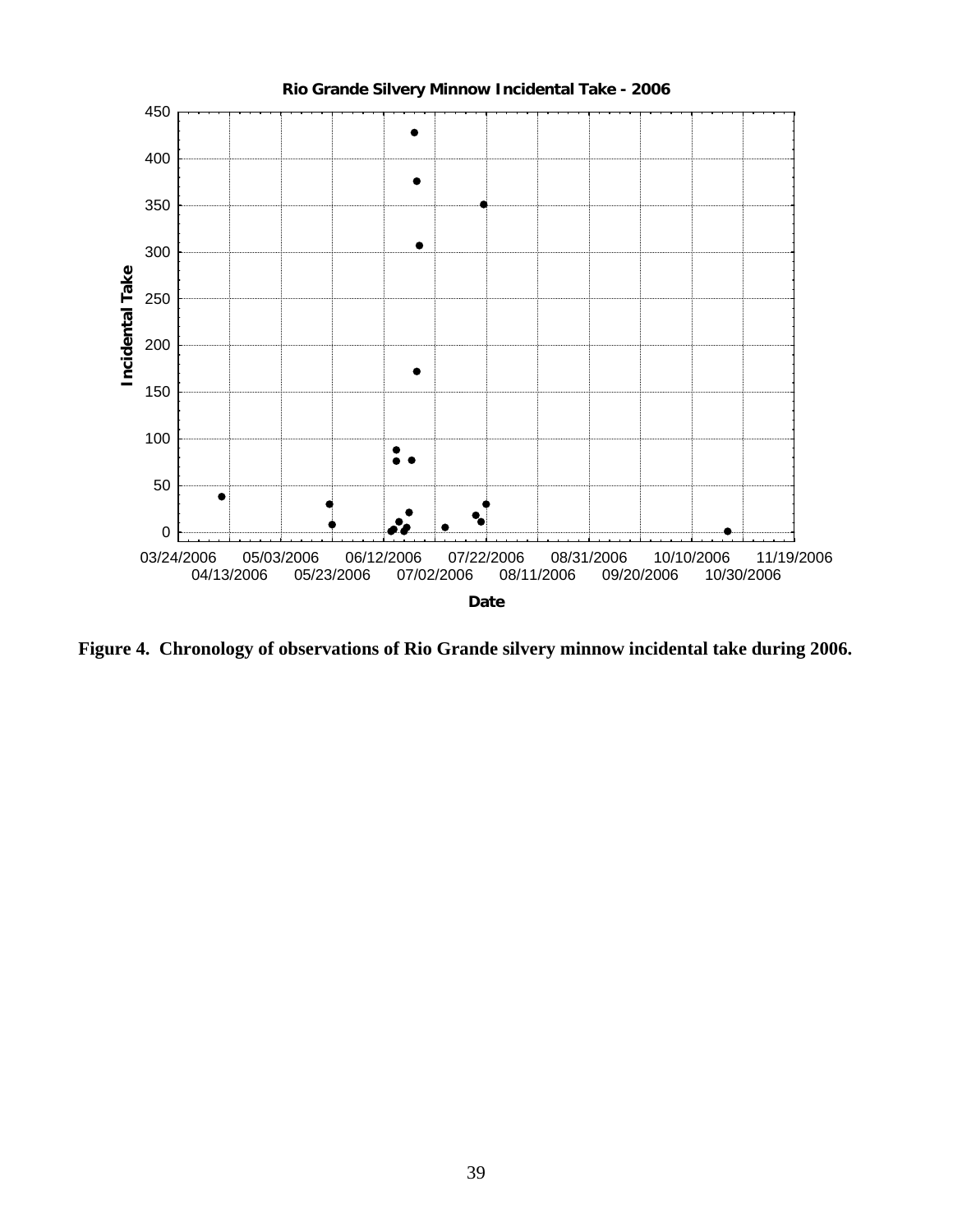<span id="page-39-0"></span>

**Figure 5. Histogram of river miles worked per reach, per day during 2006**.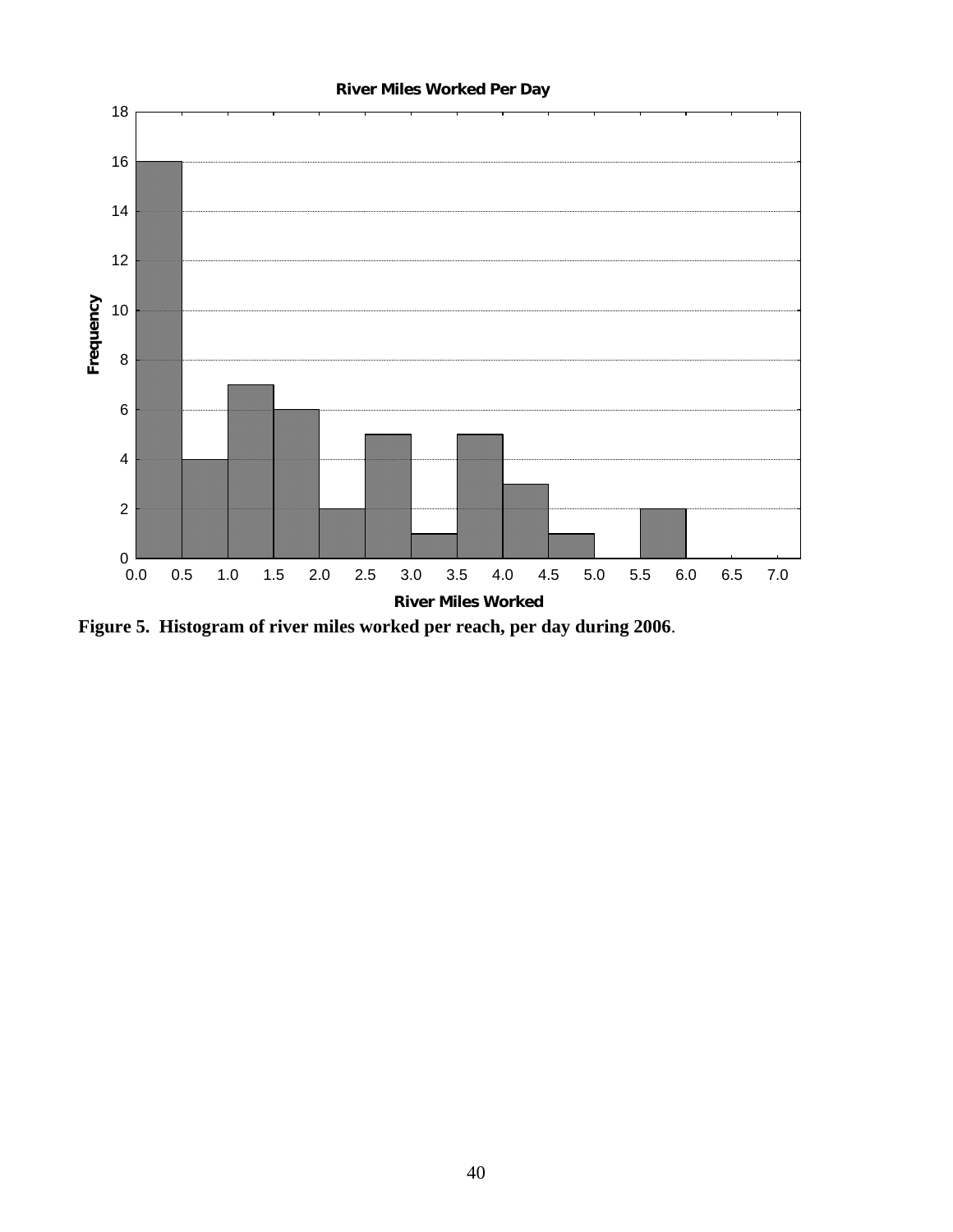<span id="page-40-0"></span>**Appendix A. Rio Grande Silvery Minnow Rescue – Daily Field Form**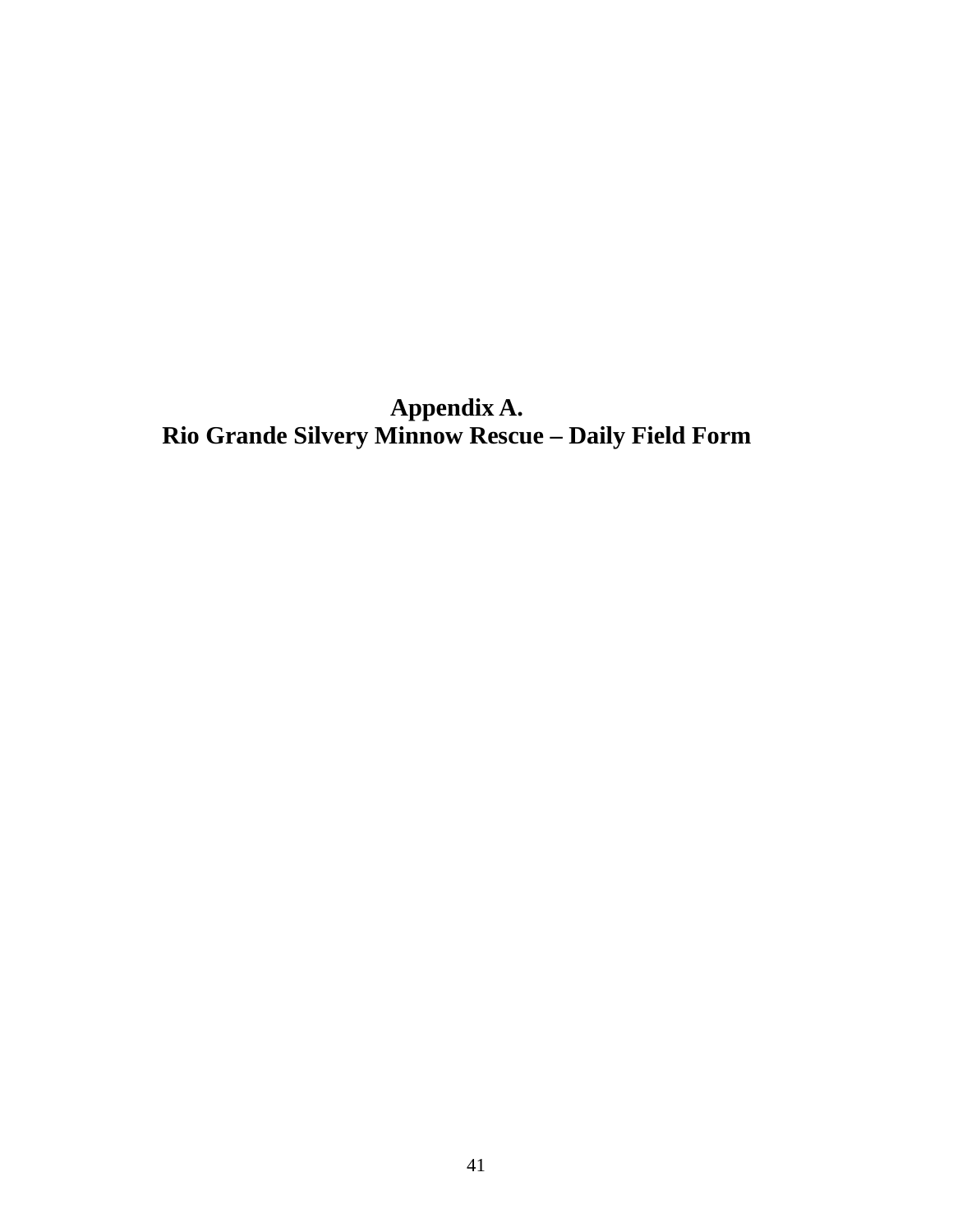# **2006 RGSM Rescue – Daily Field Form**

| Date:                                                                                                                                     | <b>Stock Location:</b>                  |                               |                                            |                                 |                                |
|-------------------------------------------------------------------------------------------------------------------------------------------|-----------------------------------------|-------------------------------|--------------------------------------------|---------------------------------|--------------------------------|
| <b>Personnel:</b><br><u> 1990 - Johann Barbara, martin amerikan ba</u>                                                                    | <b>Bernalillo</b>                       | <b>Alameda</b>                | $I-40$                                     | <b>Central</b>                  | <b>Rio Bravo</b>               |
| <b>End Time:</b><br>Start Time:                                                                                                           |                                         |                               |                                            |                                 |                                |
| <b>River Mile Upstream:</b>                                                                                                               | <b>Age Class Distribution (Percent)</b> |                               |                                            |                                 |                                |
| <b>River Mile Downstream:</b>                                                                                                             | Age $0$<br>$(0-45 SL)$                  | Age I<br>$(46-62 \text{ SL})$ | Age II<br>$(63-70 \text{ SL})$             | Age III<br>$(71-76 \text{ SL})$ | Age IV<br>$(77-82 \text{ SL})$ |
| <b>RGSM Rescued:</b>                                                                                                                      |                                         |                               |                                            |                                 |                                |
| * indicates an estimate<br><b>RGSM Transport Loss:</b>                                                                                    |                                         |                               |                                            |                                 |                                |
| <b>RGSM Incidental Take:</b>                                                                                                              | <b>River Mile</b>                       | <b>Mark Color</b>             | <b>Marked Fish</b><br><b>Mark Location</b> |                                 | <b>Fish Condition</b>          |
| <b>Other RGSM Mortality:</b>                                                                                                              |                                         |                               |                                            |                                 |                                |
| Habitat: E-Floodplain<br>W-Floodplain<br><b>Main Channel</b>                                                                              |                                         |                               |                                            |                                 |                                |
| <b>GPS Coordinates (NAD 83):</b>                                                                                                          |                                         |                               |                                            |                                 |                                |
|                                                                                                                                           |                                         |                               |                                            |                                 |                                |
| <b>Comments:</b><br><u> 1989 - Johann Barbara, martin amerikan basal dan berasal dan berasal dalam basal dan berasal dalam berasal da</u> |                                         |                               |                                            |                                 |                                |
| <b>Pueblo:</b><br>$\mathbf{Y}$<br>$\mathbf N$<br>or                                                                                       |                                         |                               |                                            |                                 |                                |